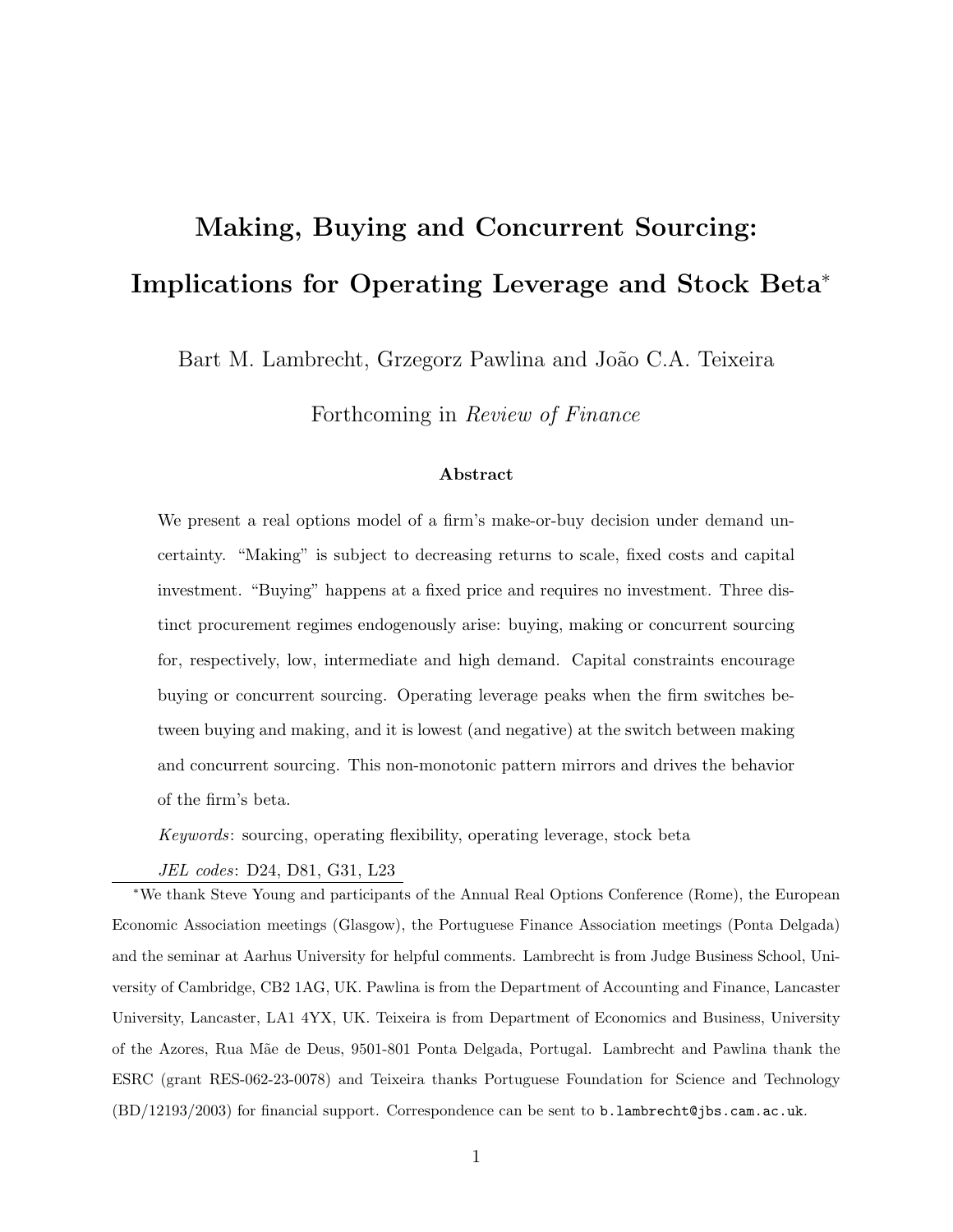## 1 Introduction

Whether to make or to buy a product is for many firms an important decision. Empirical studies (see Harrigan (1986), Dutta et al. (1995) and Parmigiani (2007), among others) have shown that some firms rely exclusively on internal production, others procure the good exclusively through external suppliers, while yet others simultaneously rely on internal production and outsourcing. The last category is particularly puzzling as a firm that both makes and buys the same good incurs the costs that are associated with both outsourcing and internal production. Furthermore, concurrent sourcing appears to be widespread.<sup>[1](#page-1-0)</sup>

There is also empirical evidence that aggregate outsourcing activity within an economy is not constant over time, but occurs in waves and that these waves are linked to the state of the economy.[2](#page-1-1) Furthermore, the extent to which an individual firm relies on outsourcing can vary dramatically over time, with firms switching back and forth between procurement modes in response to economic shocks. Yet, existing models of the make-or-buy decision are essentially static and lack time series implications. Joskow (2005) highlights the need to understand better why firms' modes of procurement change over time and how firms adapt to changing demand and supply conditions. We neither understand how changes in the mode of procurement affect a firm's beta and stock returns.

This paper develops a real options model that explains some of the observed behavior and addresses some unanswered questions. Using analytical solutions, we examine how operating flexibility affects a firm's operating leverage, its beta and expected returns. The five novel

<span id="page-1-0"></span><sup>1</sup>Heriot and Kulkarni (2001), Heide (2003) and Parmigiani (2007) find that, respectively, 57%, 31% and 28% of the firms in their sample rely on concurrent sourcing. Empirical observations have also shown that many local governments both make and buy the same service (Warner and Hefetz, 2008).

<span id="page-1-1"></span><sup>2</sup>Although outsourcing has been used for more than a century, the first wave of outsourcing started in the 1970s and 1980s in the manufacturing sector. The reader is referred to Domberger (1999) for further details on past outsourcing activity.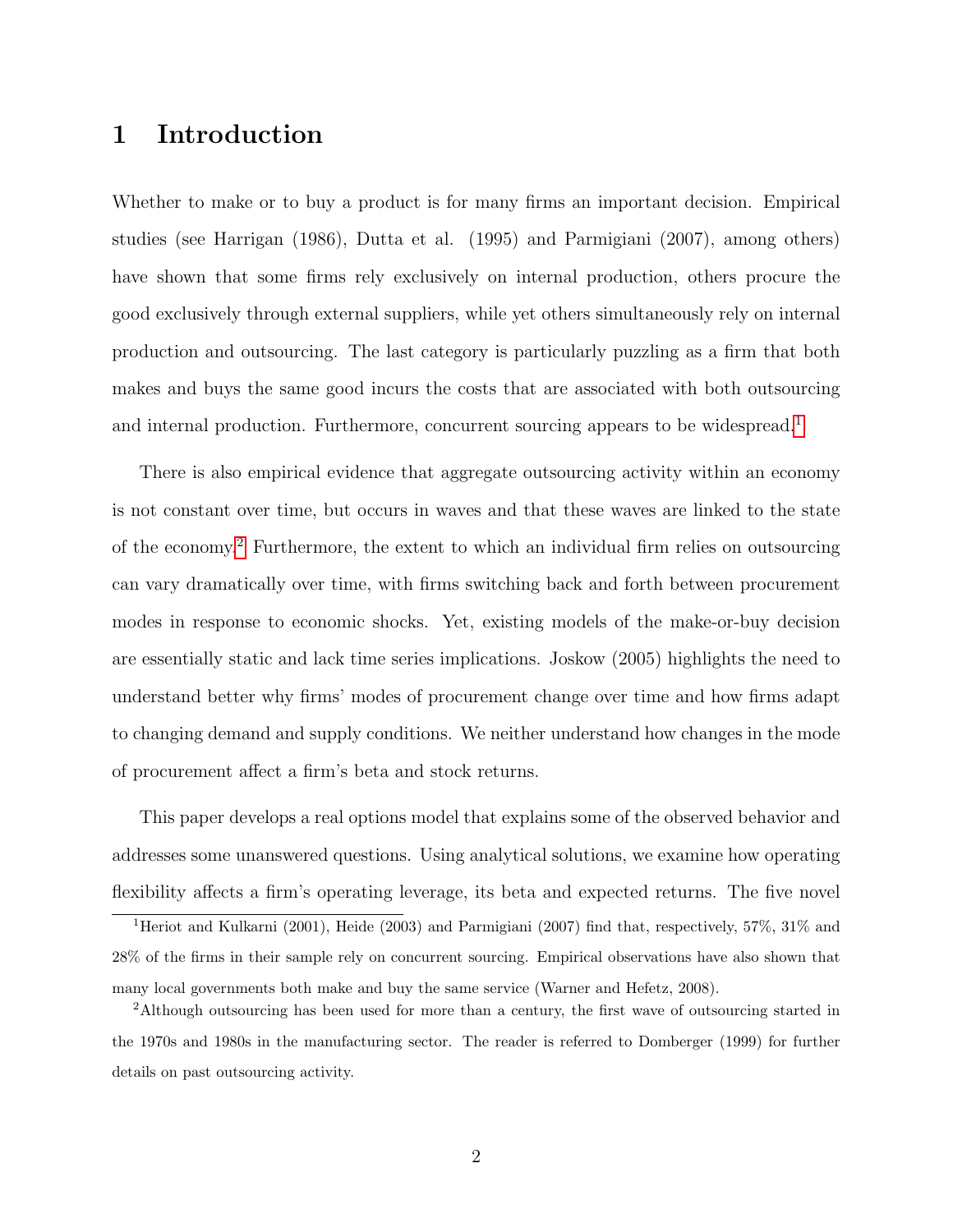features of our paper are as follows. First, we model internal production as a more capital intensive procurement mode than buying. The existing literature, which is largely static in nature, has ignored the role of capital investment because there is no essential difference between fixed operating costs and sunk investment costs in a static model without a time dimension or without meaningful variation in the production policy. However, in a dynamic, uncertain environment where firms may switch production mode or face excess capacity, both types of costs are very different in nature. For example, by switching from making to buying, a firm may be able to cut its fixed production costs but not its sunk investments.

Second, in our setting firms have the flexibility to engage in concurrent sourcing. This generates a number of new insights compared to the existing literature which traditionally assumes that firms can either outsource or produce in-house, but not both at the same time.

Third, our paper characterizes analytically how demand shocks affect the firm's optimal operating mode. We show how firms, in response to economic shocks, switch back and forth between outsourcing, internal production and concurrent sourcing, and analyze how this affects operating leverage. We show that concurrent sourcing is not a weighted average of the make and buy strategies. Instead it is a distinctly different strategy that is situated to the right of the buy and make strategies along the firm's output spectrum. Our theoretical model supports recent empirical work by Parmigiani (2007) who explores whether concurrent sourcing should be interpreted as lying somewhere on a continuous make-buy spectrum, reflecting a partial degree of integration as implicit in the transaction cost theories, or whether it should be considered as a third, distinct strategy. She finds strong support for the latter hypothesis. It appears that firms first decide whether or not to produce internally, and only subsequently determine the percentage of good that is internally produced.

Fourth, we analyze the effect of capital constraints and irreversible investment. Often firms may not be able to invest the optimal amount due to capital constraints. We therefore examine how the optimal output level and operating regime vary with the severity of the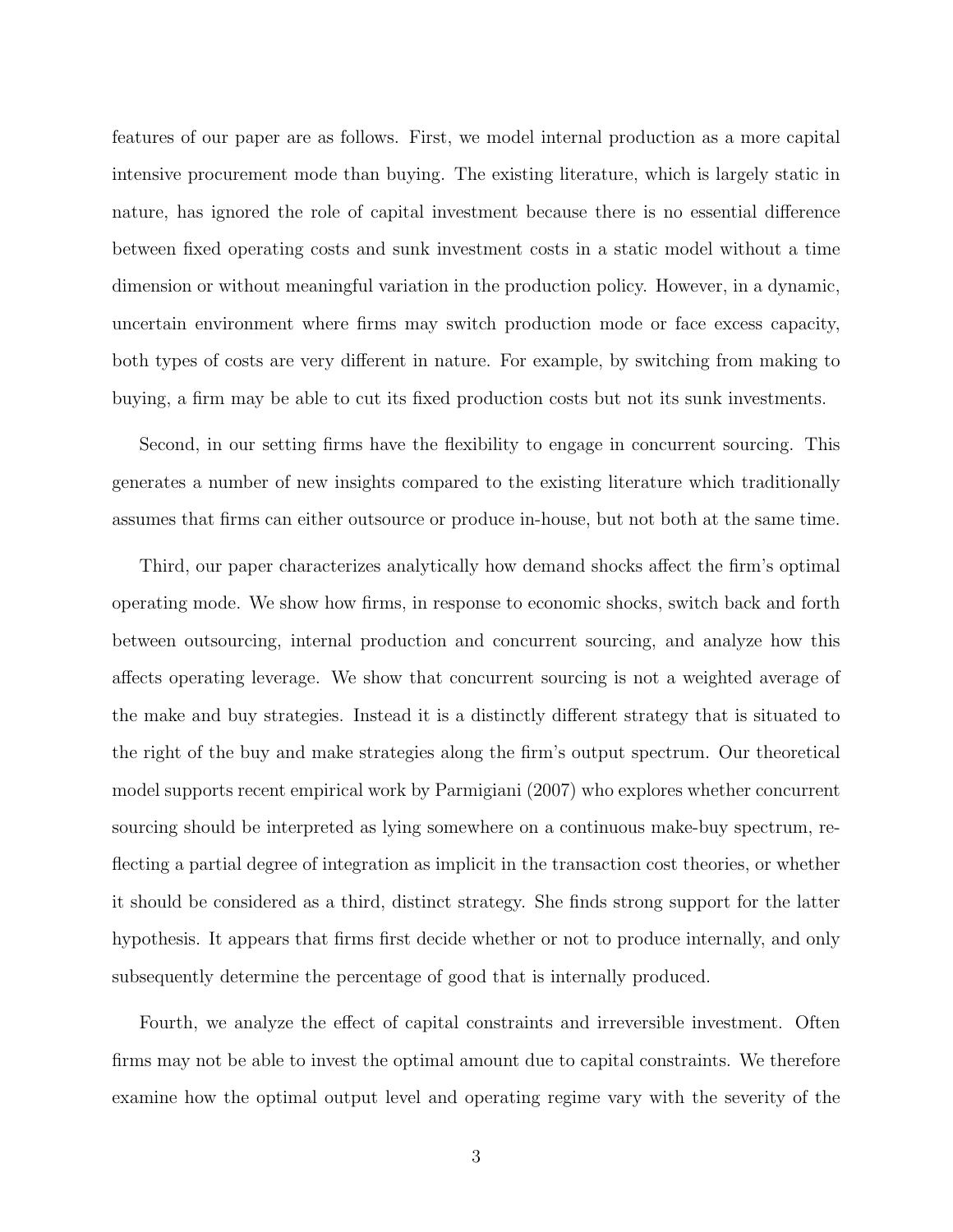capital constraint.

Finally, we derive testable implications regarding the effect of the firm's procurement flexibility on its expected returns. We show that the firm's beta is closely linked to the degree of operating leverage (see also Carlson, Fisher, and Giammarino (2004), who introduced the operating leverage hypothesis). Beta is also determined by a complex interplay between the returns to scale associated with each operating regime and the economies of scale associated with internal production.

We now briefly sketch our real options model and its main results. We consider a firm that produces output for which demand is stochastic and determined by an iso-elastic inverse demand function. The output can be made internally, or it can be bought at an exogenously given fixed unit price.<sup>[3](#page-3-0)</sup> Internal production is governed by a Cobb-Douglas production function that has capital and labor as inputs and is subject to decreasing returns to scale. We consider both the polar case where capital is irreversibly fixed once and for all, and the other extreme scenario where capital can continuously and costlessly be altered. Buying output does not require labor nor capital.

Three distinct procurement regimes endogenously arise. For low demand levels, the firm purchases all required quantity of the good (i.e., "buying"). For intermediate demand, the firm produces all units in-house (i.e., "*making*"). Finally, for high demand, the firm produces a fixed threshold quantity internally and outsources any quantity in excess of the threshold (i.e., "concurrent sourcing"). In such a case, outsourcing is used as an "overflow" facility to deal with excess demand. Importantly, with decreasing returns to scale concurrent sourcing survives even if the firm can make internal capital (dis)investments in a frictionless manner.

We show that a tighter capital constraint encourages buying or concurrent sourcing. The availability of cheap outsourcing imposes a minimum capital requirement on firms. Firms that cannot operate at a sufficiently large scale stop producing internally, irrespective of

<span id="page-3-0"></span><sup>&</sup>lt;sup>3</sup>In appendix [C](#page-38-0) we consider the case where the outsourcing price depends on the quantity ordered.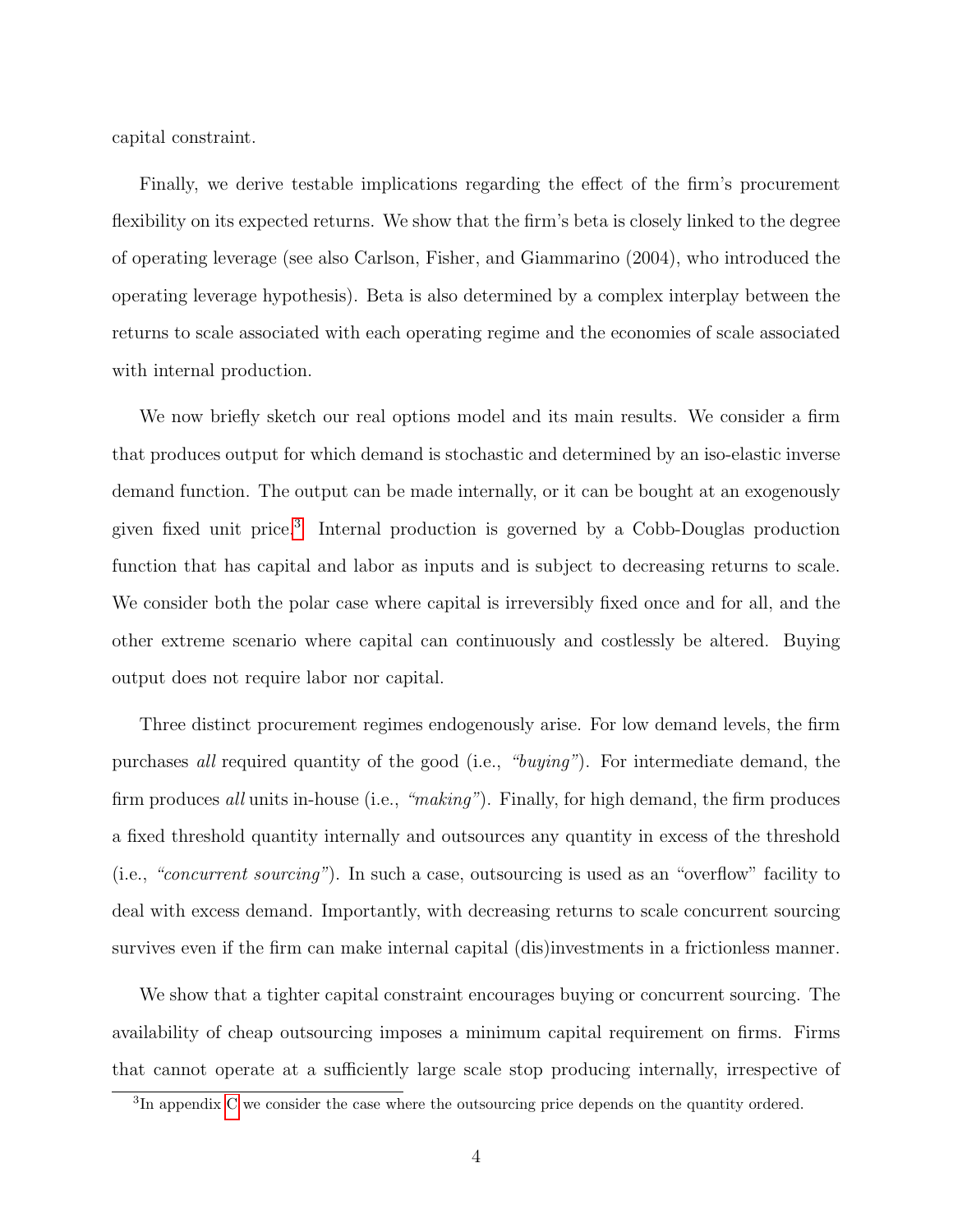the state of the economy. The cheaper it is to buy, the larger the scale required for internal production. This may explain why the arrival of cheap overseas outsourcing led to the closure of many small labor intensive production units.

Our analysis provides new insights into the behavior of operating leverage when firms can switch between different operating modes.<sup>[4](#page-4-0)</sup> We show that operating leverage equals zero under buying and jumps up significantly at the point where the firm switches from buying to making. At this switch the firm experiences a big increase in its output. For the lowest levels of internal production the marginal cost is significantly lower than the average cost, as there are initially economies of scale. As internal production rises, the marginal cost increases while the average cost decreases causing operating leverage to fall. When the marginal cost equals the outsourcing price it is optimal for the firm to switch from making to concurrent sourcing. Crucially, at this switching point the average cost is lower than the marginal cost (because the firm switches to concurrent sourcing after diseconomies of scale have kicked in), causing operating leverage to be negative. Operating leverage remains negative under concurrent sourcing but asymptotes to zero as output goes to infinity. On average, firms engaging in concurrent sourcing have a lower level of operating leverage than firms that outsource or firms that produce internally at output levels that are not too high. In summary, operating leverage peaks (reaches a minimum) when the firm switches from buying to making (from making to concurrent sourcing).

The behavior of the stock beta mirrors our measure of operating leverage. However, (unlike operating leverage) beta is a smooth function of the state variable as beta is based on the sensitivity of the firm's value (which is based on future expectations). Beta is low under buying, and gradually reaches a peak as the firm moves towards making. Under

<span id="page-4-0"></span><sup>&</sup>lt;sup>4</sup>The measure used for operating leverage in this paper is  $OL = 1 - \frac{d\text{Total Cost}}{d\text{Output}} \frac{\text{Output}}{\text{Total Cost}} = 1 - \frac{\text{Marginal Cost}}{\text{Average Cost}}$ . Other measures commonly used for operating leverage are  $OL = \frac{d\text{Profit}}{d\text{Output}} \frac{\text{Output}}{\text{Profit}}$  and  $OL = \frac{d\text{Profit}}{d\text{Sales}} \frac{\text{Sales}}{\text{Profit}}$  (see section [4.4](#page-24-0) for further details).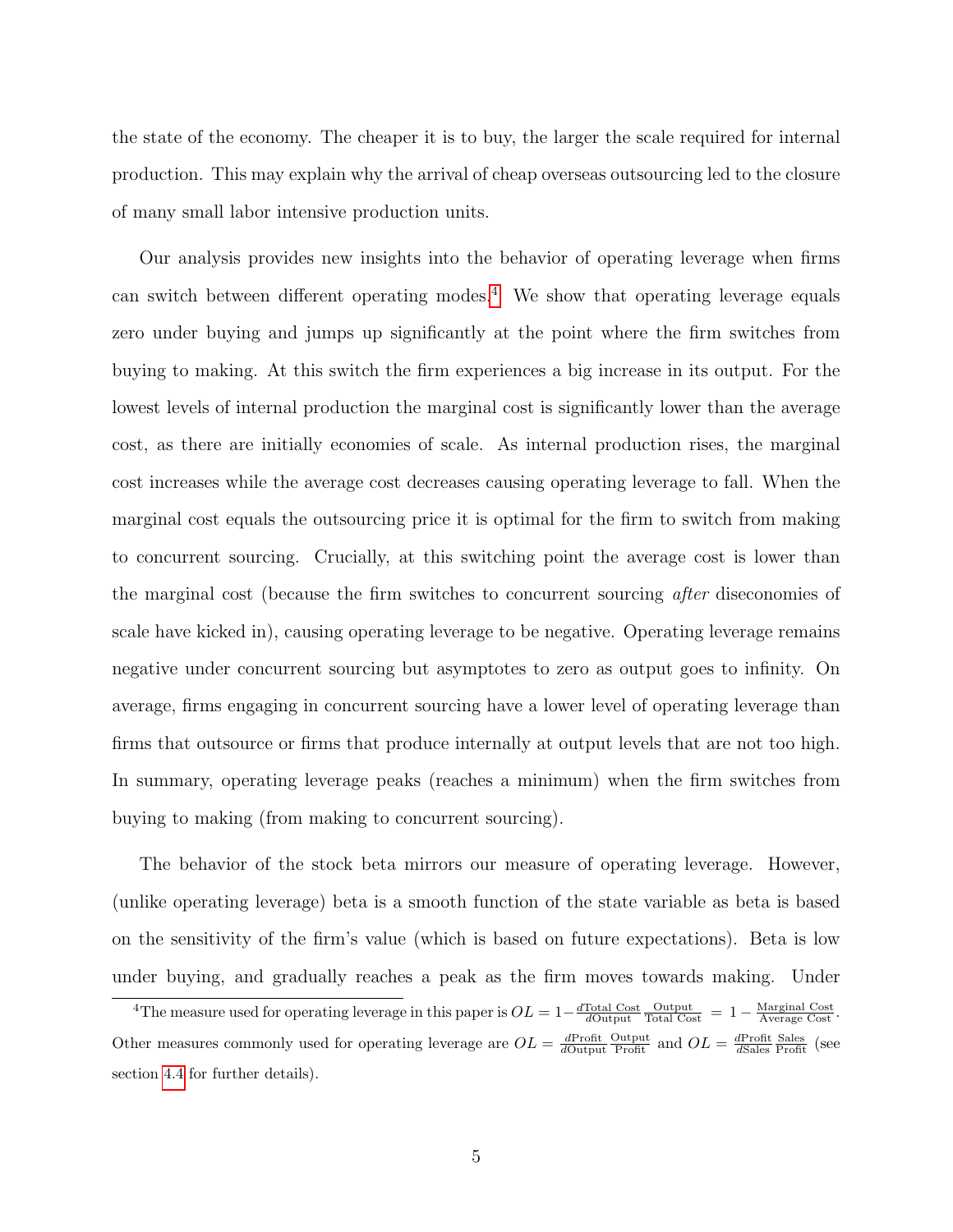making beta gradually declines as operating leverage decreases. As diseconomies of scale set in (i.e., the marginal cost exceeds the average cost) beta moves towards a minimum, but then gradually increases again as the firm starts engaging in concurrent sourcing. Since beta peaks around the buying-to-making switching point, and reaches a minimum in the neighborhood of the making-to-concurrent sourcing switching point, it follows that the beta exhibits a characteristic non-monotonic pattern.

Our work and research methods are related to the real options literature that studies a firm's optimal capacity choice under uncertainty and irreversibility. Key papers on this topic are Abel (1983, 1984), Pindyck (1988), Triantis and Hodder (1990), He and Pindyck (1992) and Kandel and Pearson (2002). Triantis and Hodder (1990) value flexible production systems with multiple products, whereas we consider a firm with multiple operating modes all generating the same product. Kandel and Pearson (2002) analyze the optimal investment and production decision of a firm facing stochastic demand with access to two alternative production technologies. Our paper differs in two important respects. First, by including a more general cost function (based on the Cobb-Douglas production technology), we are able to rationalize the choice of the reversible technology (buying) and a combination of both technologies (concurrent sourcing). Second, by focusing on either completely irreversible investment or perfectly reversible investment, we are able to generate insightful closed form solutions and a rich set of comparative statics results regarding the timing and size of investment, the value of the option to invest, the firm's operating leverage and its systematic risk (beta).

Several papers on investment in costly capacity (Baldursson (1998), Grenadier (2002), Aguerrevere (2003) and Aguerrevere (2009)) have focused on capacity as a strategic variable when firms are competing with other firms. None of these papers captures the make-or-buy decision because they allow for one production method only.

Our paper is also related to a growing literature pioneered by Berk, Green, and Naik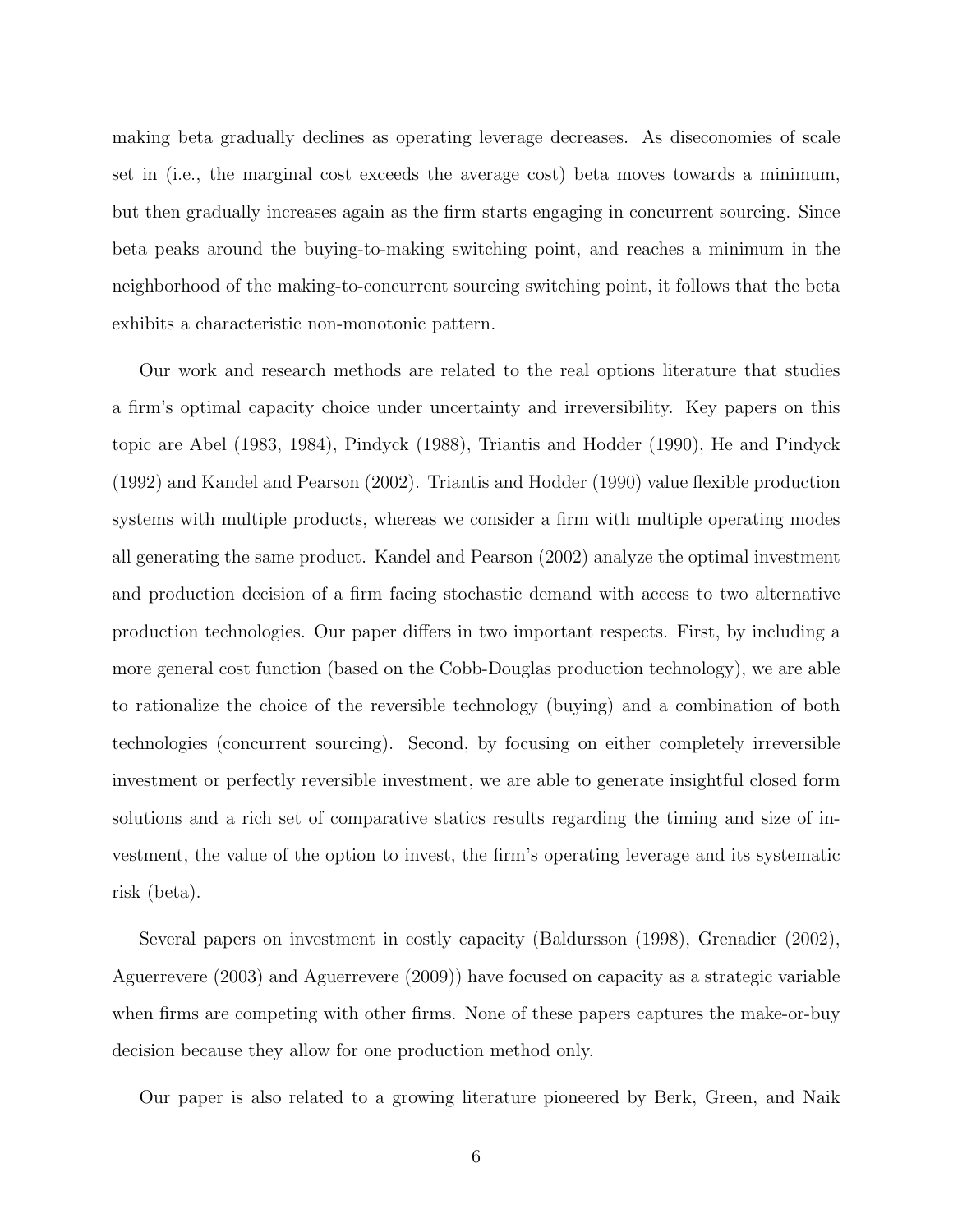(1999) that links corporate decisions to asset returns. In Berk et al. (1999) firms that perform well tend to be those that discovered valuable investment opportunities. Good news is associated on average with lower systematic risk. Carlson et al. (2004) introduce operating leverage in the real options framework and demonstrate that a book-to-market effect can be directly related to fixed operating costs. Zhang (2005) presents an industry equilibrium model of asymmetric convex adjustment costs of investment in which value firms have more difficulty severing their capital stocks than growth firms. Cooper (2006) analyzes the effects of nonconvex adjustment costs, irreversibility of investment, and operating leverage on the behavior of financial asset prices. Novy-Marx (2011) derives and tests implications of the operating leverage hypothesis and documents that operating leverage predicts returns in the cross-section.[5](#page-6-0) The above papers all find that positive productivity shocks lead to lower expected returns.<sup>[6](#page-6-1)</sup> Most notably, Carlson et al. (2004) show that a decrease in demand for output increases the riskiness of returns because high fixed costs lead to higher operating leverage in downturns. We confirm this result for firms that produce internally, but show that operating leverage, and the resulting relation between the state of the economy and firm risk, can be highly non-monotonic for firms that switch between different procurement options.[7](#page-6-2) Hackbarth and Johnson (2014) show theoretically and empirically that combining real options with operating leverage can also lead to a non-monotonic relation between profitability and risk.

<span id="page-6-0"></span><sup>5</sup>More recently, the focus has shifted to examining the relation between stock returns and financing decisions (see Carlson, Fisher, and Giammarino (2006, 2010), Whited and Wu (2006), Li, Livdan, Lyandres, Sun, and Zhang (2008), Zhang (2009), Livdan, Sapriza, and Zhang (2009), Gomes and Schmid (2010) and Ozdagli (2012), among others.

<span id="page-6-1"></span><sup>6</sup>Studies focusing on financial leverage tend to come to the same conclusion (see Li, Livdan, and Zhang (2009) and Ozdagli (2012) among others).

<span id="page-6-2"></span><sup>7</sup>Our paper is also related to the literature on outsourcing and vertical integration (see Joskow (2005) for a comprehensive review). Only a few theoretical papers consider the possibility of concurrent sourcing (see, e.g., Carlton (1979), Rob and Vettas (2003), Alvarez and Stenbacka (2007) and Allon and Van Mieghem (2010)) and typically focus on the trade-off between cost and responsiveness.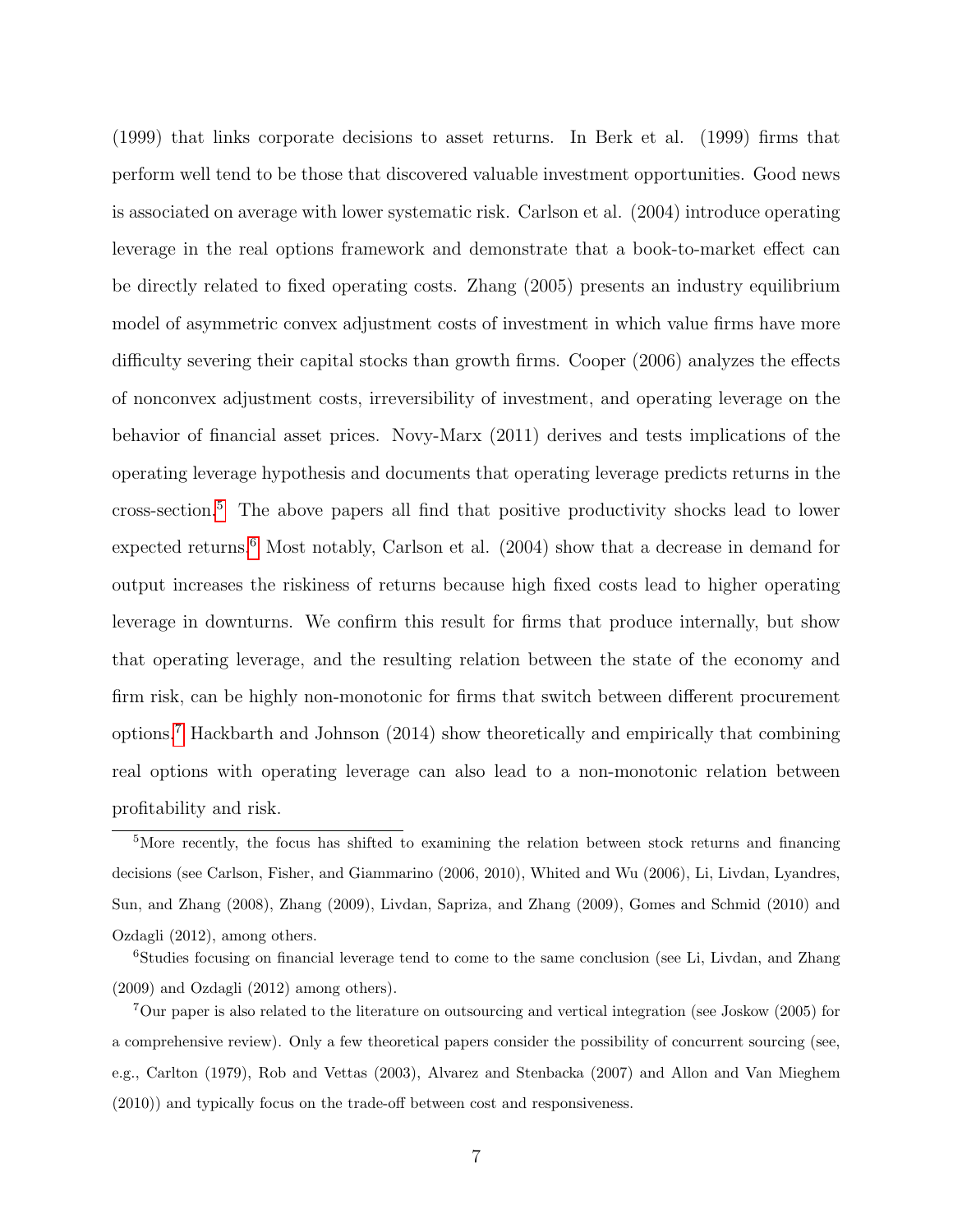The remainder of the paper is organized as follows. Section [2](#page-7-0) presents the basic assumptions of the model and analyzes the optimal procurement decision for a fixed level of capital. Section [3](#page-12-0) studies the optimal procurement decision with fully reversible capital. Section [4](#page-14-0) examines how output price uncertainty and the outsourcing price affect optimal investment, production and the company beta. Section [5](#page-30-0) discusses the model's empirical implications. Section [6](#page-32-0) concludes.

## <span id="page-7-0"></span>2 Optimal Production with a Fixed Level of Capital

A firm sells a product that can either be produced in-house ("making") or can be bought from an external supplier ("buying"). The firm can also produce some units internally and buy the remainder ("concurrent sourcing"). The firm faces an isoelastic inverse demand function which is given by  $H(q) = \alpha q^{-\theta}$ , with  $\alpha > 0$ ,  $\theta \in (0, 1)$  and where q is the firm's level of output.

Making requires capital K and labor L whereas buying does not. In this section, the amount of installed capital K is assumed to be given, whereas labor is variable. The firm's (instantaneous) profit function under *buying*,  $\pi_1$ , (i.e., when all units are bought) is given by:

$$
\pi_1(q_B) = q_B H(q_B) - pq_B = \alpha q_B^{1-\theta} - pq_B \tag{1}
$$

<span id="page-7-1"></span>where  $p$  is the unit price at which the product can be bought from a supplier.<sup>[8](#page-7-1)</sup>

<sup>8</sup>Goods that are bought (or produced internally) cannot be sold back to the upstream suppliers. The market structure adopted is similar to monopolistic competition. Each firm has monopoly power (by virtue of its brand differentiation or location, for example) while at the same time there are a sufficient amount of suppliers of the product in its generic form for the purchase price  $p$  to be constant. The market structure may particularly apply to industries such as cereals, toothpaste, clothing or catering and services in large cities. In appendix [C](#page-38-0) we consider an extension in which a larger order attracts a bigger discount and  $p(q) = p_0 q^{-\nu}$ , where  $p_0 > 0$  and  $\nu \in [0, \theta)$  are constants.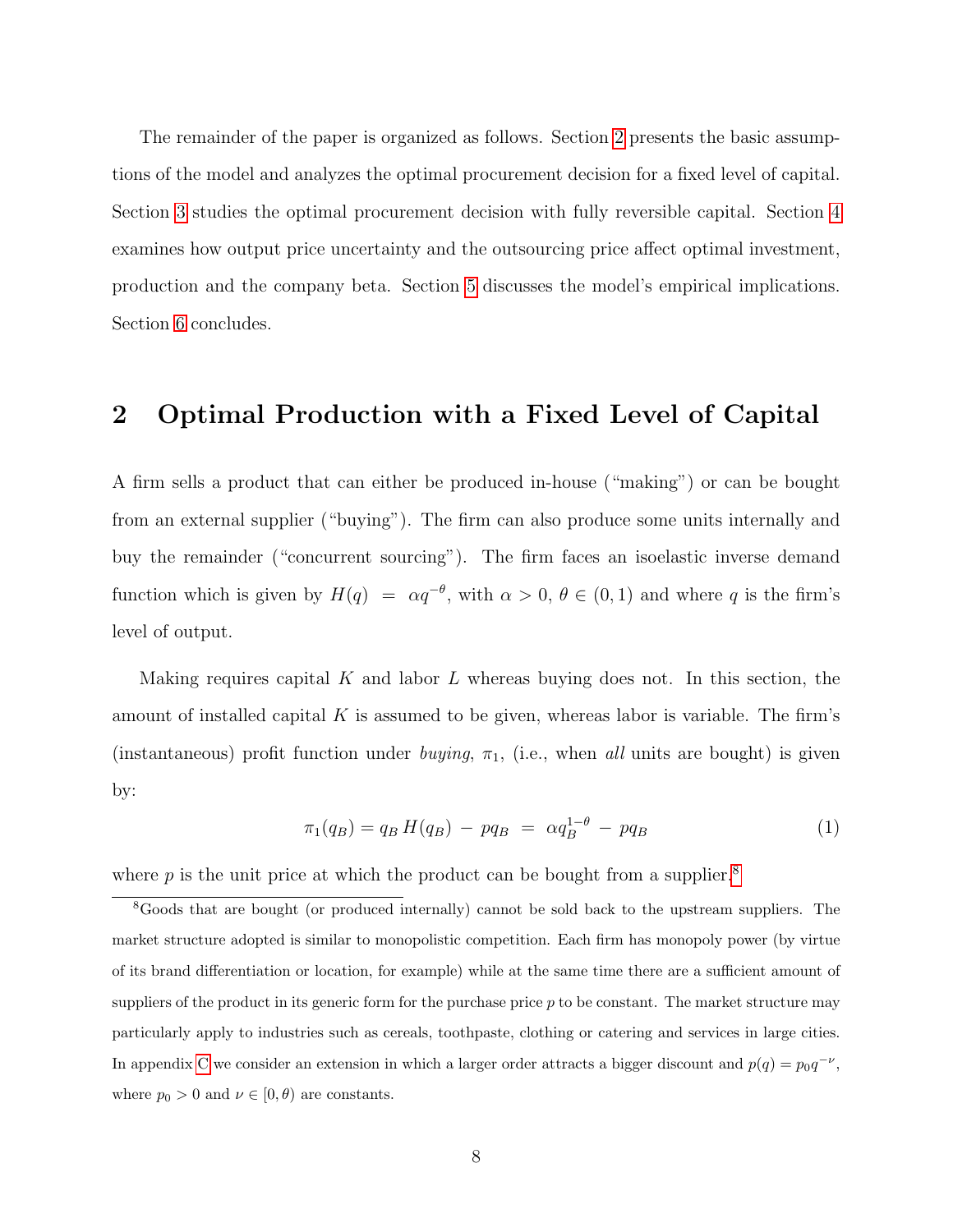Consider now a situation where the firm makes all its output. The firm's production technology is associated with a Cobb-Douglas production function (cf., e.g., Bertola (1998) and Gomes (2001))

$$
F(K, L) = AK^{\zeta}L^{\eta}
$$
\n<sup>(2)</sup>

with A,  $\zeta$  and  $\eta$  being positive constants and  $\zeta + \eta < 1$  (i.e., the production function is subject to decreasing returns to scale).<sup>[9](#page-8-0)</sup> For the moment we assume that the capital K is fixed and a sunk investment. Labor  $L$  is variable, and the wage rate is  $w$ . The firm also incurs a fixed cost of production  $f$ . (The necessary condition for concurrent sourcing ever to occur is that  $\eta < 1$ , which we assume to be satisfied.<sup>[10](#page-8-1)</sup>) The production function implies that the cost of making  $q_M$  units of output equals

<span id="page-8-2"></span>
$$
C(q_M; K) = w A^{-1/\eta} K^{-\zeta/\eta} q_M^{1/\eta} + f \equiv c(K) q_M^{\xi} + f \tag{3}
$$

The firm's profit function under making,  $\pi_2$ , (i.e., when all output is produced internally) is therefore given by:

$$
\pi_2(q_M; K) = q_M H(q_M) - c(K) q_M^{\xi} - f = \alpha q_M^{1-\theta} - c(K) q_M^{\xi} - f \tag{4}
$$

where  $q_M$  is the quantity that is produced internally and  $c(K)q_M^{\xi}$  is the variable cost associated with producing  $q_M$  units in-house. The average cost function under internal production is:

$$
AC(q_M; K) = c(K) q_M^{\xi - 1} + \frac{f}{q_M}
$$
\n(5)

Given that  $\xi \equiv 1/\eta$  > 1, the average cost is a standard U-shaped function of quantity. The presence of the fixed production cost  $f$  means that there are initially economies of scale,

<span id="page-8-0"></span><sup>&</sup>lt;sup>9</sup>Our results are robust to alternative specifications for the demand and cost functions. A previous version of the paper that combined a linear demand function with a quadratic cost function generated results that are qualitatively very similar.

<span id="page-8-1"></span> $10$ If outsourcing price were to decrease with quantity bought (cf. footnote [8\)](#page-7-1), the necessary condition for concurrent sourcing to occur becomes  $\eta < 1/(1 - \nu)$ .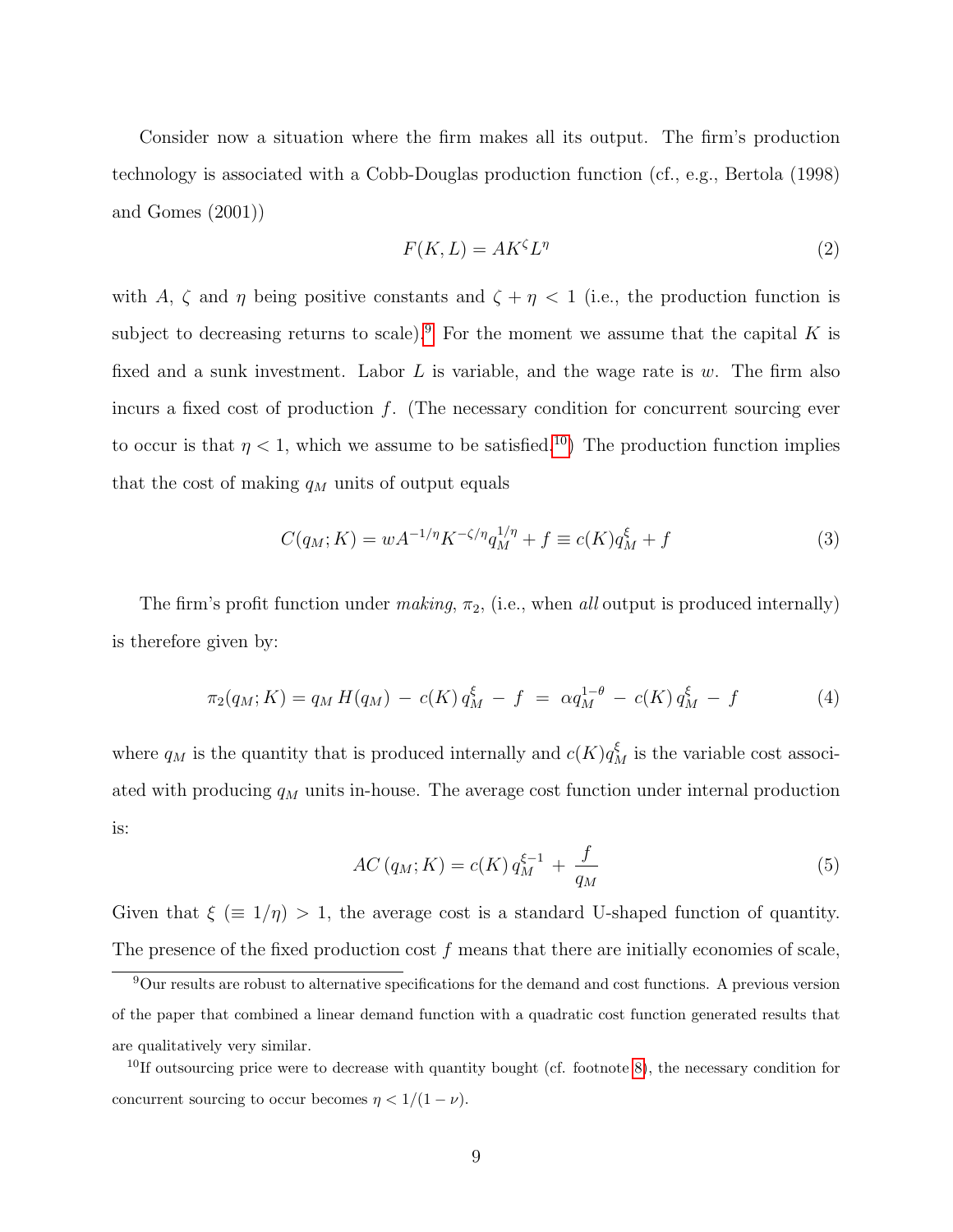because the fixed cost can be spread over a larger amount of units produced. However, since the marginal cost of production is increasing, at some point diseconomies of scale kick in. If the firm is able to increase its capital stock  $K$  (see section [3\)](#page-12-0), it is able to mitigate the diseconomies of scale as  $\partial c(K)/\partial K < 0$ .

We can immediately derive the profit function when the firm combines outsourcing with internal production. If the firm produces  $q_M$  units internally and buys  $q_B$  units then the operating profit function under the *concurrent sourcing* strategy,  $\pi_3$ , is given by:

$$
\pi_3(q_B, q_M) = (q_B + q_M) H(q_M) - c(K) q_M^{\xi} - pq_B - f
$$
\n
$$
= \alpha (q_B + q_M)^{1-\theta} - c(K) q_M^{\xi} - pq_B - f \quad with \ q_B, \ q_M \ge 0
$$
\n(6)

The problem can now be formulated as follows: what level of internal  $(q_M)$  and external  $(q_B)$ production will be adopted in order to maximize the profit flow?

The firm maximizes its instantaneous profit flow by solving the following problem:

<span id="page-9-1"></span><span id="page-9-0"></span>
$$
\max_{i,q_B,q_M} \pi_i \tag{7}
$$

Problem [\(7\)](#page-9-0) is solved in two stages. We first derive the maximum profit flow  $\pi_i^o$  that can be achieved in a given regime  $i$   $(i = 1, 2, 3)$ . Subsequently we determine which of these three regimes is optimal and under what conditions. The following proposition characterizes the solution (proofs are given in appendix [A\)](#page-34-0):

**Proposition 1** If  $p \leq [(\frac{\xi f}{\xi-1})^{\xi-1} \xi c(K)]^{1/\xi} \equiv p_{\min}(K)$ , then buying is always optimal. If  $p_{\min}(K) < p$  then:

buying (regime 1) is optimal for  $\alpha \in (0, \alpha^*(K))$ , making (regime 2) is optimal for  $\alpha \in (\alpha^*(K), \alpha^{**}(K))$ , concurrent sourcing (regime 3) is optimal for  $\alpha \in (\alpha^{**}(K), +\infty)$ ,

The demand parameter  $\alpha^*(K)$  at which it is optimal to switch from buying to making is the smaller root of equation  $\pi_1^o(\alpha) = \pi_2^o(\alpha)$ . The cutoff  $\alpha^{**}(K)$  above which concurrent sourcing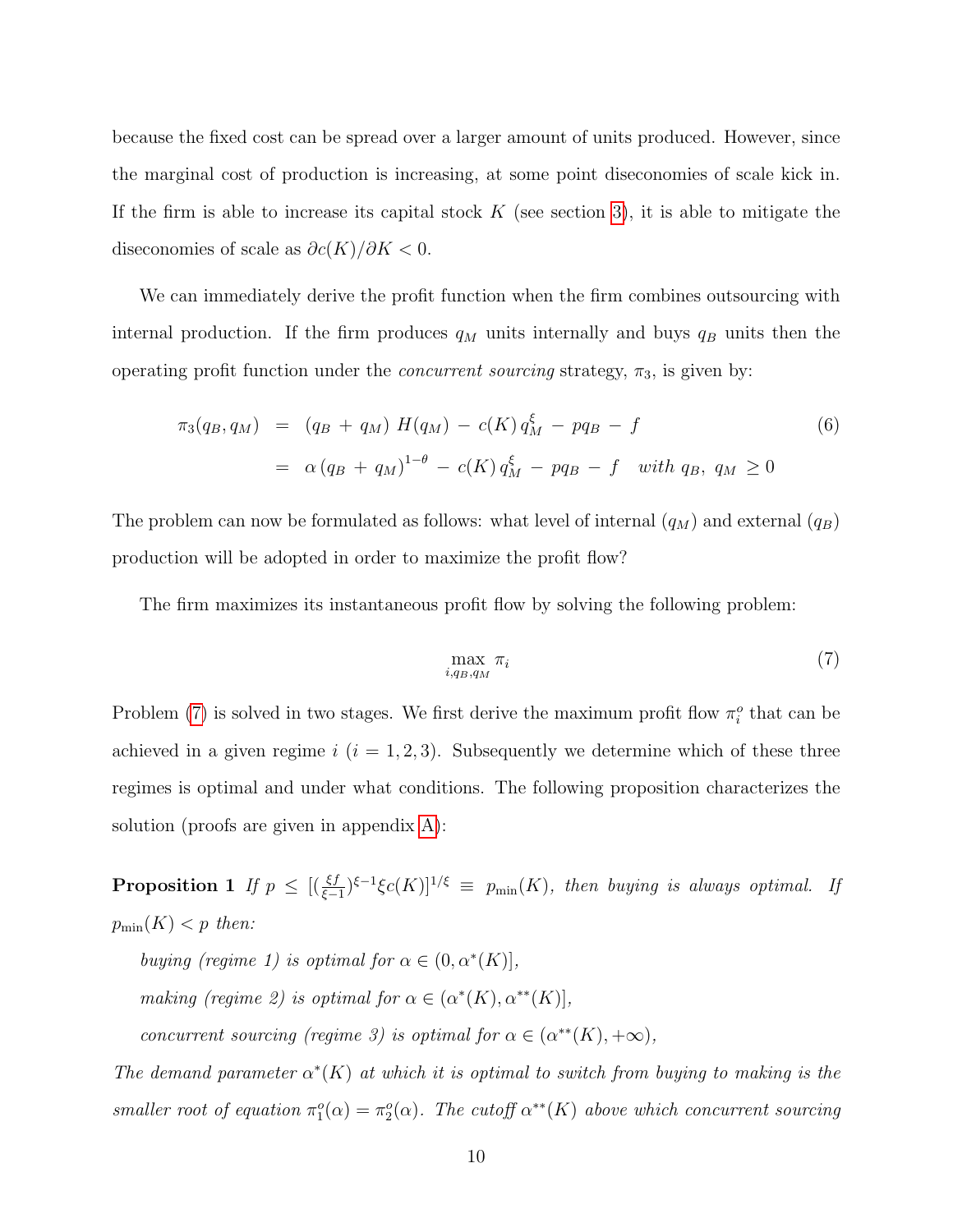commences is given by

$$
\alpha^{**}(K) = \frac{1}{1-\theta} p^{\frac{\theta+\xi-1}{\xi-1}} (\xi c(K))^{-\frac{\theta}{\xi-1}}
$$

The optimal profit flow  $(\pi_i^o)$ , the amount bought  $(q_{iB}^o)$  and the amount made  $(q_{iM}^o)$  under regime i is given by:

$$
\pi_1^o(\alpha) = \Pi_1 \alpha^{\frac{1}{\theta}} \qquad \text{with } q_{1B}^o = \left(\frac{(1-\theta)\alpha}{p}\right)^{\frac{1}{\theta}} \text{ and } q_{1M}^o = 0
$$
\n
$$
\pi_2^o(\alpha) = \Pi_2 \alpha^{\frac{\xi}{\theta + \xi - 1}} - f \qquad \text{with } q_{2B}^o = 0 \text{ and } q_{2M}^o = \left(\frac{(1-\theta)\alpha}{\xi c}\right)^{\frac{1}{\theta + \xi - 1}}
$$
\n
$$
\pi_3^o(\alpha) = \Pi_1 \alpha^{\frac{1}{\theta}} + C_1 - f \quad \text{with } q_{3B}^o = q_{1B}^o - q_{3M}^o \text{ and } q_{3M}^o = \left(\frac{p}{\xi c}\right)^{\frac{1}{\xi - 1}}
$$

where constants  $\Pi_1$ ,  $\Pi_2$ ,  $\Pi_3$ , and  $C_1$  are given in appendix [A.](#page-34-0) Furthermore,  $q_{1B}^o(\alpha^*)$  <  $q_{2M}^o(\alpha^*)$  and  $q_{2M}^o(\alpha^{**}) = q_{3B}^o(\alpha^{**}) + q_{3M}^o(\alpha^{**}) = q_{3M}^o(\alpha^{**}).$ 

Proposition [1](#page-9-1) conveys a number of important insights about the economics of outsourcing and internal production. A key determinant in the make-or-buy decision is the price  $p$  at which the product can be bought versus the cost at which it can be produced. This comparison is reflected in the condition  $p \geq p_{\min}(K)$ , where  $p_{\min}(K)$  is determined by the parameters of the cost function. The proposition states that if the purchasing price  $p$  is sufficiently low then outsourcing always dominates internal production because it is cheaper to buy than to make for all possible output levels  $q$ <sup>[11](#page-10-0)</sup>

The condition for internal production to be optimal for some demand levels (i.e.,  $p >$  $p_{\min}(K)$  is equivalent to  $C_1 > f$ . This latter condition implies that the cost saving from making some input internally becomes positive for a sufficiently high level of demand. Furthermore, the condition is also equivalent to  $K > \left(\frac{(\xi w)^{1/\xi}}{pA}(\frac{\xi-1}{\xi f})^{-(\xi-1)/\xi}\right)^{1/\zeta} \equiv K_{13}^*$  (see Figure [1](#page-45-0) and its discussion below). Therefore  $K_{13}^*$  is the minimum scale required for making.

Another important determinant in the make-or-buy decision is the output price captured by the demand parameter  $\alpha$ . The price at which the firm can sell the finished production

<span id="page-10-0"></span><sup>11</sup>This may explain why large firms, such as Nike or Apple, do none of their manufacturing despite having huge volumes.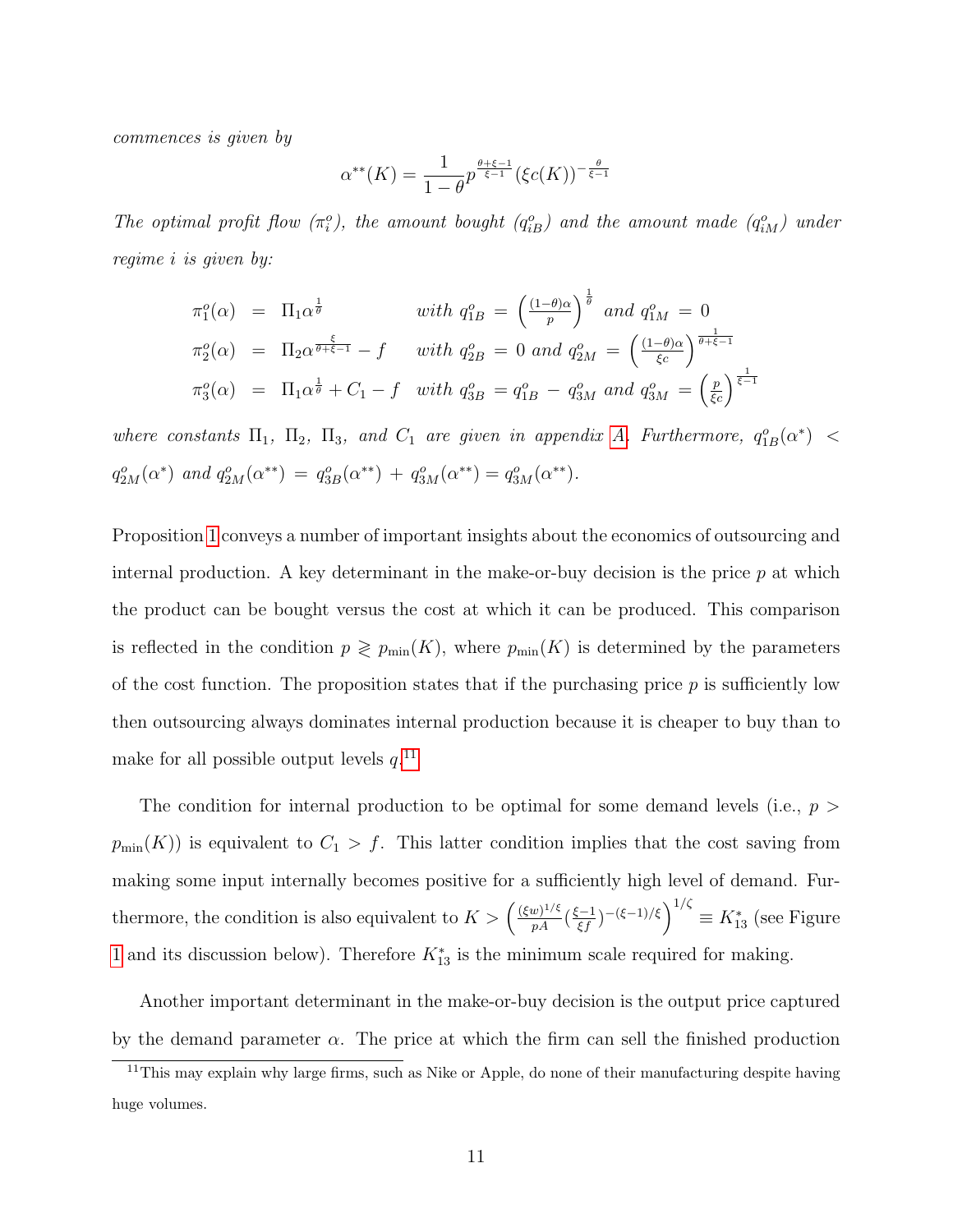determines the marginal revenue and therefore the optimal output level. The optimal output level is (globally) increasing in  $\alpha$ , creating a link between  $\alpha$  and the optimal production regime: buying, making and concurrent sourcing are optimal for low, intermediate and high demand levels, respectively.

The results lend support to the notion of an optimal production range. The firm can only efficiently produce internally for output levels in the range  $[q_{2M}^o(\alpha^*), q_{2M}^o(\alpha^{**})]$ . It is more efficient to buy quantities below  $q_{2M}^o(\alpha^*)$ , and to outsource any production in excess of  $q_{2M}^o(\alpha^{**})$ . Note that concurrent sourcing occurs even though the firm does not face a binding capacity constraint (the production function allows the firm to install more labor to increase output).

#### [Please insert Figure [1](#page-45-0) about here.]

Proposition [1](#page-45-0) is illustrated in Figure 1 for the base set of parameter values  $A = 0.2$ ,  $\zeta = 0.3$ ,  $\eta = 0.65, \theta = 0.5, f = 0.1, w = 0.2$  and  $p = 1.5$ . It plots the optimal procurement regime for given levels of capital K and the demand parameter  $\alpha$  in the  $(\alpha, K)$  space. Buying prevails for low levels of capital or demand. Internal production occurs when  $\alpha$  exceeds  $\alpha^*(K)$  and the firm has a minimum level of capital. The absolute minimum level of capital required is  $K_{13}^*$ , as indicated by the vertical solid line in the figure. A looser capital constraint (i.e.,  $K > K_{13}^*$  reduces the threshold  $\alpha^*(K)$  at which the firm starts making, and increases the threshold  $\alpha^{**}(K)$  at which the firm switches to concurrent sourcing. Conversely, a tighter capital constraint widens the demand range over which concurrent sourcing and, particularly, buying prevail.

While internal production always becomes optimal for a sufficiently high demand level if the firm cannot outsource (the firm will hire more labor to make up for the lack of capital), this is no longer the case when firms have access to cheap outsourcing. The availability of outsourcing imposes a minimum capital requirement on firms: firms that cannot operate at a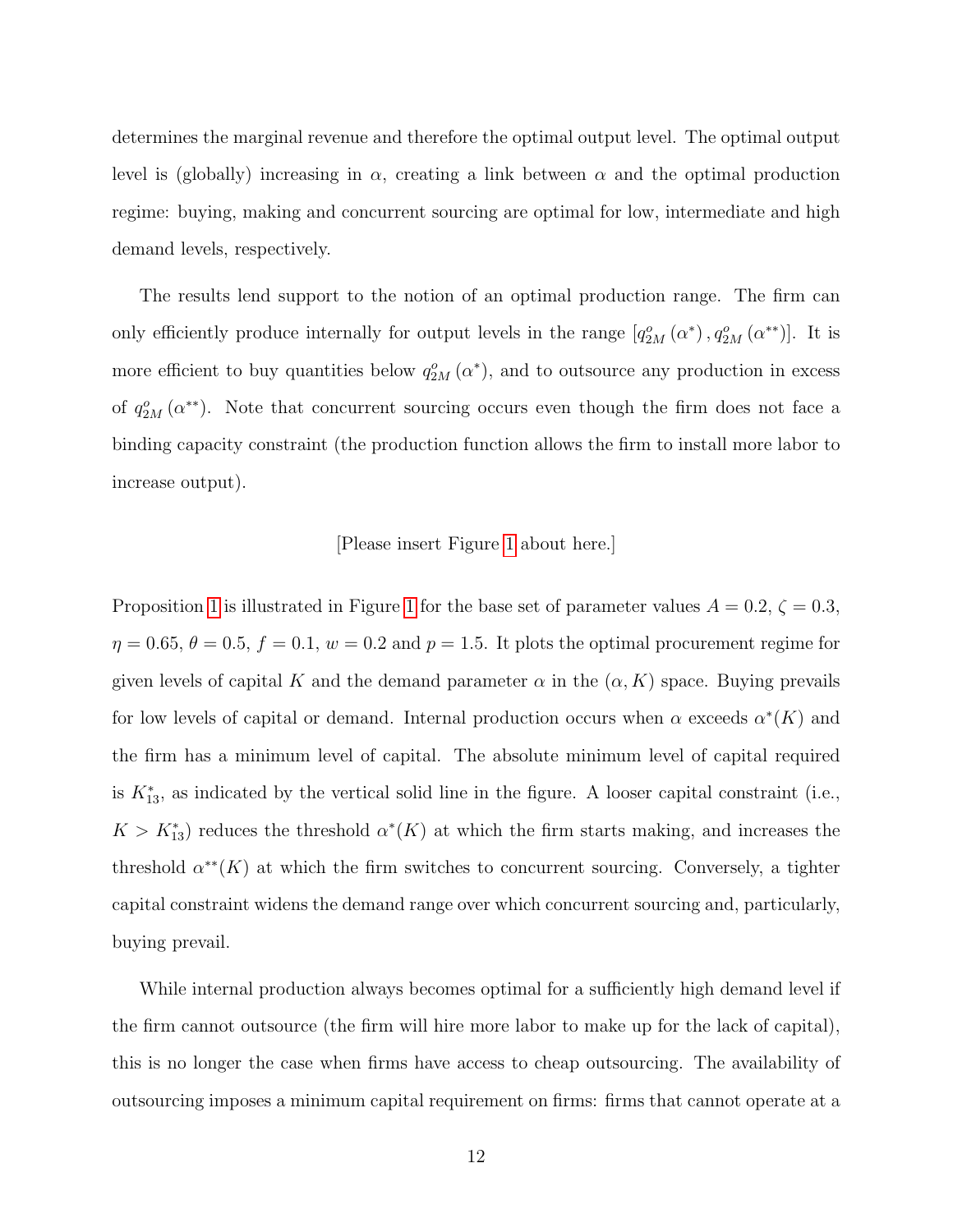sufficiently large scale stop producing internally, irrespective of the state of the economy. The cheaper it is to buy, the larger the scale required for internal production (i.e.,  $\partial K_{13}^* / \partial p < 0$ ). This may explain why the arrival of cheap overseas outsourcing led to the closure of many small, labor intensive production units.

## <span id="page-12-0"></span>3 Optimal Production with Fully Reversible Capital

In the previous section we focused on the case where the level of installed capital  $K$  is fixed and cannot be changed. The reader might wonder whether relaxing this assumption alters our results. We now consider the opposite polar case, i.e., when investment in capital can be incremental and is fully reversible. This is equivalent to the firm renting a desired amount of capital at each instant. Without loss of generality, we normalize the purchase cost of one unit of capital to one. Therefore, the  $(flow)$  cost of renting one unit of capital is r. The quantity of hired capital solves the firm's instantaneous optimization problem

$$
\min_{K,L}\,rK+wL
$$

subject to

$$
AK^{\zeta}L^{\eta} = q_{iM}^{o} \text{ with } i \in \{1, 2, 3\}
$$

where  $q_{iM}^o$  is the desired level of output from making (in itself being a solution to the profit maximization problem). The necessary and sufficient for concurrent sourcing to occur in now  $\eta + \zeta < 1.12$  $\eta + \zeta < 1.12$ 

The solution to the problem gives the optimal amount of factors  $K(q_M)$  and  $L(q_M)$ ,

<span id="page-12-2"></span>
$$
K(q_M) = \left(\frac{q_M}{A}\right)^{\frac{1}{\zeta+\eta}} \left(\frac{\zeta w}{\eta r}\right)^{\frac{\eta}{\zeta+\eta}}
$$
(8)

$$
L(q_M) = \left(\frac{q_M}{A}\right)^{\frac{1}{\zeta+\eta}} \left(\frac{\eta r}{\zeta w}\right)^{\frac{\zeta}{\zeta+\eta}}
$$
(9)

<span id="page-12-1"></span><sup>&</sup>lt;sup>12</sup>If a larger order attracted a bigger discount, so  $p(q) = p_0 q^{-\nu}$ , where  $p_0 > 0$  and  $\nu \in [0, \theta)$ , the condition for concurrent sourcing to occur would be  $\eta + \zeta < 1/(1 - \nu)$ .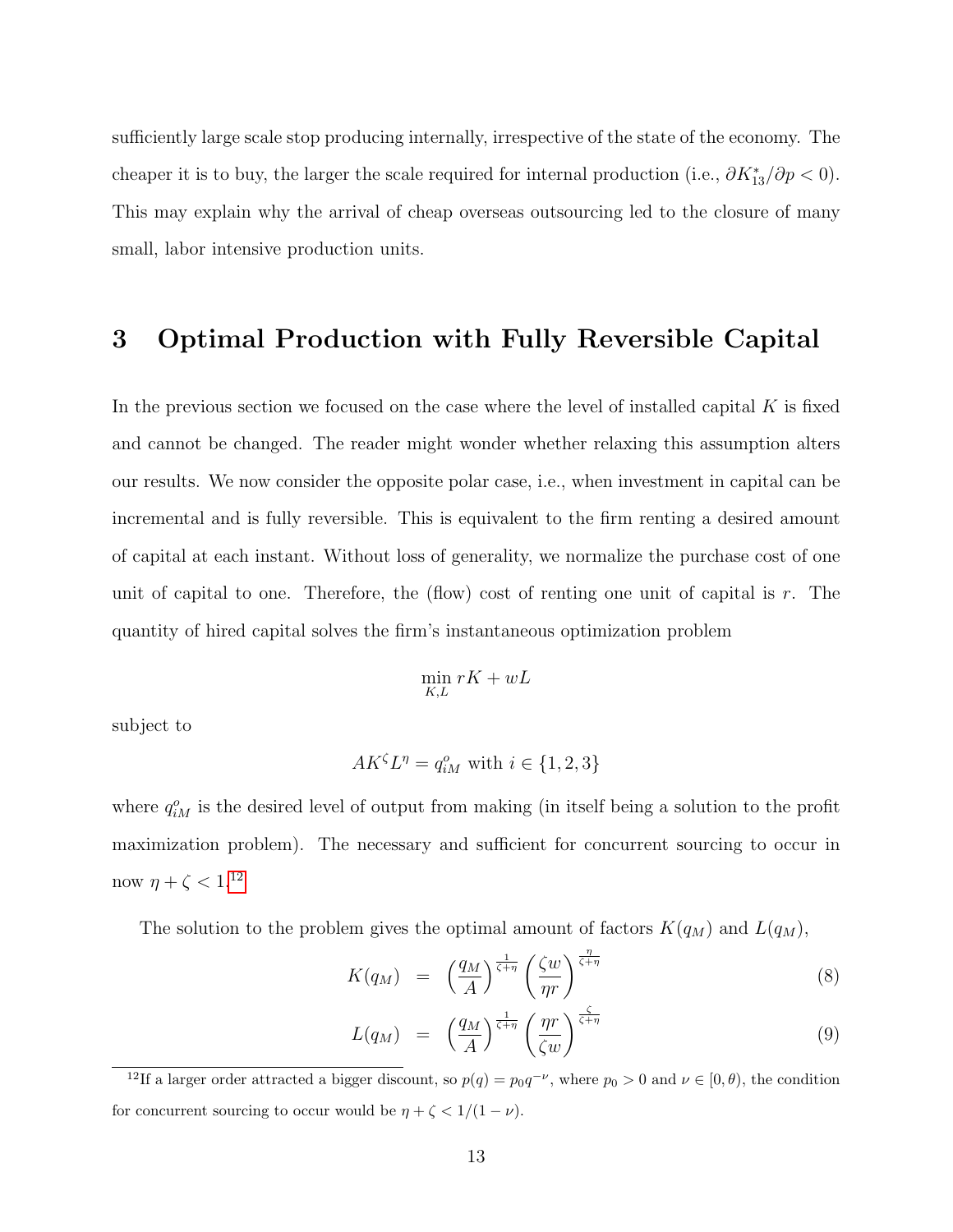which can be translated into the cost function

<span id="page-13-0"></span>
$$
\hat{C}(q_M) = \Phi(r, w; A)\Theta q_M^{\frac{1}{\zeta + \eta}} + f \equiv \hat{c}q_M^{\hat{\xi}} + f \tag{10}
$$

where

$$
\Phi(r, w; A) = \left(\frac{r^{\zeta} w^{\eta}}{A}\right)^{\frac{1}{\zeta + \eta}}
$$
\n(11)

$$
\Theta = \left(\frac{\zeta}{\eta}\right)^{\frac{\eta}{\zeta+\eta}} + \left(\frac{\zeta}{\eta}\right)^{-\frac{\zeta}{\zeta+\eta}}
$$
(12)

We now compare the cost of making under the irreversible and reversible investment scenarios, as given by the cost functions [\(3\)](#page-8-2) and [\(10\)](#page-13-0), respectively. Since the irreversible investment scenario entails a sunk investment  $K$ , we have to add a capital charge  $rK$  to [\(3\)](#page-8-2) to make both cost functions comparable. One can then verify that

<span id="page-13-1"></span>
$$
\hat{c}q^{\hat{\xi}} \le c(K)q^{\xi} + rK \quad \text{for all } q \text{ and } K \tag{13}
$$

In other words, the cost of internal production when investment is fully reversible is always lower than the cost of internal production when investment is irreversible. This is due to the fact that the optimal mix of capital and labor is used in the former case. More interestingly, the benefit from flexibility increases with the output elasticity of capital,  $\zeta$ . In the limiting case where  $\zeta = 0$ , we obtain that  $\hat{c} = c(K)$  and  $\hat{\zeta} = \xi$ , indicating that flexibility of changing the capital stock has no value as it is not optimal for the firm to use capital (see equation [8\)](#page-12-2). Now we are able to formulate the following proposition.

Proposition 2 The optimal procurement regimes, profit and output levels with fully re-versible capital are as given in Proposition [1](#page-9-1) but with  $\xi$  and c replaced by  $\hat{\xi}$  and  $\hat{c}$ , defined in [\(10\)](#page-13-0), respectively.

It follows that the firm's production and procurement decisions are qualitatively the same under the irreversible and reversible investment scenarios. One merely has to replace the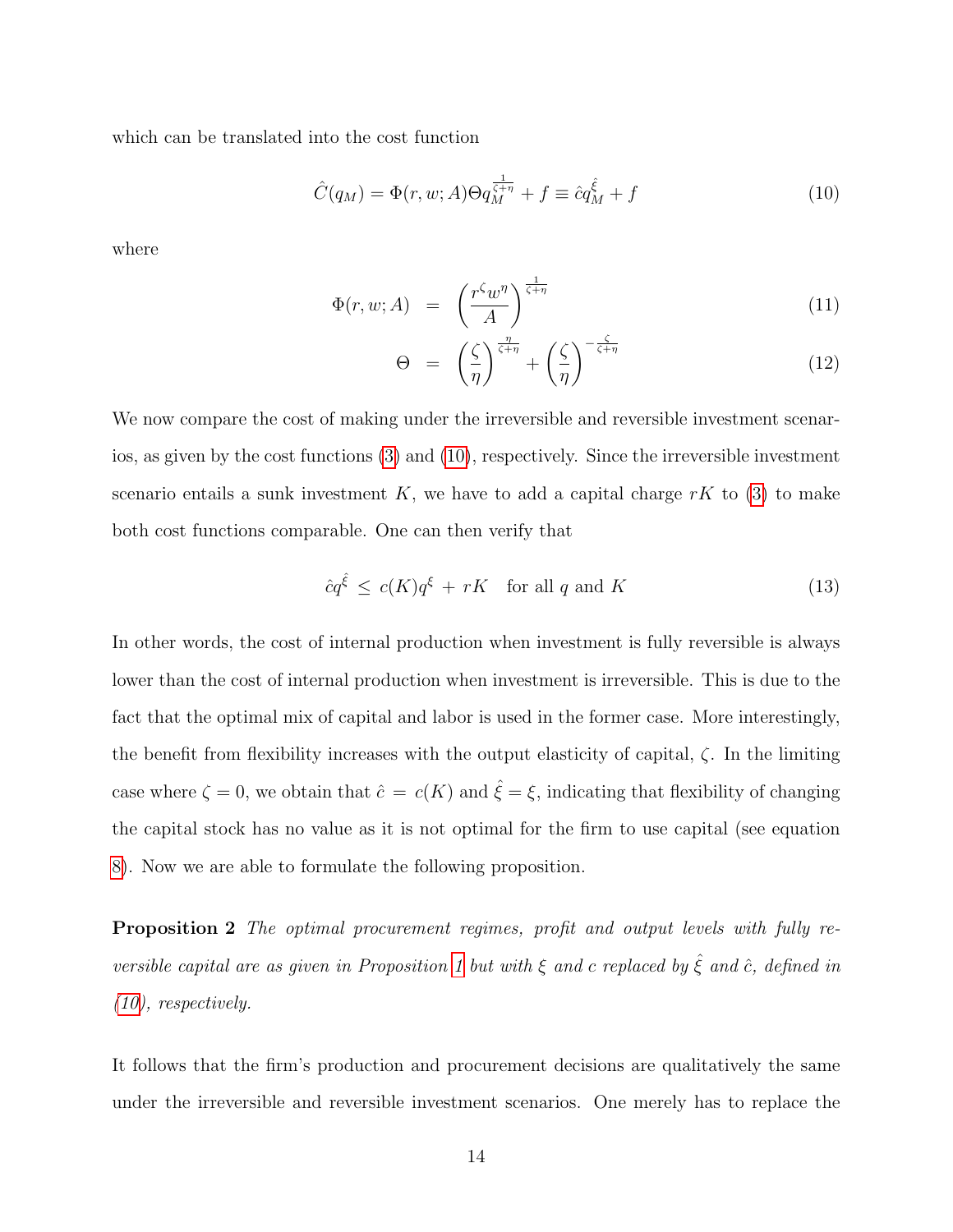parameters  $\xi$  and  $c$  by  $\hat{\xi}$  and  $\hat{c}$ . In the remainder of the paper, all parameters that refer to the reversible case are labeled with the caret (hat) symbol.[13](#page-14-1) Note that investment in capacity occurs for some  $\alpha$  as long as  $p > \hat{p}_{\text{min}}$ . As shown in Figure [1:](#page-45-0)  $\alpha^*(K) < \hat{\alpha}^*$  and  $\alpha^{**}(K) < \hat{\alpha}^{**}$  (the latter for  $K < K(q_{3M}^o)$ , i.e., for the level that the firm may optimally invest in). Therefore, outsourcing (concurrent sourcing) is less (more) likely to be adopted by firms for which investment in productive capacity is highly irreversible. The intuition behind  $\alpha^*(K)$  being smaller than  $\hat{\alpha}^*$  is as follows. Once the capital is in place, its cost is sunk and cannot be recuperated even if the firm decides not to use it and buys the good. Therefore, the relative benefit of making versus buying does not take into account the cost of capital and making becomes more attractive. Therefore, even with suboptimal amount of capital K, the firm will find it optimal to make for lower  $\alpha$  than under the reversible capital scenario. The reason why threshold  $\hat{\alpha}^{**}$  is greater than  $\alpha^{**}(K)$  is as follows. If capacity is fully reversible, the firm increases the level of capital installed when demand increases. By doing so, it keeps the marginal cost low enough for concurrent sourcing only to be adopted when  $\alpha$  becomes sufficiently high. In the decision whether to make or source concurrently, the sunk cost argument does not play a role as capital is employed in both regimes.

# <span id="page-14-0"></span>4 Optimal Production and Capital Investment with Demand Uncertainty

So far we have assumed that the amount of capital  $K$  is either exogenously fixed or fully reversible, and we analyzed in both scenarios the optimal output and procurement policies for different levels of demand. In this section, we determine the optimal investment in irreversible capital under uncertain demand. To do so, we allow  $\alpha$ , the constant in the inverse demand function, to vary with the state of nature. Parameter  $\alpha$  reflects consumers'

<span id="page-14-1"></span> $13$ They are no longer a function of capital K, which is chosen endogenously in this case.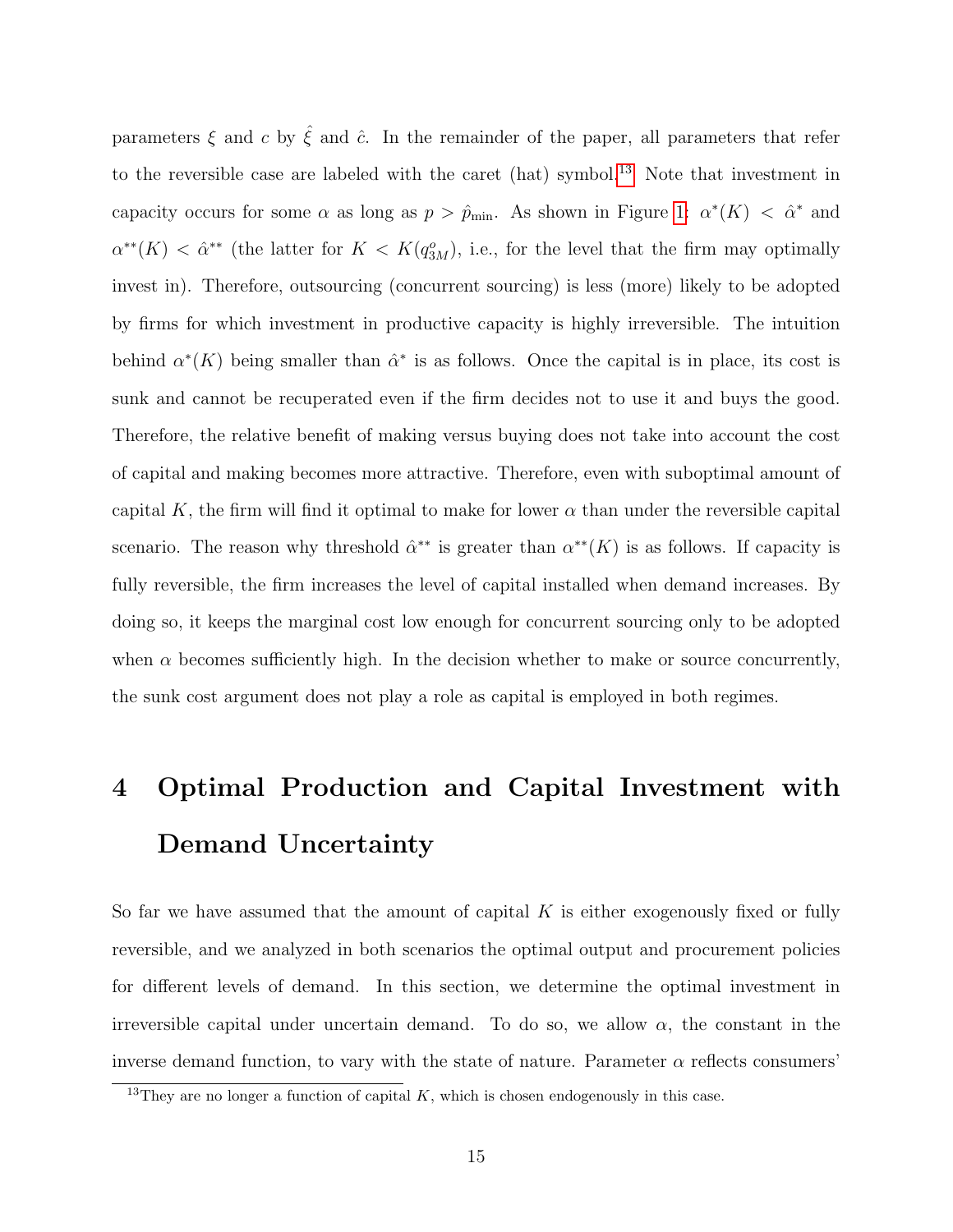willingness to pay for the product, which could vary over time because of taste or income shocks. The effect of economic uncertainty on demand is captured by letting  $\alpha_t$  follow a geometric Brownian motion (cf. Pindyck (1988))

<span id="page-15-1"></span>
$$
d\alpha_t = \mu \alpha_t dt + \sigma \alpha_t dw_t, \qquad (14)
$$

where  $\mu$  and  $\sigma$  correspond to the instantaneous growth rate and the volatility of the constant in the demand function, respectively, and  $dw_t$  denotes a Wiener increment. The firm is riskneutral and we assume that  $r > \mu/\theta + 0.5(1-\theta)(\sigma/\theta)^2$  to obtain finite valuations.<sup>[14](#page-15-0)</sup> To simplify future notation, we define  $\delta(n) \equiv r - n\mu - 0.5n(n-1)\sigma^2$ .

We assume that capital does not depreciate. Investment in capital is irreversible and, once chosen, the level of capital cannot be changed. The firm can, however, change the procurement regime in response to economic shocks. Changes in the procurement regime are fully reversible (there are no switching costs).

Introducing a dynamic framework separates the investment decision and production decision and requires that the problem be solved in two stages: 1) installing the optimal capital level, K, at the optimal investment threshold  $\bar{\alpha}$ ; 2) given the capital put in place, selecting the optimal production level and procurement regime, and continuously updating these decisions as uncertainty unfolds.

As is standard with dynamic optimization, we solve the problem backwards. We first solve for the optimal production level and procurement regime taking the firm's investment K as given. This problem corresponds to the one described in section [2](#page-7-0) (for a given level of K) with the parameter  $\alpha$  changing randomly over time according to process [\(14\)](#page-15-1).<sup>[15](#page-15-2)</sup> Next, we solve for the optimal investment size, K, and investment threshold,  $\overline{\alpha}$ .

<span id="page-15-0"></span><sup>&</sup>lt;sup>14</sup>This restriction is due to the fact that variable cash flows are proportional to powers  $1/\theta$  and  $\xi/(\theta+\xi-1)$ of  $\alpha_t$ . Since the profit elasticity  $1/\theta$  is always greater than  $\xi/(\theta + \xi - 1) > 1$  (as  $\theta < 1$  and  $\xi > 1$ ), this condition ensures that the firm values for all 3 procurement regimes are finite.

<span id="page-15-2"></span><sup>&</sup>lt;sup>15</sup>The dynamics therefore corresponds to vertical fluctuations in the  $(K, \alpha)$  space in Figure [1.](#page-45-0)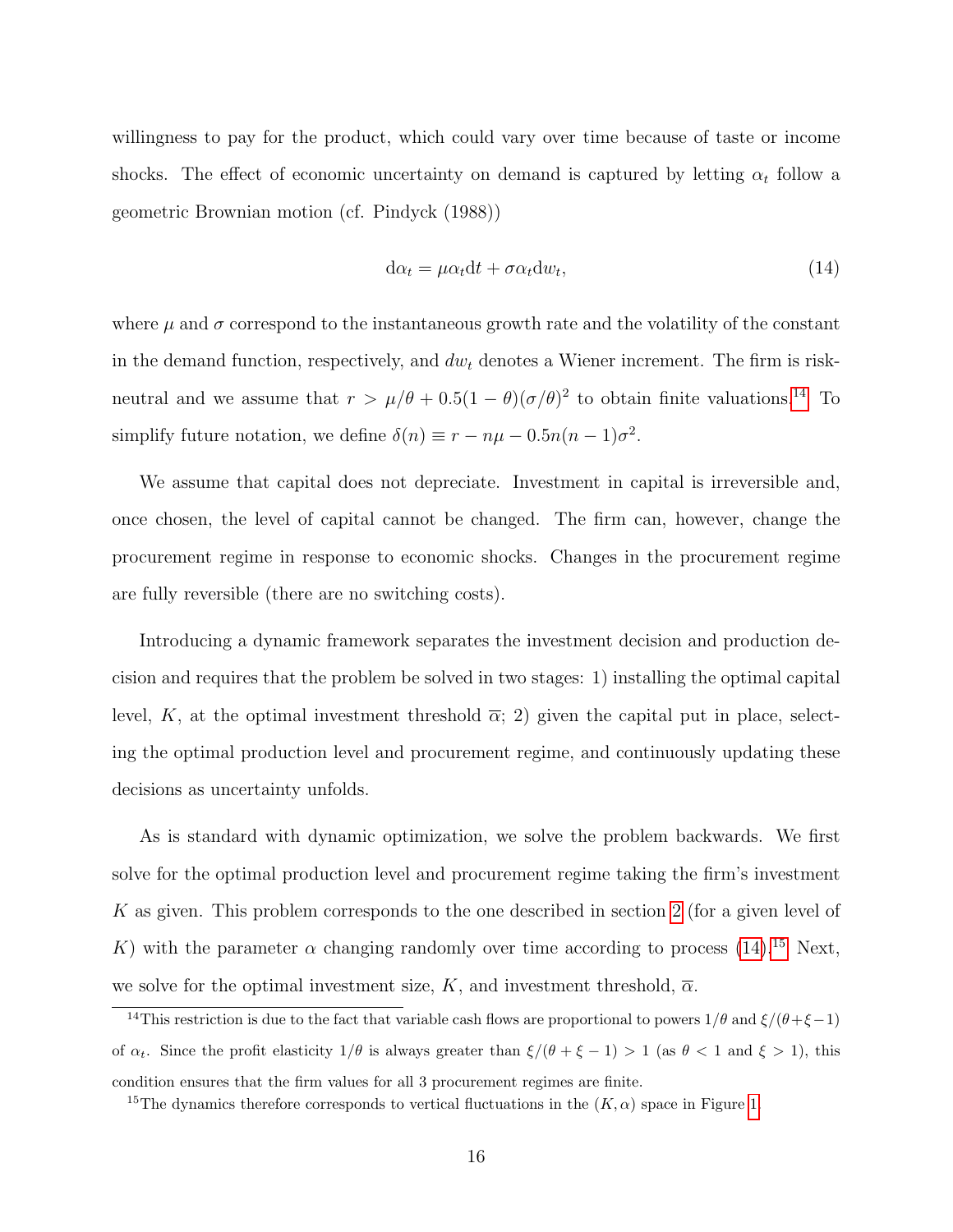We are primarily interested in the effect of demand uncertainty  $(\sigma)$  and the outsourcing price (p) on the optimal investment level K, the optimal investment threshold  $\overline{\alpha}$ , the value of the option to invest, and the procurement regime boundaries.

We start off by deriving the value of a *mature* firm, that is, after the capital investment K is made. Subsequently, we calculate the value of a *young* firm that currently purchases the entire required quantity of the good and has a single option to invest.

#### 4.1 THE VALUE OF A MATURE FIRM

Once the investment K has been made, the value of a mature firm can be obtained by noting that all the flexibility arises from the reversibility regarding the procurement decision. As there is no cost associated with regime changes, the procurement regime and the optimal output level are selected to maximize the instantaneous profit flow and, therefore, are determined by the cutoff values and the output levels established earlier in the paper. In particular, critical level of  $\alpha$  that separates the make and buy regimes is given by  $\alpha^*(K)$ as defined in Proposition [1.](#page-9-1) The cutoff level of demand associated with a switch between making and concurrent sourcing is given by  $\alpha^{**}(K)$ , the explicit expression for which is given in the same proposition. Quantities bought and made across different regimes correspond to the output levels derived in Proposition [1.](#page-9-1) The value of the firm in each regime equals the sum of the present value of the associated profit flow and the value of the options to switch procurement regime in response to upward or downward moves in the stochastic demand parameter  $\alpha_t$ . The option values are determined by solving the system of equations in which there is value matching and smooth pasting of firm values at the regime boundaries.

The value of the firm is considered for the general case of  $K \in [K_{13}^*, \infty)$ . As shown in section [2,](#page-7-0) the optimal investment in capacity is at least  $K_{13}^*$  as otherwise it is always optimal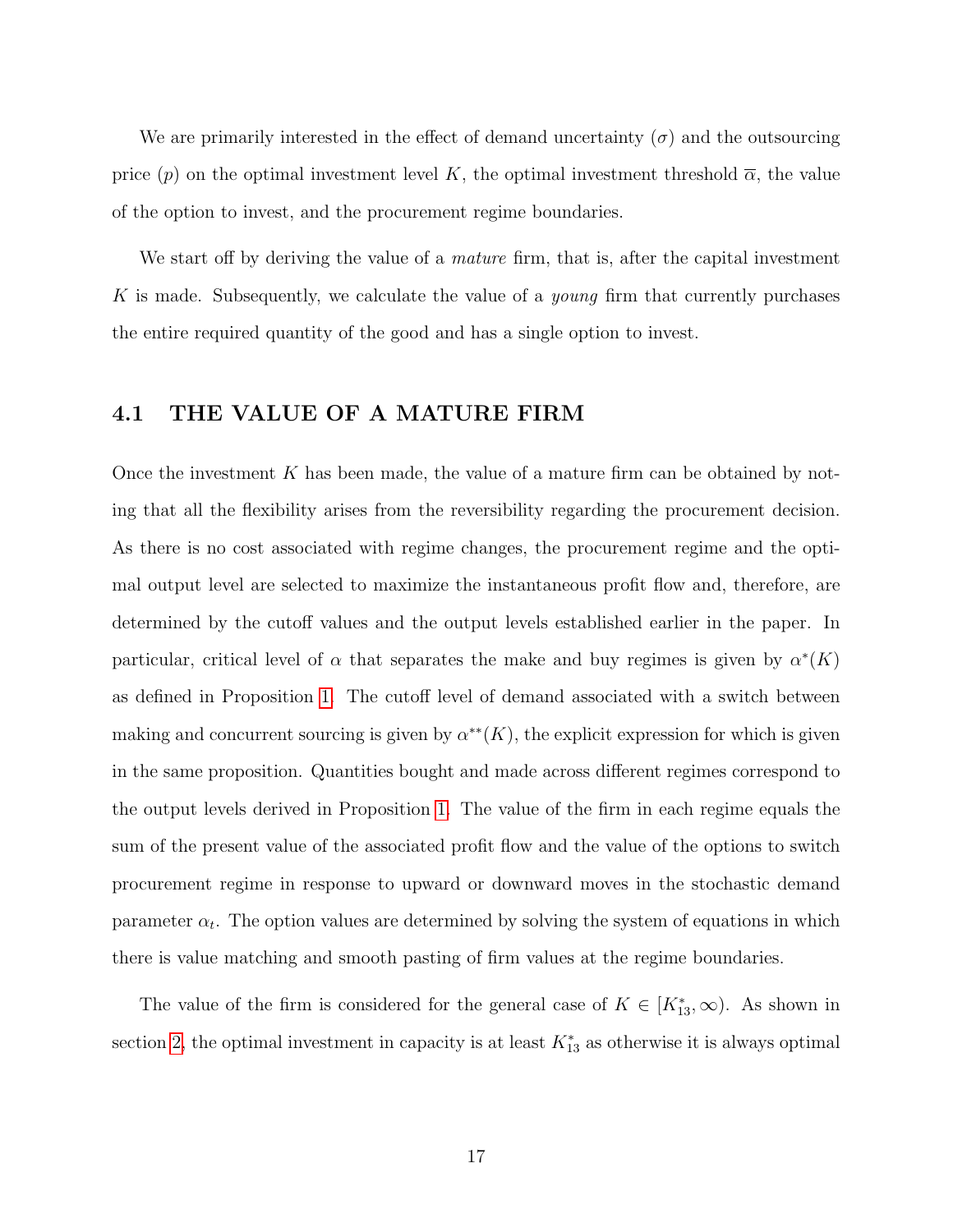to buy the entire input. The value of the mature firm,  $V_M$ , is:

<span id="page-17-2"></span>
$$
V_M(\alpha; K) = \begin{cases} PV_1(\alpha) + A_1 \alpha^{\lambda_1} & \alpha \le \alpha^*(K), \\ PV_2(\alpha; K) + A_2 \alpha^{\lambda_1} + B_2 \alpha^{\lambda_2} & \alpha \in (\alpha^*(K), \alpha^{**}(K)], \\ PV_3(\alpha; K) + B_3 \alpha^{\lambda_2} & \alpha > \alpha^{**}(K). \end{cases}
$$
(15)

where  $\lambda_1$  and  $\lambda_2$  are the positive and negative root, respectively, of the characteristic equation  $0.5\sigma^2\lambda(\lambda-1)+\mu\lambda-r=0$ . Present value components  $PV_i$  as well as constants  $A_i$  and  $B_i$  for  $i \in \{1, 2, 3\}$  are defined in appendix [B.](#page-37-0)<sup>[16](#page-17-0)</sup> In general, three regimes of capacity utilization are present. If the demand is low, the capital in place is not utilized at all and the firm outsources production. If the state variable  $\alpha$  is between  $\alpha^*$  and  $\alpha^{**}$ , capital is (fully) utilized and the firm makes the entire required quantity of the good. Finally, when demand is sufficiently high (i.e.  $\alpha > \alpha^{**}$ ) the firm switches to concurrent sourcing because the marginal cost of internal production exceeds the outsourcing price  $p^{17}$  $p^{17}$  $p^{17}$ .

Having obtained the expression for  $V_M(\alpha)$  allows us to analyze the relation between the state of the economy and the firm's Tobin's  $q$  (cf., e.g., Bertola (1998)). The firm's (average)  $q$  is defined as the ratio of the value of the firm and the replacement cost of its capital stock, that is,  $q_A \equiv V_M(\alpha)/K$ .

It is meaningful to analyze the relation between  $q_A$  and the state of the economy, measured by the level of  $\alpha$ , for the reversible case (as otherwise capital stock is fixed). Optimal capital stock is zero under buying, constant under concurrent sourcing and an increasing function of  $\alpha$  under making. Upon substituting  $\hat{q}_{2M}^o$  into [\(8\)](#page-12-2), the optimal capital stock can be written

<span id="page-17-0"></span><sup>&</sup>lt;sup>16</sup>The dependence of constants  $A_i$  and  $B_i$  on K has been omitted for the brevity of notation. Moreover,  $B_1(A_3)$  equals zero as there is no flexibility associated with a downward (an upward) movement of the state variable  $\alpha$  under buying (concurrent sourcing).

<span id="page-17-1"></span> $17$ Obviously, the value of only those components that correspond to procurement regimes in which capacity is utilized  $(PV<sub>2</sub>$  and  $PV<sub>3</sub>)$  depends on the amount of installed capacity K. In addition, the present value of the incremental profit flow resulting from the output made under concurrent sourcing, which we denote by  $\Delta PV_{31}$  ( $\equiv PV_3 - PV_1$ ), is determined by  $\alpha^{**}$  and does not depend on the actual realization of the demand shock  $\alpha$ .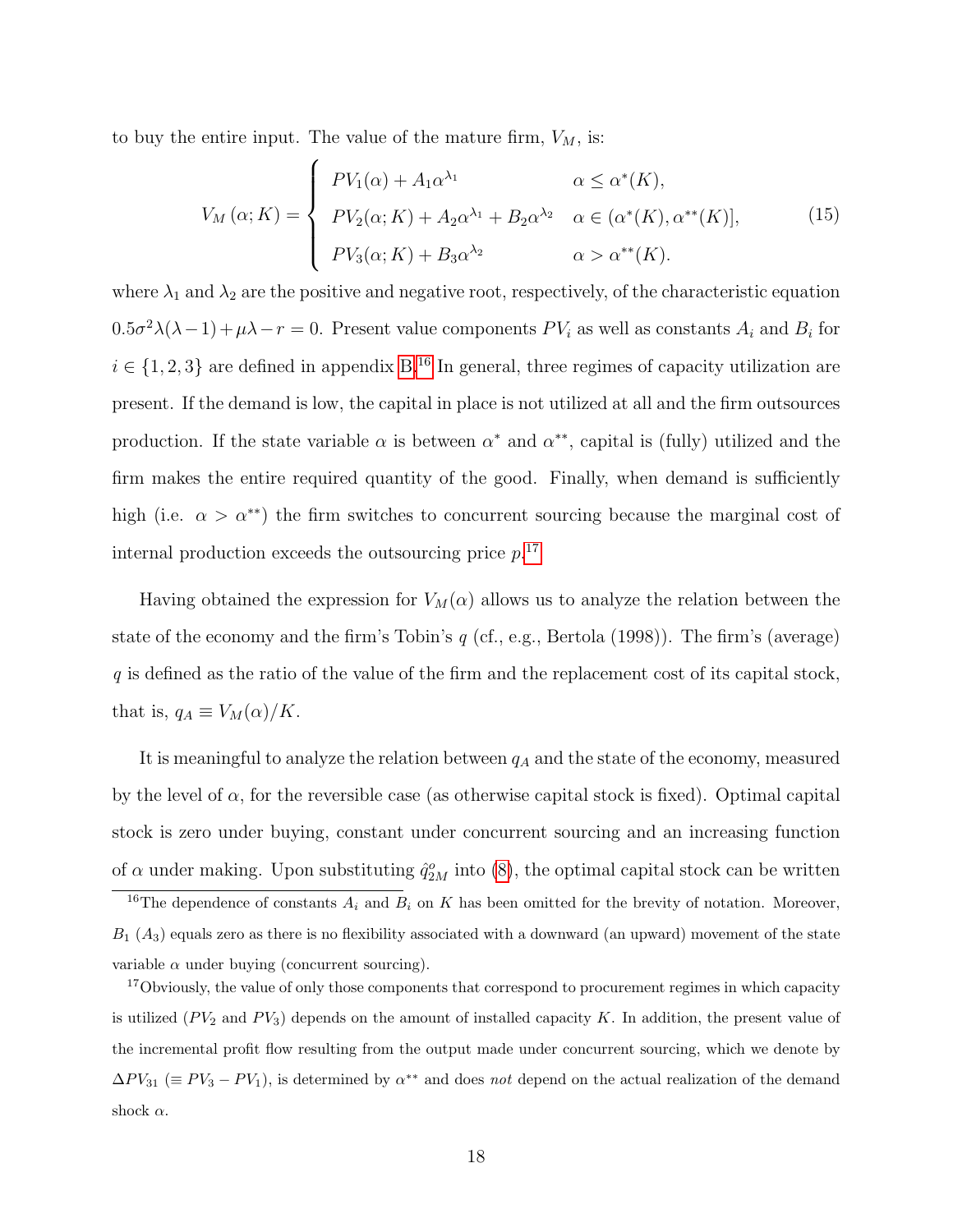as  $f(A, r, w, \zeta, \eta) \alpha^{\hat{\xi}/(\theta + \hat{\xi} - 1)}$  under making and is constant under concurrent sourcing. Apart from buying, in which no capital stock is employed and the ratio is not properly defined, average q can be shown to increase with  $\alpha$ .<sup>[18](#page-18-0)</sup>

Note that an increase in  $q_A$  associated with an improving state of the economy is not always associated with a corresponding increase in investment in capital. In fact,  $\partial K/\partial \alpha$ becomes zero once the firm adopts concurrent sourcing.[19](#page-18-1) This is due to the fact that a better state of the economy is associated with a procurement mode that is relatively less capital intensive. This observation leads to a conclusion that the average  $q$  may be a particularly poor predictor of corporate investment (cf. Erickson and Whited (2000)) if less capital intensive production technologies are adopted during market booms.

## 4.2 THE VALUE OF A YOUNG FIRM AND THE OPTIMAL CAPITAL INVESTMENT

The value of the "young" (that is, before the investment option is exercised) firm,  $V_Y(\alpha)$ , can be obtained by maximizing the value of the investment opportunity with respect to the investment threshold  $\overline{\alpha}$  and the investment size K. Therefore, it can be represented as

$$
V_Y(\alpha) = PV_1(\alpha) + OV(\alpha),\tag{16}
$$

where  $PV_1(\alpha)$  denotes the present value of cash flows of a firm that can only buy the good with no option to invest in capital (cf. [\(15\)](#page-17-2)).  $OV(\alpha)$  denotes the option value of the optimal capital investment:

<span id="page-18-2"></span>
$$
OV(\alpha) = \max_{\overline{\alpha}, K} (V_M(\overline{\alpha}; K) - PV_1(\overline{\alpha}) - K) \left(\frac{\alpha}{\overline{\alpha}}\right)^{\lambda_1} \text{ for } \alpha \le \overline{\alpha}
$$
 (17)

<span id="page-18-0"></span><sup>&</sup>lt;sup>18</sup>If options to switch regimes and fixed costs were to be ignored, average q would be constant under making.

<span id="page-18-1"></span><sup>&</sup>lt;sup>19</sup>If making was the only option,  $\partial K/\partial \alpha$  would still be positive and proportional to  $\alpha^{(1-\theta)/(\theta+\hat{\xi}-1)}$ .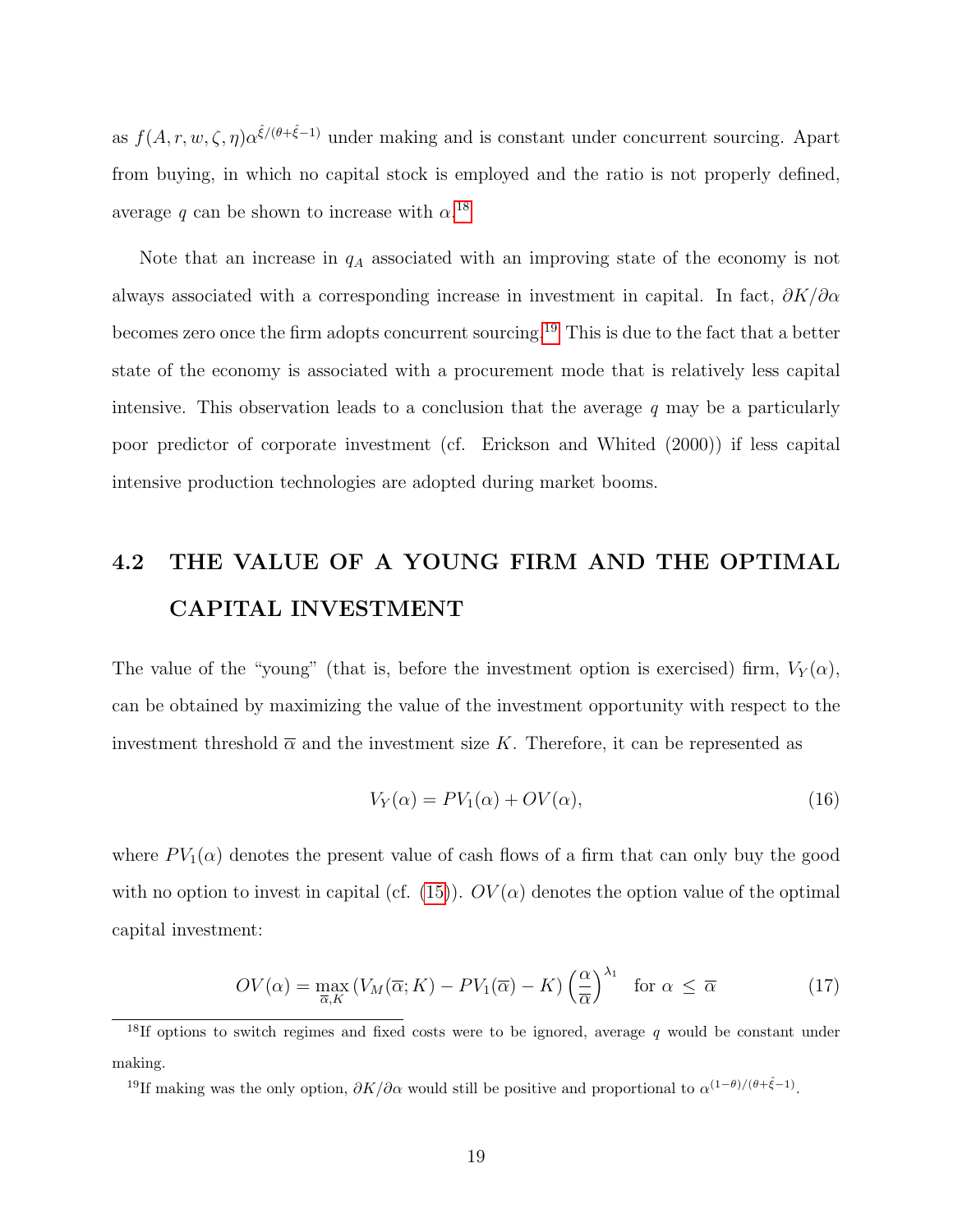The maximization in [\(17\)](#page-18-2), which is essentially the optimal lumpy capital investment problem, is performed in two stages. First, for a given K the optimal investment threshold  $\overline{\alpha}(K)$  is calculated by (numerically) solving the familiar system of value-matching and smooth-pasting conditions. Second, the value of the investment option is maximized with respect to  $K$ . The upper bound on the optimal capital investment can be shown to equal  $K(q_{2M}^o(\alpha^*); \hat{p}_{\text{min}})$ , which is a solution to  $\Delta PV_{31}(K; \hat{p}_{\min}) = K$ .

The value of the option to invest  $(OV)$ , the value of the installed investment net of the investment cost, and the optimal investment threshold  $(\overline{\alpha})$  are depicted in Figure [2](#page-46-0) for the base set of parameter values (cf. section [2\)](#page-7-0) combined with  $\mu = 0.01$ ,  $r = 0.05$ , and  $\sigma = 0.1$ . At the optimal investment threshold,  $\bar{\alpha}$ , the value of the option to invest smooth-pastes to the NPV of the installed investment. The latter NPV is bounded from below by the investment cost  $-K$ , and from above by the asymptote  $\Delta PV_{31}(K) - K$  which denotes the NPV of the incremental profit flow associated with the output that is internally produced under concurrent sourcing. This incremental profit flow is determined by the cost side only and is therefore independent of  $\alpha$ .

[Please insert Figure [2](#page-46-0) about here.]

## <span id="page-19-0"></span>4.3 THE EFFECT OF UNCERTAINTY AND OUTSOURCING PRICE

In this section we explore how uncertainty ( $\sigma$ ) and outsourcing price (p) affect the timing of irreversible investment, the size of the investment, and the value of the option to invest. Since the procurement regime is fully reversible, irreversibility only applies to capital investment. Analytical expressions for the comparative statics with respect to  $\sigma$  and p are not available. Therefore, we rely on a numerical analysis with its results depicted in Figure [3](#page-47-0) (parameter values correspond to the base set, unless stated otherwise).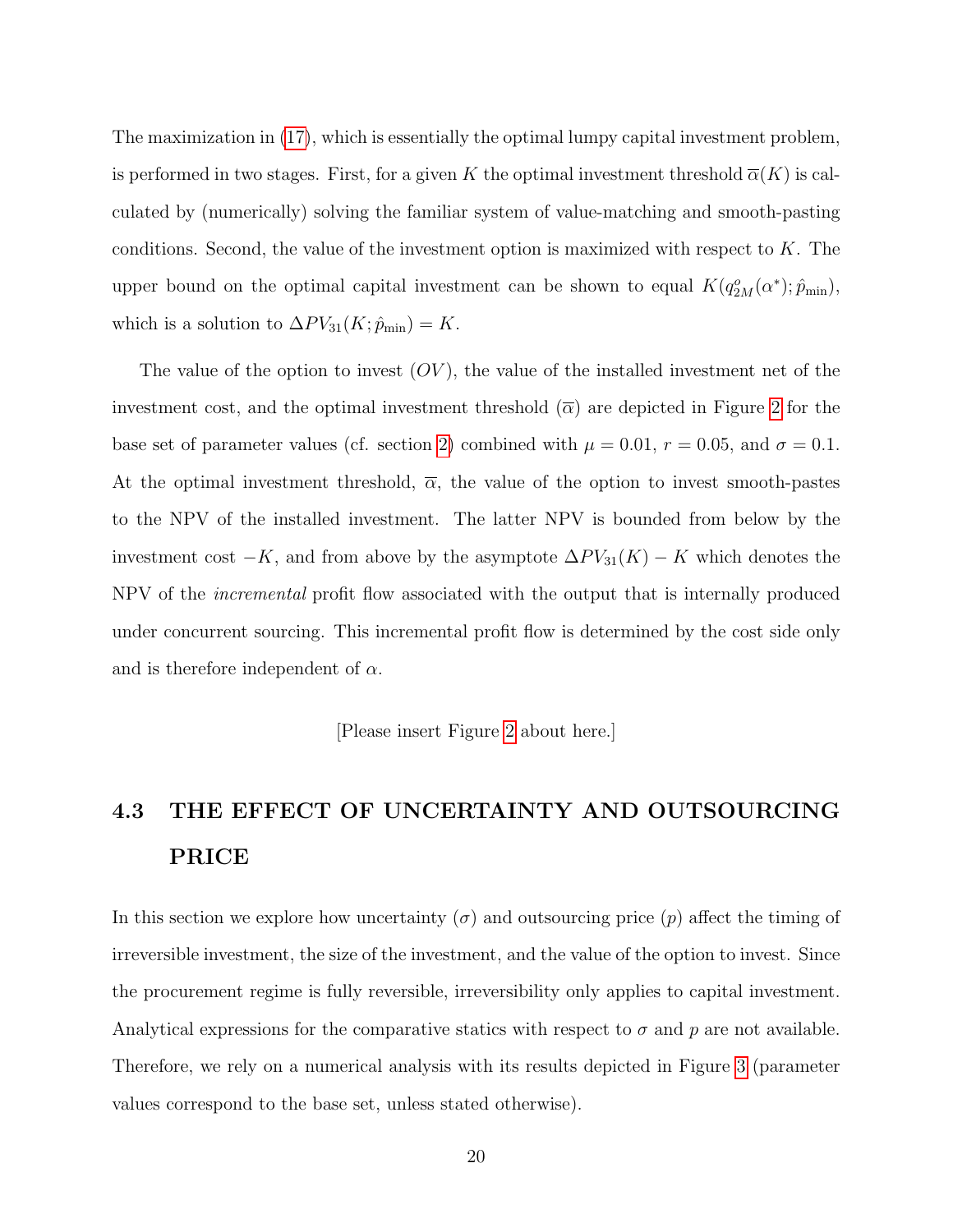[Please insert Figure [3](#page-47-0) about here.]

Starting off with the investment timing, panel A of Figure [3](#page-47-0) confirms the standard result from the real options literature (see Dixit and Pindyck (1994)) that uncertainty unambiguously delays investment, i.e.:

$$
\frac{d\overline{\alpha}}{d\sigma} > 0
$$

It is also true that higher outsourcing price accelerates investment (see panel B):

$$
\frac{d\overline{\alpha}}{dp} \ < \ 0
$$

For  $p \downarrow \hat{p}_{\text{min}}$ , the firm becomes indifferent between buying the entire amount of good and making it even if it was to optimally utilize installed capital at all times. There is no investment for  $p \leq \hat{p}_{\min}$ , no matter how high the output demand. This result differs from standard real option models in which investment ultimately takes place provided the level of the demand state variable is high enough. The reason for this difference is that in standard models there is no alternative procurement mode to in-house production, an assumption which is equivalent in our model to setting p infinitely high. At  $p = \hat{p}_{\text{min}}$  the investment threshold is infinitely high. Once outsourcing price increases, making becomes more attractive and  $\overline{\alpha}$ asymptotically decreases to the standard real option threshold, for which making is the only available procurement mode.[20](#page-20-0)

Consider next the effect of uncertainty on the option value to invest. The payoff from investing is given by:

$$
V_M(\alpha; K) - PV_1(\alpha) - K \tag{18}
$$

This payoff is an S-shaped function of  $\alpha$ , as is illustrated in Figure [2.](#page-46-0) The payoff from investing in capital is bounded above (by the horizontal dashed line  $\Delta PV_{31}(K) - K$ ) because the

<span id="page-20-0"></span> $^{20}\lim_{p\to\infty}\overline{\alpha}=\Big(\kappa\frac{f/r+\tilde{K}}{\Pi_2(\tilde{K})}$  $\Pi_2(\tilde{K})$  $\int^{(\xi+\theta-1)/\xi}$ , where  $\kappa \equiv \frac{\lambda_1}{\lambda_1-\xi/(\xi+\theta-1)}$  and  $\tilde{K} = \underset{K}{\text{argmax}}$  $\frac{K^{\kappa\zeta\xi}\frac{1-\theta}{\xi+\theta-1}}{f/r+K}$ . For  $\sigma=0.1$  (0.15, 0.05 and 0.025), the limiting value of the threshold equals 0.945 (1.367, 0.765, and 0.711, respectively).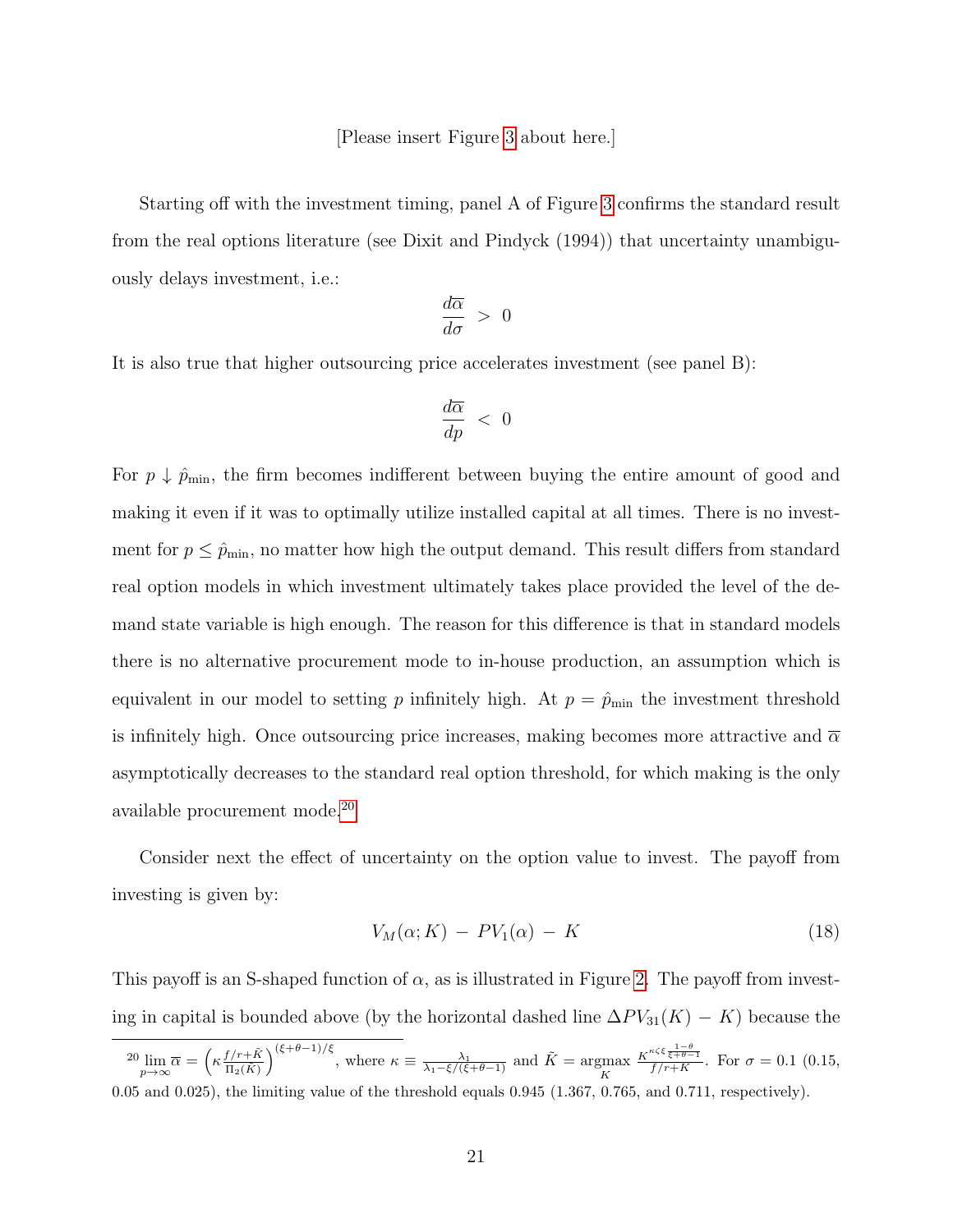firm switches from making to concurrent sourcing once demand exceeds a critical threshold. Standard real options models assume the firm sticks to in-house production (no matter how high the output price) allowing the upside from investment in capital to be unbounded. The (net) payoff for low demand levels is similarly capped from below (by the dashed line  $-K$ ) because the firm switches from making to buying once demand drops below a particular threshold. The caps on the payoff from investing in capital have important implications for how uncertainty affects the option value to invest. Panel C of Figure [3](#page-47-0) shows that uncertainty increases (reduces) the option value to invest for low (high) levels of  $\alpha$ , i.e.:

$$
\frac{dOV(\alpha; \sigma)}{d\sigma} > (<) 0 \text{ for low (high) } \alpha
$$

When  $\alpha$  is high there is little or no upside in value left because the firm switches to concurrent sourcing when demand is high. Hence volatility reduces the option value to invest. Conversely, when demand is low there is little downside (because the firm can always buy the product) but a lot of upside. As a result, volatility increases the option value to invest for low  $\alpha$ .

The effect of outsourcing price on the value of the option to invest is straightforward: higher p unambiguously increases the payoff from investing for all values of  $\alpha$ , and therefore also increases the value of the option to invest (cf. panel D), i.e.:

$$
\frac{dOV(\alpha;p)}{dp}~>~0
$$

with  $OV(\alpha; \hat{p}_{\min}) = 0.21$  $OV(\alpha; \hat{p}_{\min}) = 0.21$ 

Panel E of Figure [3](#page-47-0) shows that volatility increases the optimal capital invested, a result we now turn to in more detail (the optimal level of capital for the benchmark case of  $\sigma = 0.1$ and  $p = 1.5$  is  $K = 9.338$ . The effect of uncertainty on the capital installed upon investment

<span id="page-21-0"></span><sup>&</sup>lt;sup>21</sup>The option value asymptotes to a bounded value as  $p \to \infty$ . E.g., for  $\sigma = 0.1$ ,  $\lim_{p \to \infty} OV(0.75; p) = 2.562$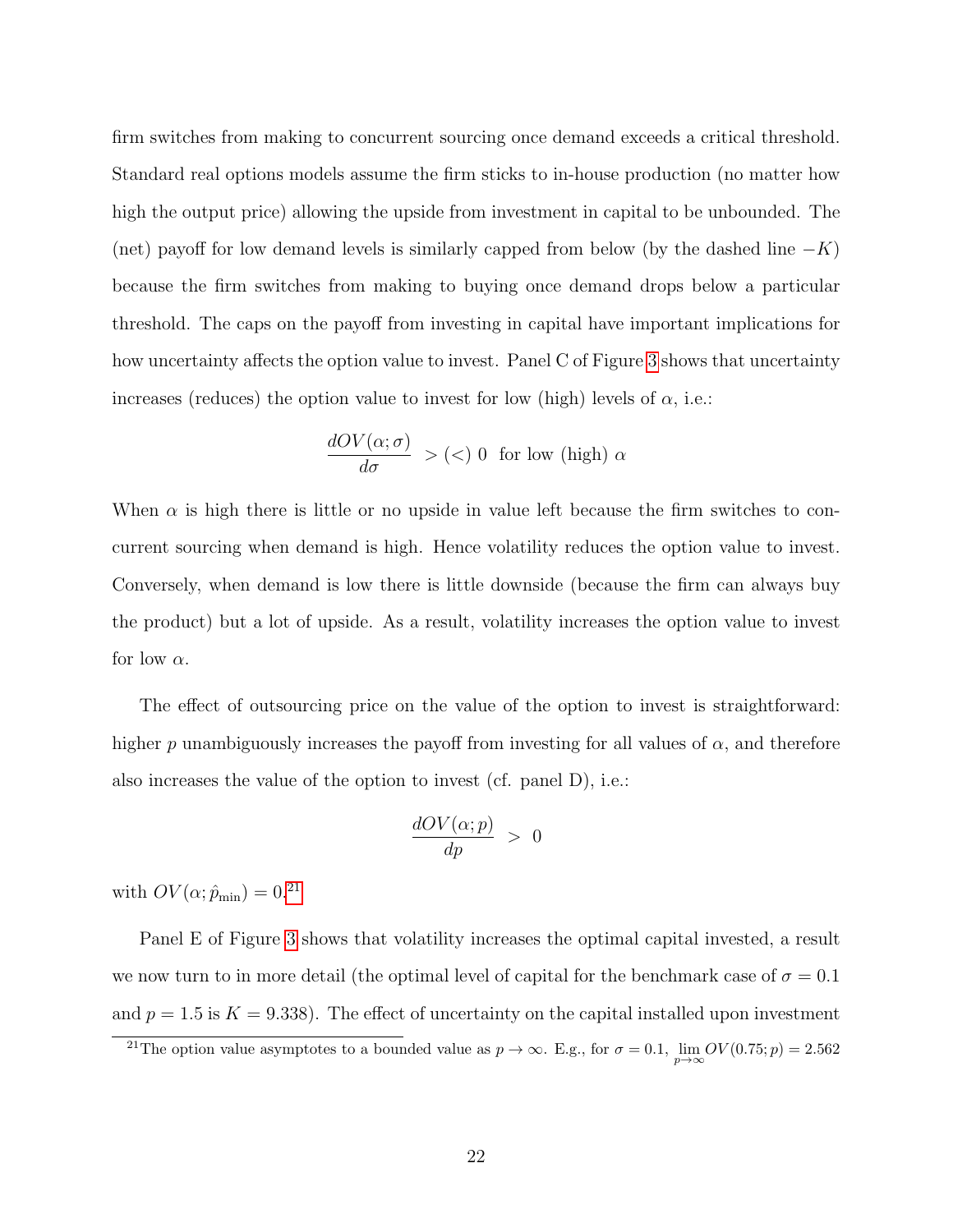can be expressed as:

$$
\frac{dK(\overline{\alpha};\sigma)}{d\sigma} = \frac{\partial K(\overline{\alpha};\sigma)}{\underbrace{\partial \sigma}_{\text{Direct effect}}} + \underbrace{\frac{\partial K(\overline{\alpha};\sigma)}{\partial \overline{\alpha}} \frac{d\overline{\alpha}}{d\sigma}}_{\text{Waiting effect}} > 0
$$
\n(19)

The first term describes the *direct* effect of volatility on the capital level when holding the entry threshold  $\bar{\alpha}$  constant. Numerical analysis reveals that the direct effect can have either sign. The direction of the indirect *waiting* effect is unambiguous. Higher volatility delays investment  $\left(\frac{d\overline{\alpha}}{d\sigma} > 0\right)$ , which in turn increases the capital installed at the time of investment  $(\frac{\partial K}{\partial \overline{\alpha}} \geq 0)$ . The results in Panel E show that for feasible parameter values the combined direct and indirect effect is positive. Consequently, higher volatility increases the capital installed upon investment. This result is in line with previous studies that showed a positive relation between uncertainty and the optimal capital level (Capozza and Li (1994) and Bar-Ilan and Strange (1999)).

The effect of outsourcing price  $(p)$  on the optimal capacity level can also be decomposed into a direct and an indirect (waiting) effect:

$$
\frac{dK(\overline{\alpha};p)}{dp} = \frac{\partial K(\overline{\alpha};p)}{\partial p} + \underbrace{\frac{\partial K(\overline{\alpha};p)}{\partial \overline{\alpha}} \frac{d\overline{\alpha}}{dp}}_{\text{Direct effect}} < 0 \tag{20}
$$

The direct effect is positive: a higher outsourcing price,  $p$ , *ceteris paribus* leads to more capital installed. But, a higher  $p$  accelerates investment, which in turn lowers the capital installed, creating a negative indirect waiting effect of  $p$  on the optimal capital investment.

The results in panels E-F show that higher outsourcing price *reduces* the amount of capital investment when investment is irreversible as the indirect effect of waiting dominates. Indeed, we know that  $\frac{d\overline{\alpha}}{dp} \to -\infty$  as  $p \downarrow \hat{p}_{\min}$ , implying that  $\frac{dK(\overline{\alpha};p)}{dp}$  is negative there. Numerical simulations indicate that the result extends for the entire domain of  $p$ . The intuition for it is simple: if the outsourcing price is high, investment occurs at a lower level of demand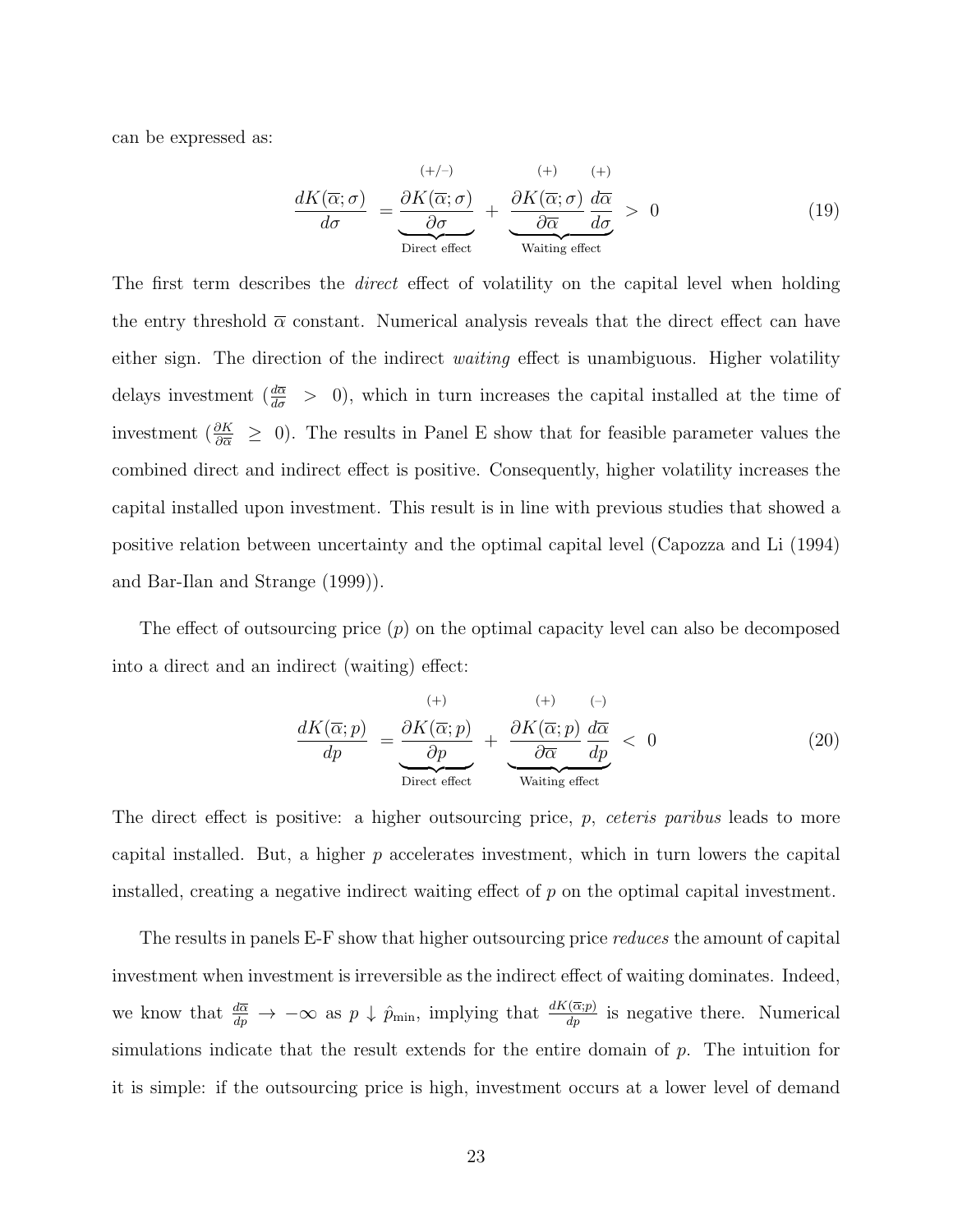so capital investment is relatively modest.<sup>[22](#page-23-0)</sup> The upper bound for capital invested equals  $K(q_{2M}^o(\alpha^*); \hat{p}_{\text{min}}),$  which is 12 for the base set of parameter values.<sup>[23](#page-23-1)</sup>

Finally, consider the effect of uncertainty and the outsourcing price on the optimal regime switching thresholds  $\alpha^*(K)$  and  $\alpha^{**}(K)$ . It is helpful at this point to circle back to Figure [1](#page-45-0) which plots both cut-off levels as a function of the installed capital level. Cutoff  $\alpha^*(K)$ decreases and  $\alpha^{**}(K)$  increases with K.

While  $\sigma$  does not affect  $\alpha^*(K)$  and  $\alpha^{**}(K)$  directly because the switch at both cutoffs is perfectly reversible, there is an indirect effect through the capital level installed. From our earlier results regarding  $\frac{dK}{d\sigma}$ , it follows that:

$$
\frac{d\alpha^*(K)}{d\sigma} < 0 \quad \text{and} \quad \frac{d\alpha^{**}(K)}{d\sigma} > 0
$$

Hence, higher volatility requires greater changes of demand to trigger the switch from making to both outsourcing and concurrent sourcing.

The effect of outsourcing price on the regime boundaries is both direct and indirect. For a given K, higher p results in an increased gap between  $\alpha^*(K)$  and  $\alpha^{**}(K)$ . On the other hand, p negatively affects the amount of installed capital, which has the opposite effect on the distance between the two cutoffs. Therefore, the combined effect is generally ambiguous.<sup>[24](#page-23-2)</sup>

We conclude that uncertainty affects investment in costly capital in non-standard ways if the firm has access to alternative procurement options. The reason for this is that alternative (less capital intensive) modes of production cap the upside and downside risk associated with capital investment, which in turn alters the effect of uncertainty compared to standard real

<span id="page-23-0"></span><sup>&</sup>lt;sup>22</sup>In the limiting case of  $p \to \infty$ ,  $K = 1.937$  for  $\sigma = 0.1$  (with  $p \to \infty$ , K equals 4.762, 1.168, and 0.990 for  $\sigma = 0.15, 0.05,$  and 0.025, respectively.)

<span id="page-23-1"></span><sup>&</sup>lt;sup>23</sup>Note that the upper bound for installed capital in the fully *reversible* case is higher and equals  $K(q_{3M}^o)$  = 44.052, which is the maximum amount of capital that will be utilized for any future  $\alpha$ .

<span id="page-23-2"></span><sup>&</sup>lt;sup>24</sup>Numerical simulations indicate that  $\alpha^*(K)$  ( $\alpha^{**}(K)$ ) either decreases or increases (increases) with p, with the sensitivity of  $\alpha^{**}(K)$  with respect to p being substantially higher. Consequently, the width of the region in which (pure) making is optimally adopted increases with p.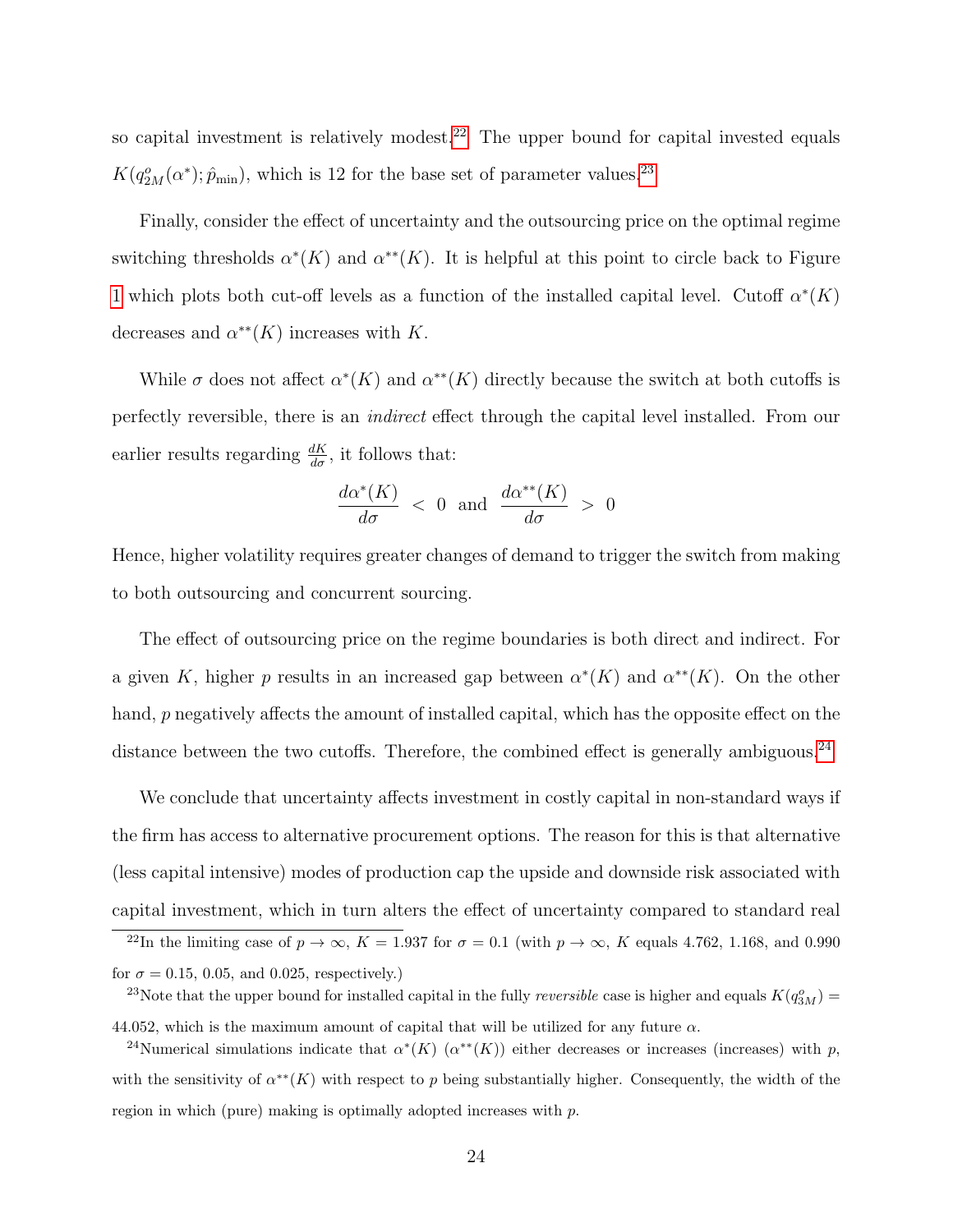option models. In addition, access to cheaper outsourcing actually increases the amount of capital invested, given that the firm optimally delays investment until a higher level of demand  $\alpha$  is reached.<sup>[25](#page-24-1)</sup>

#### <span id="page-24-0"></span>4.4 OPERATING LEVERAGE

The model's analytical solution allows us to analyze how operating leverage is affected by the firm's operating policy. We define operating leverage in regime i as (cf., e.g., Lev  $(1974)$ ) and Reilly and Bent (1975))

<span id="page-24-2"></span>
$$
OL_{i}(q_{i}^{o}(\alpha)) = 1 - \frac{\partial TC_{i}(q)}{\partial q} \bigg|_{q = q_{i}^{o}(\alpha)} \frac{q_{i}^{o}(\alpha)}{TC_{i}(q_{i}^{o}(\alpha))} = 1 - \frac{MC_{i}(q_{i}^{o}(\alpha))}{AC_{i}(q_{i}^{o}(\alpha))}
$$
(21)

where  $q_i^o \equiv q_{Bi}^o + q_{Mi}^o$ , and  $AC_i(q)$ ,  $MC_i(q)$ , and  $TC_i(q)$ , is the average, marginal and total cost, respectively, associated with generating output  $q$  in regime  $i$ .

The advantage of this measure of operating leverage is that it is not confounded by product market effects such as the firm's market power, mark-up as well as the shocks to the demand itself. A quick inspection of [\(21\)](#page-24-2) reveals that the notion of operating leverage is intrinsically linked to the concept of the economies of scale. Positive (negative) economies of scale are equivalent to the marginal cost being lower (higher) than the average cost, which – in turn – is equivalent to a positive (negative) operating leverage.<sup>[26](#page-24-3)</sup>

The operating leverage  $(OL_i)$  is depicted in Figure [4](#page-48-0) as a function of the demand function parameter  $\alpha$  for the set of parameter values as in section [4.3](#page-19-0) and  $K = 9.338$ .<sup>[27](#page-24-4)</sup> Kinks in  $OL_i$ 

<span id="page-24-4"></span><sup>27</sup>Recall that  $K = 9.338$  is the optimal amount of capital for the base set of parameter values:  $\mu = 0.01$ .  $r = 0.05, \sigma = 0.1, A = 0.2, \zeta = 0.3, \eta = 0.65, \theta = 0.5, f = 0.1, w = 0.2, \text{ and } p = 1.5.$ 

<span id="page-24-1"></span><sup>&</sup>lt;sup>25</sup>With fully reversible capital, the amount of invested capital K under making does not depend on the outsourcing price and *increases* with p under concurrent sourcing, which is adopted for higher  $\alpha$ .

<span id="page-24-3"></span> $^{26}$ Recall that positive (negative) economies of scale are defined as the presence of a decreasing (increasing) average cost. A decreasing (increasing) average cost is equivalent to the marginal cost being lower (higher) than the average cost.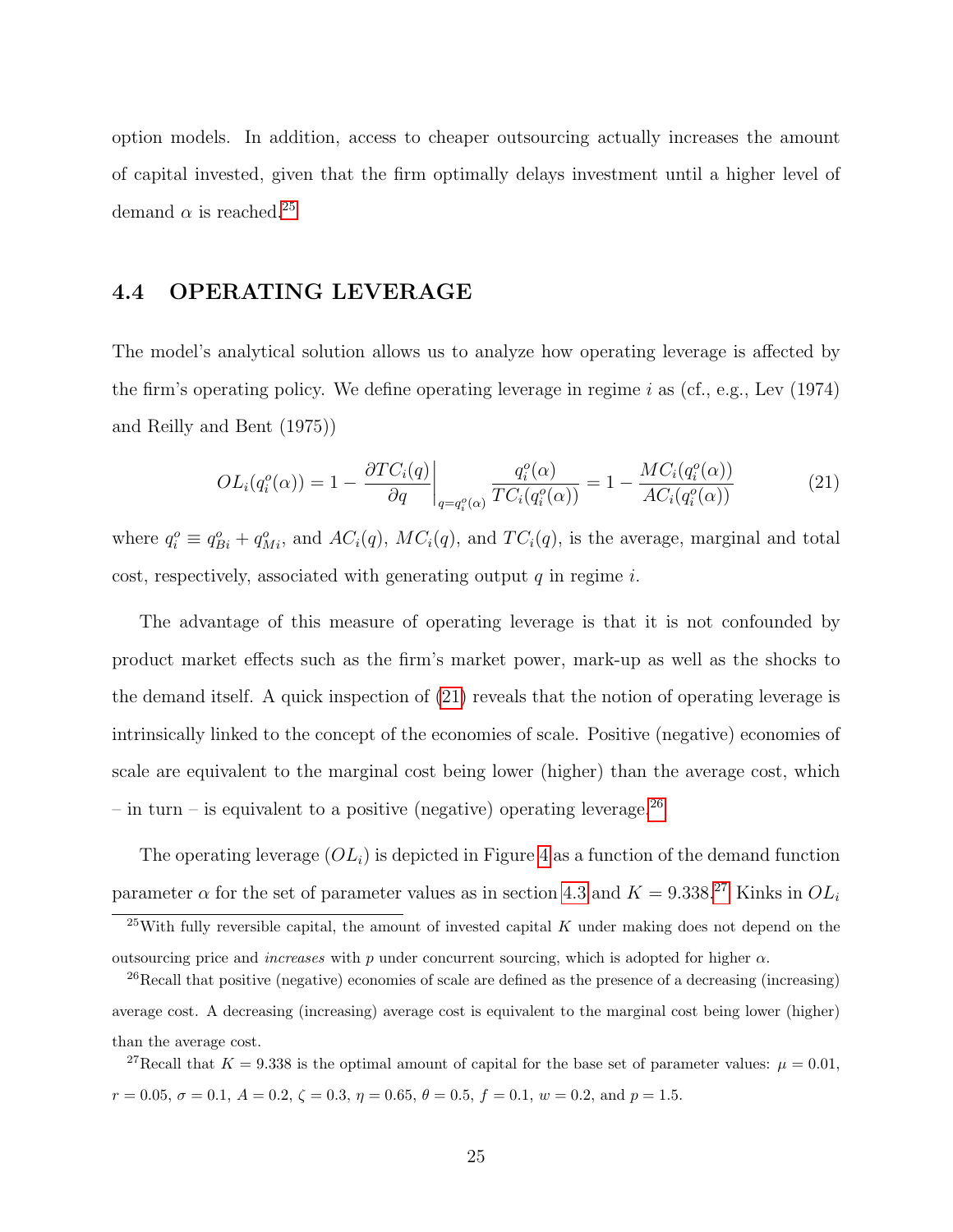correspond to cutoffs  $\alpha^*$  and  $\alpha^{**}$ , which delineate regime boundaries.

#### [Please insert Figure [4](#page-48-0) about here.]

Under buying (regime 1),  $OL_1(q_1^o(\alpha))$  equals zero as there is no fixed cost and  $MC_1(q)$  =  $p = AC_1(q)$  for all q.

When making is optimally adopted (regime 2), a fixed cost  $f$  is present, and the resulting operating leverage equals

$$
OL_2 = \frac{f - (\xi - 1)c(q_2^o(\alpha))^{\xi}}{c(q_2^o(\alpha))^{\xi} + f} \ge 0 \Leftrightarrow \alpha \le \alpha_0 \equiv \frac{\xi}{1 - \theta} c^{\frac{1 - \theta}{\xi}} \left(\frac{f}{\xi - 1}\right)^{\frac{\theta + \xi - 1}{\xi}}
$$

In regime 2, there are two opposing effects. First, the presence of the fixed cost contributes to a higher operating leverage. This creates a positive spike in operating leverage at  $\alpha^*$ (the point where the firm switches back and forth between buying and making). Second, an increasing marginal cost of production affects operating leverage negatively. For low  $\alpha$  the former effect dominates and the outcome is consistent with the textbook notion that a technology associated with a positive fixed cost component is generally more risky.[28](#page-25-0) However, for sufficiently high  $\alpha$  ( $\alpha > \alpha_0$ ), operating leverage becomes *negative* as the firm enters the region of negative scale economies (i.e.,  $MC_2(q) > AC_2(q)$  for  $\alpha > \alpha_0$ ).<sup>[29](#page-25-1)</sup> Importantly, operating leverage is negative and reaches a minimum at  $\alpha^{**}$ , the point where the firm switches between making and concurrent sourcing. At  $\alpha^{**}$ , the marginal cost equals the outsourcing price p and exceeds the average cost.

Once  $\alpha$  exceeds  $\alpha^{**}$  and concurrent sourcing is optimally adopted (regime 3), operating leverage can be expressed as

$$
OL_3 = \frac{-C_1 + f}{pq_3^o(\alpha) - C_1 + f} < 0
$$

<span id="page-25-1"></span><span id="page-25-0"></span><sup>&</sup>lt;sup>28</sup>Note that  $q_i^o$  is globally increasing with  $\alpha$ .

<sup>&</sup>lt;sup>29</sup>We can show that  $\alpha_0$ , for which  $OL_2 = 0$ , indeed falls into the making regime.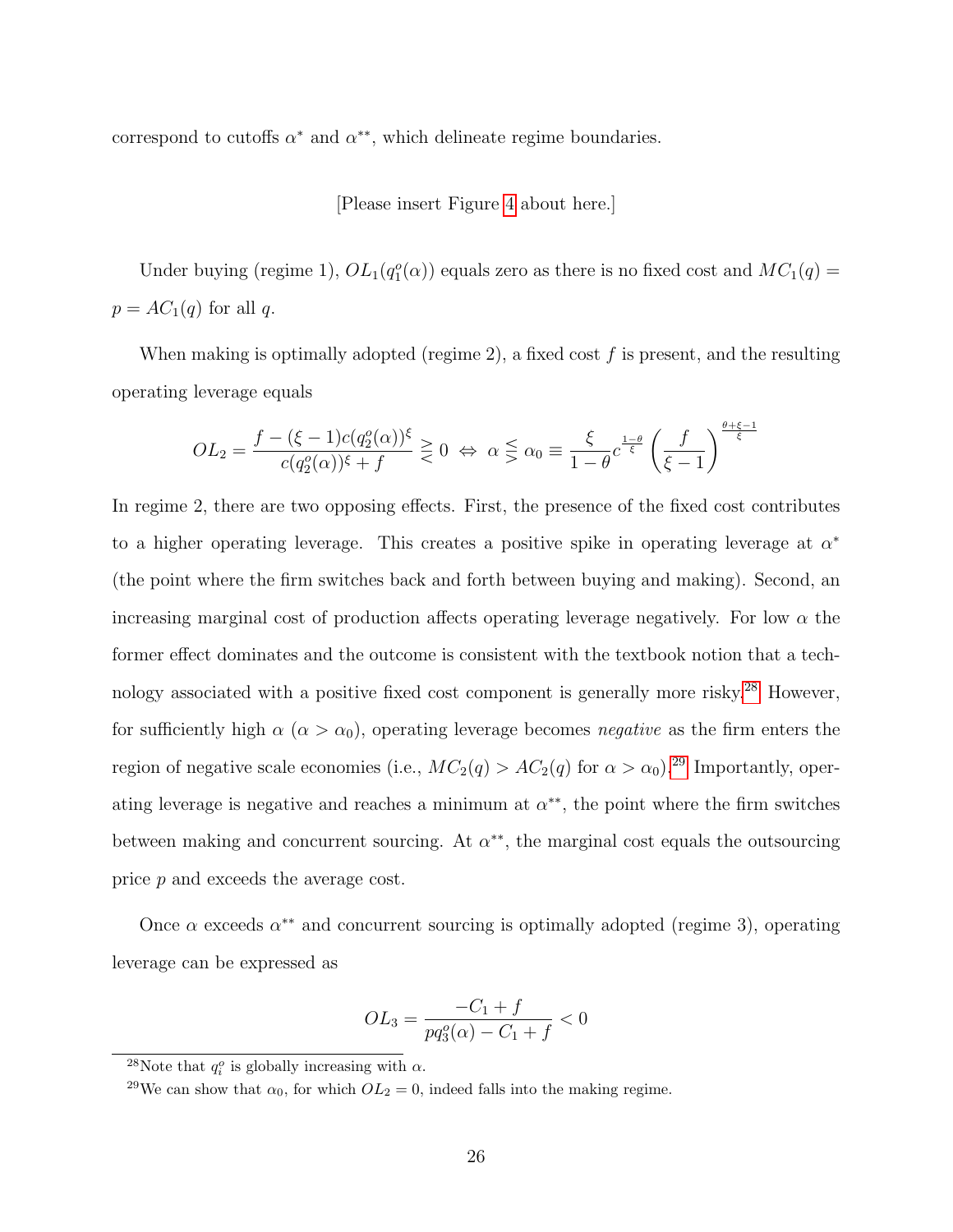where  $C_1$  is defined by  $(A.10)$ . Under concurrent sourcing the firm's cost structure is the same as under buying  $(MC_3(q) = p)$  except that the firm also realizes a constant cost saving of  $C_1 - f$ , which results from making  $q_{3M}^o$  units of output. Therefore, its operating leverage is still negative.[30](#page-26-0) As output increases through concurrent sourcing the saving is spread over an increasing output quantity. Therefore,  $OL_3$  increases asymptotically to zero as a consequence of  $AC_3(q_3^o(\alpha))$  increasing asymptotically to p. While the negative sign of operating leverage under concurrent sourcing is a feature specific to our measure of operating leverage, the finding that operating leverage under concurrent sourcing is lower than under making or buying is quite robust.<sup>[31](#page-26-1)</sup>

In summary, operating leverage peaks (reaches a minimum) when the firm switches from buying to making (from making to concurrent sourcing). Firms engaging in concurrent sourcing have negative operating leverage, and their operating leverage is lower than for firms that outsource or firms that produce internally at output levels that are not too high.

#### 4.5 COMPANY BETAS AND EQUITY RETURNS

Our model has direct implications for a firm's systematic risk, measured as the elasticity of the firm value with respect to the demand variable  $\alpha$  (cf. Carlson et al. (2004)). For the

<span id="page-26-0"></span> $30A$  firm that engages in concurrent sourcing is, in a way, similar to a firm that has a "negative" fixed operating cost equal to the difference between the cost of buying the total internal production  $(q_{3M}^o)$  and making it. This difference generates a constant, fixed cost savings flow (similar to a negative fixed cost) for as long as concurrent sourcing takes place.

<span id="page-26-1"></span> $31$ To check robustness, we analyzed different measures of operating leverage. For example,  $OL =$  $\frac{d \text{ Profit}}{Profit} \frac{\text{Output}}{d \text{ Output}}$  (see Mandelker and Rhee (1984) and Guthrie (2011)) and  $OL = \frac{d \text{ Profit}}{Profit} \frac{\text{Sales}}{d \text{ Sales}}$  (see O'Brien and Vanderheiden (1997)) both equal 1 under buying, shoot up at  $\alpha^*$ , and monotonically decline up to  $\alpha^{**}$ . Both measures drop below 1 at  $\alpha^{**}$  and asymptotically increase towards 1 as  $\alpha \to \infty$ . Both measures behave in a similar way as ours, except that operating leverage does not become negative. Importantly, for all three measures operating leverage is lower under concurrent sourcing than under making or buying.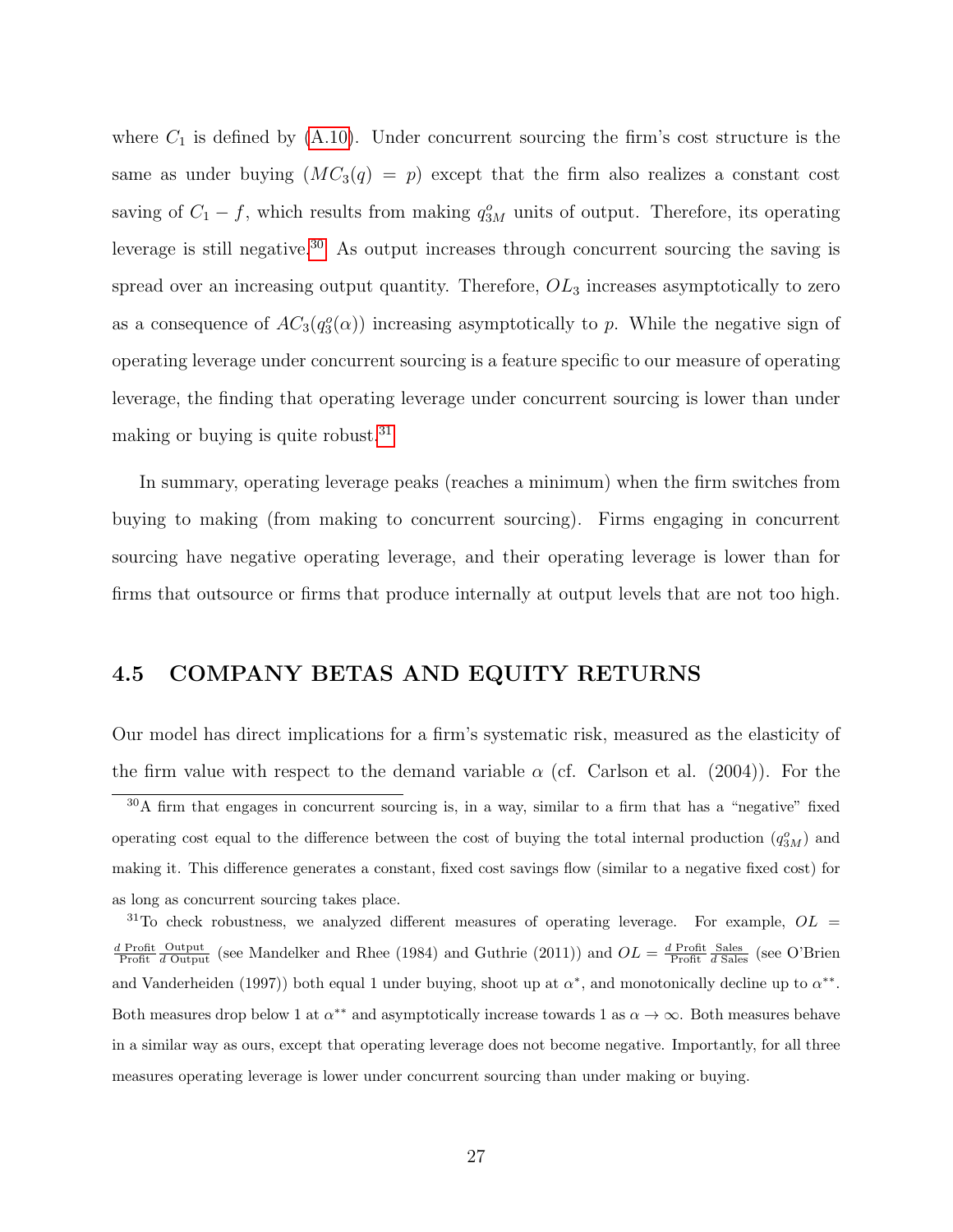mature firm, beta  $\left(\frac{\partial V_M}{\partial \alpha}\right)$ α  $\frac{\alpha}{V_M}$ ) equals

<span id="page-27-0"></span>
$$
\beta_{M}\left(\alpha\right) = \begin{cases}\n\frac{1}{\theta} + \frac{(\lambda_{1} - \frac{1}{\theta})A_{1}\alpha^{\lambda_{1}}}{V_{M}(\alpha)} & (\gt) \frac{1}{\theta}) & \alpha \in (0, \alpha^{*}], \\
\frac{\xi}{\theta + \xi - 1} + \frac{(\lambda_{1} - \frac{\xi}{\theta + \xi - 1})A_{2}\alpha^{\lambda_{1}} + (\lambda_{2} - \frac{\xi}{\theta + \xi - 1})B_{2}\alpha^{\lambda_{2}} + \frac{\xi f}{(\theta + \xi - 1)r}}}{V_{M}(\alpha)} & (\gt) \frac{1}{\theta}) & \alpha \in (\alpha^{*}, \alpha^{**}], \\
\frac{1}{\theta} + \frac{(\lambda_{2} - \frac{1}{\theta})B_{3}\alpha^{\lambda_{2}} - \frac{C_{1} - f}{\theta r}}{V_{M}(\alpha)} & (\lt) \frac{1}{\theta}) & \alpha > \alpha^{**}.\n\end{cases}
$$
\n
$$
(22)
$$

The beta of a mature firm,  $\beta_M$ , is  $1/\theta$  for  $\alpha \to 0$  (see [\(22\)](#page-27-0)), which is the absolute value of the price elasticity of demand (recall that the present value of the firm's cash flow under buying is proportional to  $\alpha^{\frac{1}{\theta}}$ . For  $\alpha \to \infty$ ,  $\beta_M$  tends to  $1/\theta$  as well. For the intermediate levels of  $\alpha$ ,  $\beta_M$  can be either higher or lower than  $1/\theta$  and  $\beta_M$  is affected by the firm's operating leverage as well as the options to change procurement regime.<sup>[32](#page-27-1)</sup>

Compare first a firm that can only buy (hereafter "buy-only") with a firm that can only make (hereafter "make-only"). The beta of a buy-only firm is constant and equal to the absolute value of the price elasticity of demand (i.e.  $1/\theta$ ). The beta of a make-only firm is high for low states of the economy (and above the beta of a buy-only firm) because of fixed production costs and the resulting high operating leverage; the make-only beta, monotonically decreases with the state of the economy, and asymptotes to a level (equal to  $\xi/(\theta + \xi - 1)$ ) that is below the beta of a buy-only firm. The beta of a make-only firm is therefore counter-cyclical.[33](#page-27-2)

<span id="page-27-2"></span><sup>33</sup>This result echoes that of Cooper (2006), who demonstrates that the presence of idle capacity and high book-to-market ratios associated with bad states of the economy lead to higher expected returns. Other explanations for counter-cyclical expected returns include limited operating flexibility due to unionization

<span id="page-27-1"></span> $32$ In appendix [C,](#page-38-0) we consider an extension in which a larger order attracts a bigger discount and  $p(q)$  =  $p_0q^{-\nu}$ , where  $p_0 > 0$  and  $\nu \in [0, \theta)$ . A decreasing outsourcing cost has a first-order effect on the firm's beta. For very low demand levels, outsourcing prevails and beta of the firm approaches  $\frac{1-\nu}{\theta-\nu}$ , which is greater than buy-only beta with a fixed outsourcing cost. The same limit occurs for  $\alpha \to \infty$  when firm adopts concurrent sourcing. A higher beta is in both cases due to the fact that the procurement cost is negatively related to the level of demand, through changes in output, which causes the firm's profit to respond to demand fluctuations more strongly.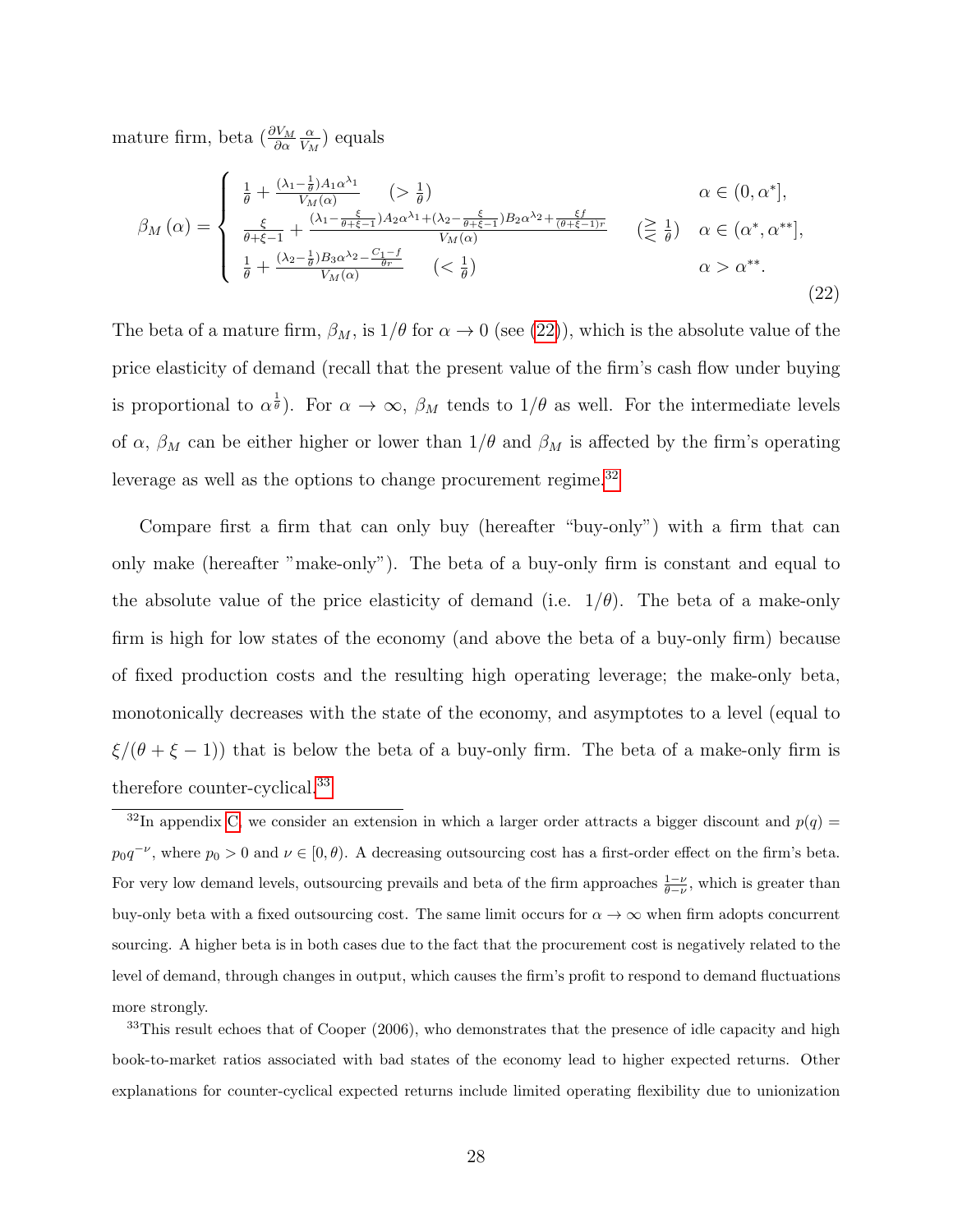Why are make-only firms safer than buy-only firms in good states of the economy? The reason is that the internal production function is subject to decreasing returns to scale<sup>[34](#page-28-0)</sup>, which dampens the sensitivity of output to economic shocks (compared to outsourcing, which is a constant return to scale technology).[35](#page-28-1)

Does operating flexibility lower or raise a firm's beta? The answer again depends on the state of the economy. In states with high product demand a firm that can engage in concurrent sourcing will have a higher beta than its corresponding counterpart that can only produce the good internally. This result follows from concurrent sourcing being a higher return to scale technology, and therefore also a riskier operating mode, than making. In states with low product demand the beta of a buy-only firm (the natural benchmark for low states) is lower than the beta of a firm that has the flexibility to switch from buying to making, because the latter has the option to switch to a regime with high fixed costs and therefore high operating leverage.

We can now also understand the non-monotonic behavior of beta. Beta is low under buying, and gradually reaches a peak as the firm moves towards making. Under making, beta gradually declines as operating leverage lowers. As diseconomies of scale set in (i.e., the marginal cost exceeds the average cost) beta moves towards a minimum, but then gradually increases again as the firm starts engaging in concurrent sourcing and therefore adopts a higher return to scale technology. Thereafter beta rises and asymptotes towards the absolute value of the price elasticity of demand. Since beta peaks around the buy-to-make switching point, and reaches a minimum in the neighborhood of the make-to-concurrent (Chen, Kacperczyk, and Ortiz-Molina (2011)), higher downside risk (Bali, Demirtas, and Levy (2009)), external habit (Tallarini and Zhang (2005)) and insufficient collateral (Perez-Quiros and Timmermann (2000)).  $34$ With increasing returns to scale we would get the opposite result, i.e. make-only firms are riskier than

<span id="page-28-1"></span><span id="page-28-0"></span>buy-only firms.

<sup>&</sup>lt;sup>35</sup>This relative dampening effect is even stronger if the outsourcing price decreases with the quantity that is bought.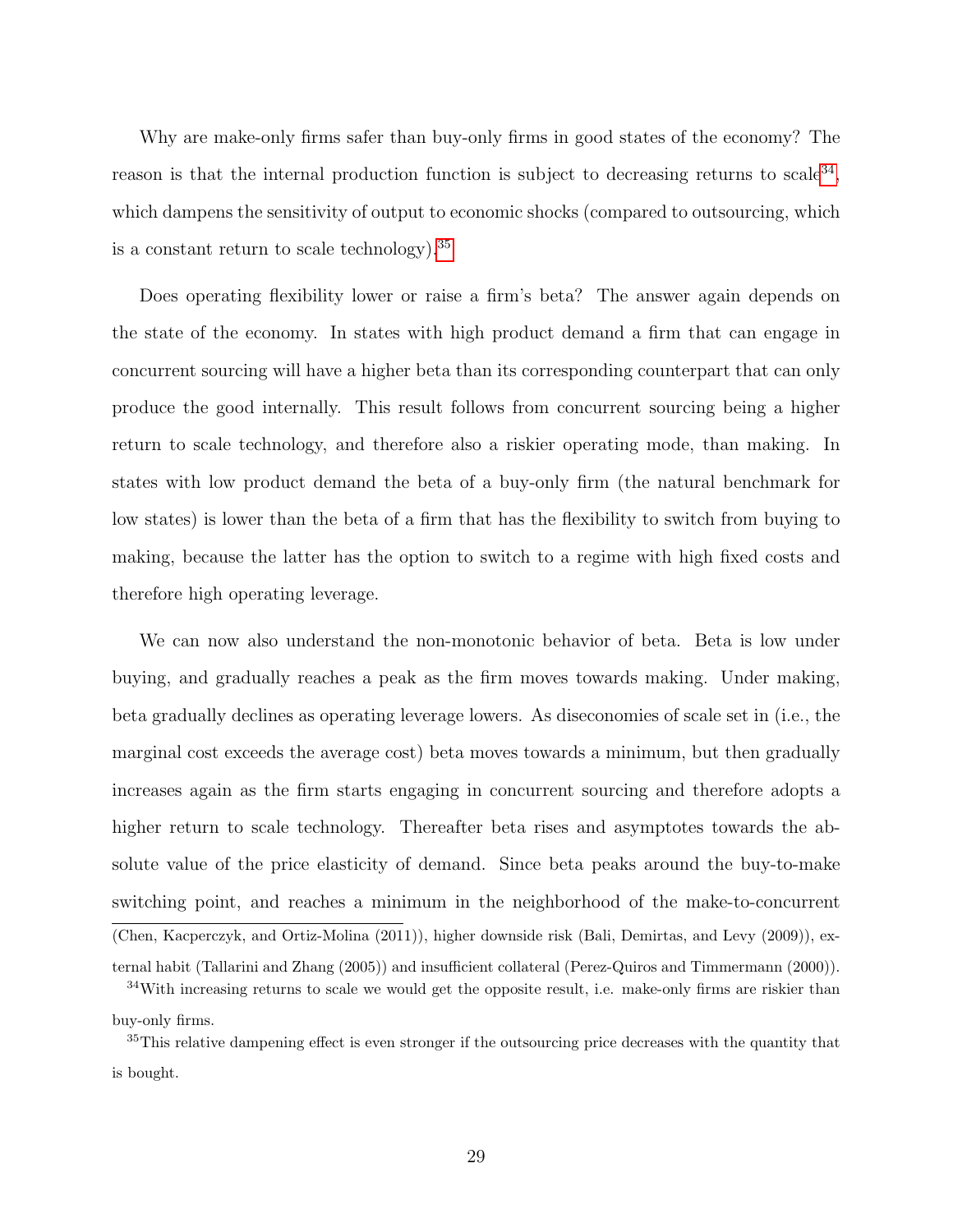sourcing switching point, it follows a characteristic non-monotonic pattern. The main result is summarized in the following corollary:

Corollary 1 The beta and expected equity returns of a mature firm are the highest (lowest) when the firm is on the cusp of switching between buying and making (making and concurrent sourcing).

The behavior of beta is visualized in Figure [5](#page-49-0) which plots beta as a function of demand for various levels of volatility. The company beta is generally larger in bad states of the economy than in good states. This effect is more pronounced for low volatility levels as it is more likely then that the firm will stay in a given regime for longer so the regime type will have a stronger influence on beta.<sup>[36](#page-29-0)</sup> As a result of the presence of regime switching options, volatility has a more pronounced effect on the beta of a firm with procurement flexibility  $(\beta_M)$  than on the one of a make-only firm (denoted with  $\beta_{M(2)}$ ).

[Please insert Figure [5](#page-49-0) about here.]

For sufficiently good states of the economy, the beta of the mature firm that can be flexible regarding the procurement regime it adopts is lower than the beta of an otherwise identical firm that can only rely on outsourcing. This result may be somewhat unexpected as it seemingly contradicts the standard finance textbook argument that a higher fixed to variable cost ratio, which is associated with concurrent sourcing and making, leads to a higher firm risk (see, e.g., Brealey, Myers, and Allen (2010), p. 250). The standard argument, however, is based on the implicit assumption of a constant marginal cost, which – in combination with a presence of a fixed cost – results in a positive scale economies and positive operating leverage. Since in our model negative scale economies kick in for a sufficiently high level

<span id="page-29-0"></span><sup>36</sup>When volatility is lower (higher), the instantaneous cost structure influences beta more (less) heavily whereas the effect of the options to switch the production regime is smaller (greater).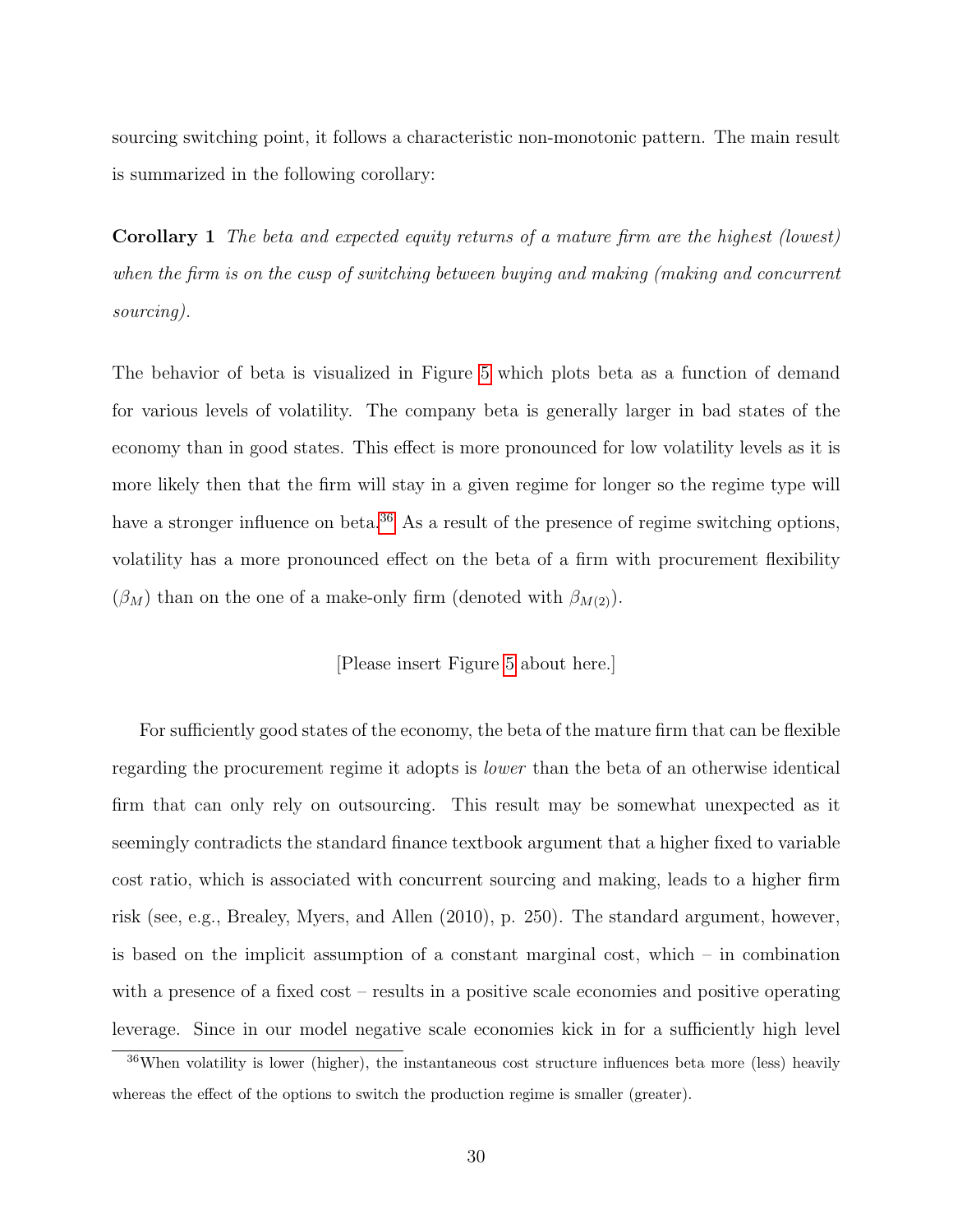of output, operating leverage becomes negative, which eventually contributes to beta being lower than under a constant average cost technology (buying).

## <span id="page-30-0"></span>5 Empirical Implications

Our model has several novel testable implications. Here are the main ones:

(1) Our model predicts that concurrent sourcing is not a "mixed" production strategy that lies somewhere on a continuous make-buy spectrum. Instead, it should be considered a third, distinct strategy used in response to high demand (as it is optimal for  $\alpha > \alpha^{**}$ ). Our paper is therefore capable of explaining the empirical findings of Parmigiani (2007).

(2) Outsourcing activity is likely to display a U-shaped pattern as a function of the state of the economy (as no outsourcing occurs for  $\alpha \in (\alpha^*, \alpha^{**})$ ). Economic recessions generate outsourcing motivated by cost-cutting, whereas in economic booms firms engage in concurrent sourcing to meet "peak" demand. Domberger (1999) gives an overview of outsourcing activity in a historical context and illustrates that outsourcing occurs in waves.

(3) The availability of outsourcing imposes a minimum capital requirement on firms: firms that cannot operate at a sufficiently large scale stop producing internally, irrespective of the state of the economy. Our model therefore predicts that the advent of cheap outsourcing leads to the closure of many small, labor intensive production units. The cheaper it is to buy, the larger the scale required for internal production and the fewer production units survive.

(4) Market-to-book ratio (a proxy for Tobin's  $q$ ) is a poorer predictor of corporate investment (cf. Erickson and Whited (2000)) for those sectors or firms that are likely to adopt a less capital intensive technology in response to positive economic shocks.

 $(5)$  García-Feijóo and Jorgensen  $(2010)$  find a positive association between the degree of operating leverage and stock returns. Novy-Marx (2011) documents that operating lever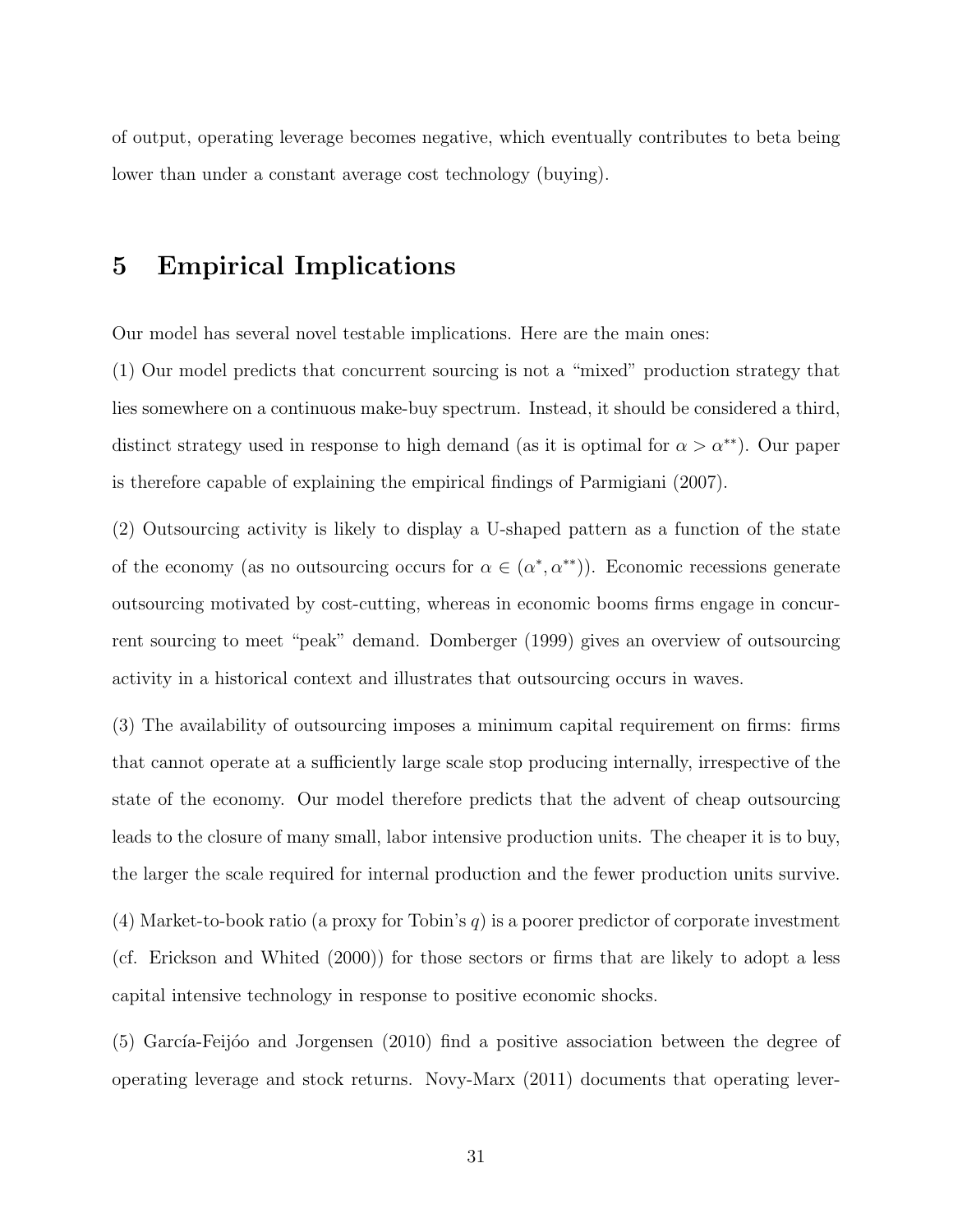age predicts returns in the cross-section, and that strategies formed by sorting on operating leverage earn significant excess returns. Our model provides complementary empirical predictions regarding the link between stock returns and operating leverage for firms that can adopt multiple operating strategies:

(i) All else equal, production technologies with higher return to scale parameters generate higher expected stock returns than technologies with lower returns to scale.

(ii) All else equal, (dis)economies of scale coincide with (lower) higher expected stock returns.

(iii) Betas are counter-cyclical for firms that produce all output internally. Countercyclicality of stock betas has been empirically confirmed by Lettau and Ludvigson (2001), among others.

(iv) In economic recessions (booms) betas of firms that can only make output are higher (lower) than betas of firms that can only buy output.

(v) Operating leverage is non-monotonic for firms that can switch to other operating regimes (such as outsourcing and concurrent sourcing). The beta of a firm with different procurement options may therefore display a more complex, non-monotonic behavior. In particular, our model predicts a peak in beta when a firm switches between making and buying. By focussing on a sample of firms that switch from buying to making (or vice versa), one could empirically verify whether there is a statistically significant increase in beta in the run-up (or run-down) to this switch. Similarly, one could test whether firms that engage in concurrent sourcing have, on average, lower expected stock returns than their counterparts that only make or buy.[37](#page-31-0)

<span id="page-31-0"></span><sup>&</sup>lt;sup>37</sup>Although the current paper does not focus on the financing side of the firm's activities, the presented model yields a prediction about the expected capital structure following the leverage trade-off option hypothesis (cf. Van Horne (1977), see also Mandelker and Rhee (1984) and Kahl, Lunn, and Nilsson (2012)). According to this hypothesis, a change in the production technology associated with an increase in operating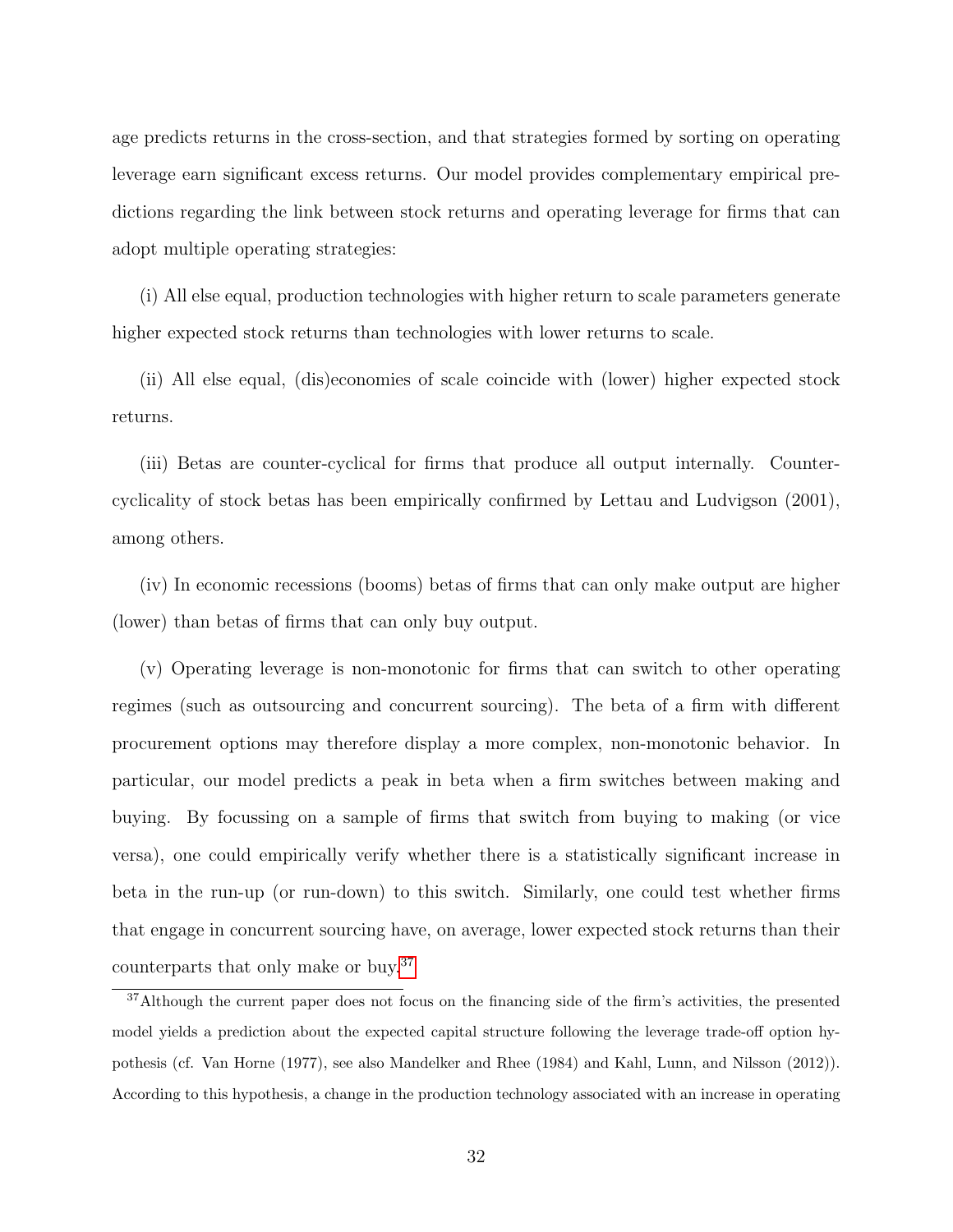(vi) Due to the presence of regime switching options, procurement flexibility increases the sensitivity of stock beta to market volatility.

While some of our predictions have already been tested and confirmed empirically, many predictions have yet to be explored and could provide the basis for future empirical research.

## <span id="page-32-0"></span>6 Conclusions

This paper examines a firm's make-or-buy decision assuming that making is subject to fixed production costs and decreasing returns to scale, while buying happens at a constant unit price. We find that three different procurement regimes arise: buying, making, and concurrent sourcing. Firms optimally switch back and forth between regimes in response to economic shocks. Our model shows that concurrent sourcing is an operating strategy that is distinctly separate from buying and making. Capital investment plays an important role in the choice of the optimal procurement mode. A lower level of capital installed makes internal production more expensive compared to buying and this compresses the output demand range over which making is optimal. Therefore, it encourages buying or concurrent sourcing because these operating modes are less capital intensive.

We show that a firm's procurement strategy affects its operating leverage. Operating leverage is zero if the firm buys all its output from an external supplier. Operating leverage under making declines in the output level: operating leverage is initially strongly positive but becomes negative for high output levels. Operating leverage is negative under concurrent sourcing. Hence, operating leverage peaks (reaches a minimum) when the firm switches from buying to making (from making to concurrent sourcing). This non-monotonic pattern of leverage is likely to be associated with a reduction of financial leverage in order for the risk of the firm's equity stock to remain unchanged. As concurrent sourcing results in a lower operating leverage than buying and (largely) making, it is expected to be associated with a higher level of debt than the remaining two regimes.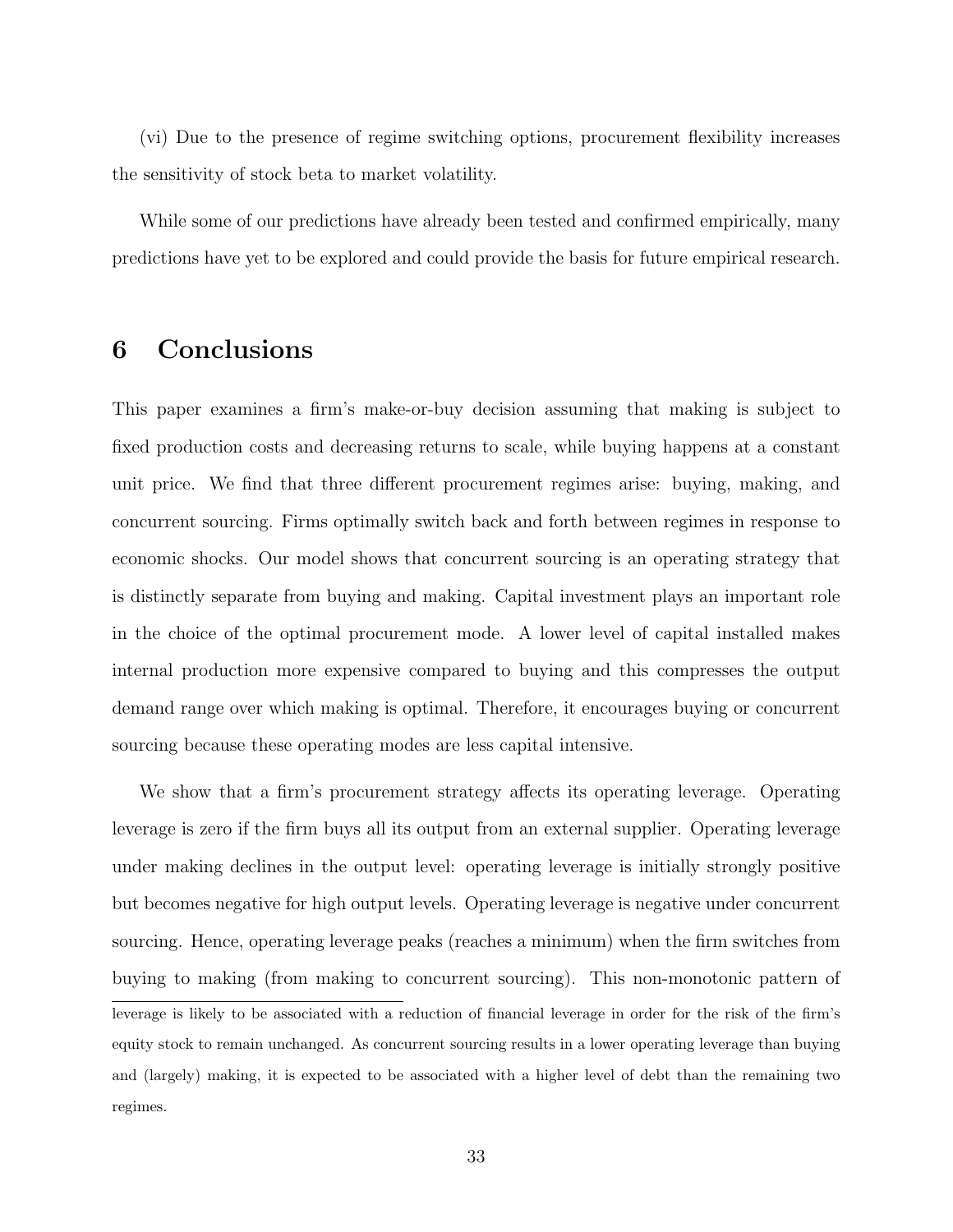operating leverage determines the behavior of the stock beta. Beta is low under buying, and gradually reaches a peak as the firm moves towards making. Under making, beta gradually declines as operating leverage lowers. As diseconomies of scale set in, beta moves towards a minimum, but then gradually increases again as the firm starts engaging in concurrent sourcing and therefore adopts a higher return to scale technology. Thereafter beta rises and asymptotes towards the (absolute value of the) price elasticity of demand. Since beta peaks around the buy-to-make switching point, and reaches a minimum in the neighborhood of the make-to-concurrent sourcing switching point, it follows that the beta follows a characteristic non-monotonic pattern. Low product demand volatility amplifies the stock beta's peak and through. Positive (negative) scale economies generate higher (lower) beta and higher (lower) expected stock returns.

Our results open up avenues for future research. For instance, our model could be applied to related problems such as a firm's decision to export or to create productive capacity via Foreign Direct Investment (FDI). The latter usually allows for a lower marginal cost but involves a higher investment in overseas capacity.<sup>[38](#page-33-0)</sup> Our paper also has implications for merger and takeover activity. Our results show that value can be created when a firm engaging in concurrent sourcing merges with a firm that outsources its production, if the latter firm has idle production capacity. The value creation arises from two potential sources. First, both firms can decrease their average cost of production by transferring production from the former to the latter firm. Second, the firms' capital in place can be used more efficiently if the latter firm has excess capacity. This type of mergers reduces outsourcing activity and causes a shift towards large vertically integrated firms. Finally, our model could be extended to examine the effect of financial leverage and adjustment costs.

<span id="page-33-0"></span><sup>38</sup>An important paper that discusses FDI in a dynamic context is Kogut and Kulatilaka (1994) who model a multinational firm's operating flexibility to shift production between two manufacturing plants located in different countries.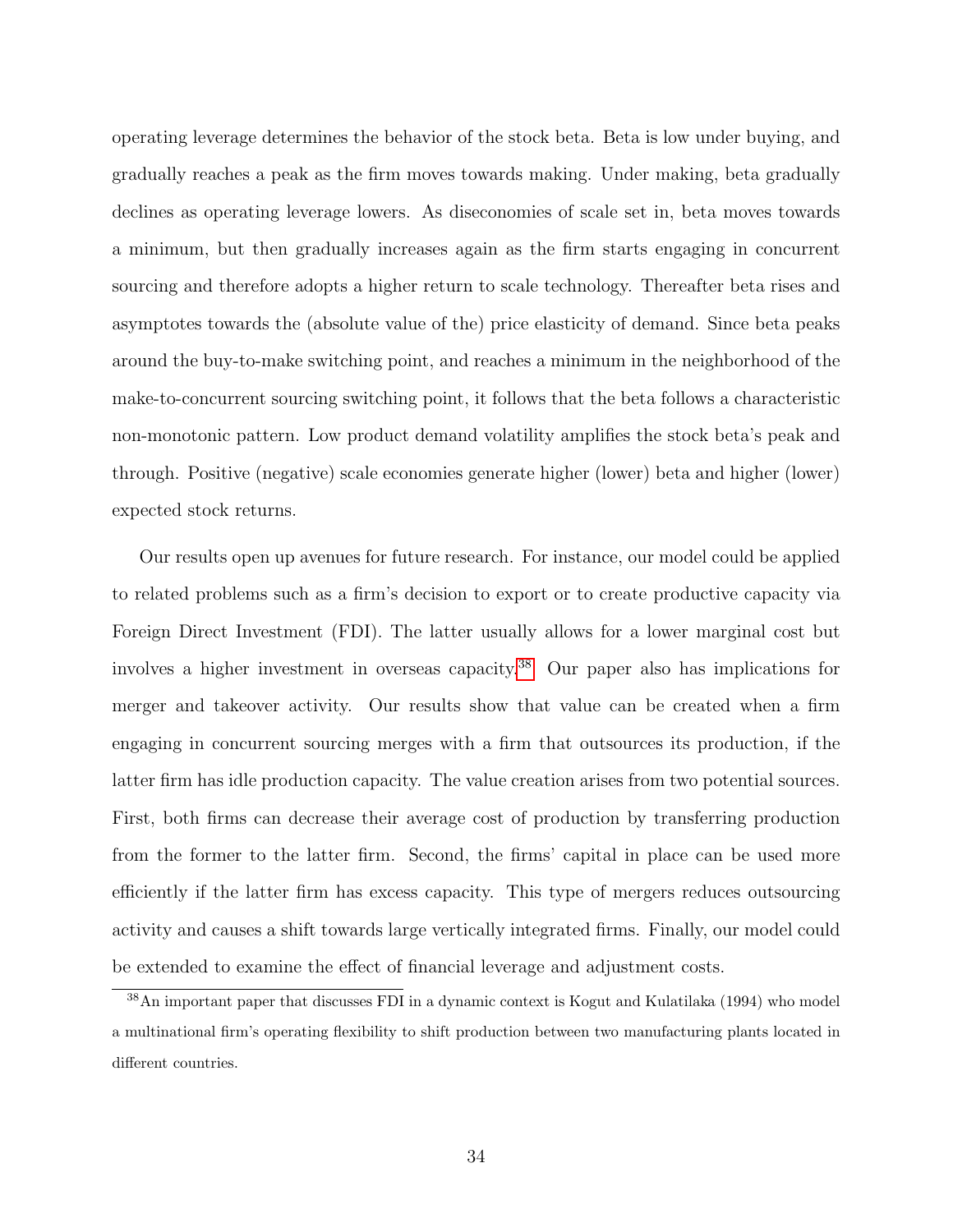## <span id="page-34-0"></span>A Proofs of Propositions

**Proof of Proposition [1.](#page-9-1)** We start off by determining  $\pi_i^o$ , the maximum profit flow that can be achieved in a given regime  $i$   $(i = 1, 2, 3)$ , and subsequently determine which of the 3 regimes is optimal.

No capital is needed for regime 1. Optimizing  $\pi_1(q_{1B})$  with respect to  $q_{1B}$ , the first and second order conditions are given by:

$$
\frac{\partial \pi_1(q_{1B})}{\partial q_{1B}} = \alpha (1 - \theta) q_{1B}^{-\theta} - p = 0 \tag{A.1}
$$

$$
\frac{\partial^2 \pi_1(q_{1B})}{\partial q_{1B}^2} = -\alpha \theta (1 - \theta) q_{1B}^{-\theta - 1} < 0 \tag{A.2}
$$

Substituting  $q_{1B}^o$  into  $\pi(q_{1B})$  we find that the maximum profit flow in regime 1 is:

$$
\pi_1 = \Pi_1 \alpha^{\frac{1}{\theta}} \text{ for } q_{1M}^o = 0 \text{ and } q_{1B}^o = \left(\frac{(1-\theta)\alpha}{p}\right)^{\frac{1}{\theta}}
$$
(A.3)

where

$$
\Pi_1 \equiv \left(\frac{1-\theta}{p^{1-\theta}}\right)^{\frac{1}{\theta}} \left[ (1-\theta)^{-1} - 1 \right]
$$

It follows that  $\pi_1^o(\alpha) > 0$  for all  $\alpha > 0$ , so buying is always viable.

In regime 2, optimizing  $\pi_2(q_{2M})$  with respect to  $q_{2M}$  gives the following optimality conditions:

$$
\frac{\partial \pi_2(q_{2M})}{\partial q_{2M}} = \alpha (1 - \theta) q_{2M}^{-\theta} - \xi c(K) q_{2M}^{\xi - 1} = 0
$$
\n(A.4)

$$
\frac{\partial^2 \pi_2(q_{2M})}{\partial q_{2M}^2} = -\alpha \theta (1-\theta) q_{2M}^{-\theta-1} - \xi (\xi - 1) c(K) q_{2M}^{\xi-2} < 0 \tag{A.5}
$$

Substituting  $q_{2M}^o$  into  $\pi(q_{2M})$  we find that the maximum profit flow in regime 2 is:

$$
\pi_2^o = \Pi_2 \alpha^{\frac{\xi}{\theta + \xi - 1}} - f \quad \text{for } q_{2B}^o = 0 \text{ and } q_{2M}^o = \left(\frac{(1 - \theta)\alpha}{\xi c}\right)^{\frac{1}{\theta + \xi - 1}} \tag{A.6}
$$

where

$$
\Pi_2 \equiv \left(\frac{1-\theta}{\xi c}\right)^{\frac{1-\theta}{\theta+\xi-1}} \left(1 - \frac{1-\theta}{\xi}\right)
$$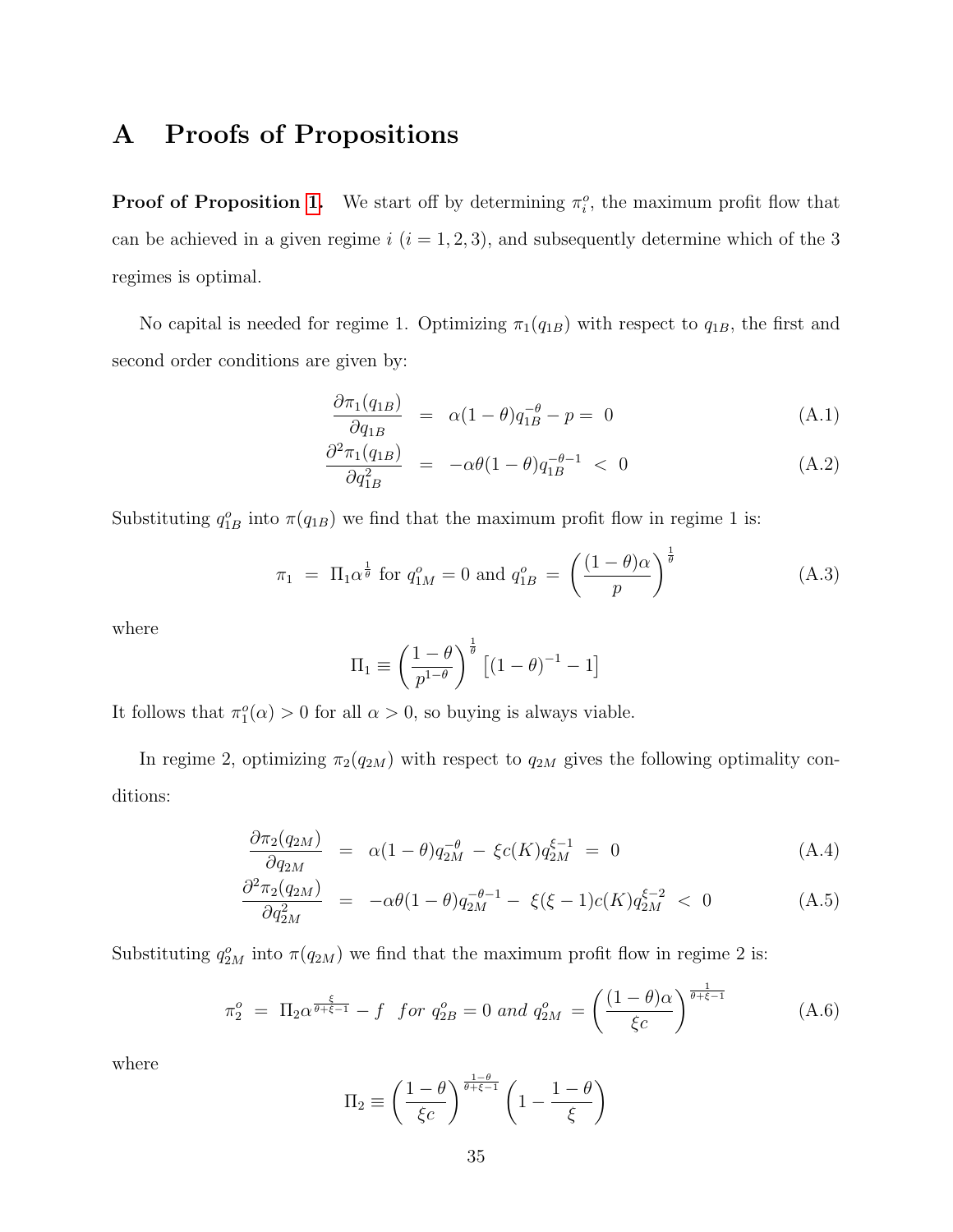Finally, optimizing the profit flow for regime 3,  $\pi_3(q_{3B}, q_{3M})$ , gives as first order conditions:

$$
\frac{\partial \pi_3(q_{3B}, q_{3M})}{\partial q_{3B}} = \alpha (1 - \theta)(q_{3B} + q_{3M})^{-\theta} - p \tag{A.7}
$$

$$
\frac{\partial \pi_3(q_{3B}, q_{3M})}{\partial q_{3M}} = \alpha (1 - \theta)(q_{3B} + q_{3M})^{-\theta} - \xi c(K) q_{2M}^{\xi - 1} = 0 \tag{A.8}
$$

Solving gives the expressions for  $q_{3B}^o$  and  $q_{3M}^o$  given in the proposition. One can show that the first and second order leading principal minors of the Hessian are, respectively  $-\theta(1-\theta)\alpha(q_{3B}+q_{3M})^{-\theta-1}$  and  $\theta(1-\theta)\alpha\xi(\xi-1)cq_{3M}^{\xi-2}(q_{3B}+q_{3M})^{-\theta-1}$ . Since all constants are positive,  $\theta$  < 1 and  $\xi$  > 1, it follows that the Hessian is negative definite and that the critical point  $(q_{3B}^o, q_{3M}^o)$  is a maximum. Substituting the solution into  $\pi(q_{3B}^o, q_{3M}^o)$  gives:

$$
\pi_3^o(q_{3B}^o, q_{3M}^o) = \Pi_1 \alpha^{\frac{1}{\theta}} + C_1 - f \tag{A.9}
$$

where

<span id="page-35-0"></span>
$$
C_1 \equiv \left(\frac{p^{\xi}}{\xi c}\right)^{\frac{1}{\xi - 1}} \left(1 - \xi^{-1}\right) \tag{A.10}
$$

To decide whether to opt for buying or making, firms compare the profit flow under either regime by calculating and analyzing the difference  $\Delta_{12}(\alpha) \equiv \pi_1^o - \pi_2^o$ :

$$
\Delta_{12}(\alpha) = \Pi_1 \alpha^{\frac{1}{\theta}} - \Pi_2 \alpha^{\frac{\xi}{\xi + \theta - 1}} + f \tag{A.11}
$$

$$
\frac{\partial \Delta_{12}(\alpha)}{\partial \alpha} = \frac{1}{\theta} \Pi_1 \alpha^{\frac{1-\theta}{\theta}} - \frac{\xi}{\xi + \theta - 1} \Pi_2 \alpha^{\frac{1-\theta}{\xi + \theta - 1}} \tag{A.12}
$$

$$
= \left(\frac{1}{\theta} \Pi_1 \alpha^{\frac{(\xi-1)(1-\theta)}{\theta(\xi+\theta-1)}} - \frac{\xi}{\xi+\theta-1} \Pi_2\right) \alpha^{\frac{1-\theta}{\xi+\theta-1}} \tag{A.13}
$$

It follows that  $\Delta_{12}(\alpha)$  is a function defined on the non-negative domain with  $\Delta_{12}(0) = f$ . The first-order derivative of  $\Delta_{12}(\alpha)$  is positive for sufficiently large  $\alpha$  and negative for sufficiently small  $\alpha$  (the sign of the expression in the bracket changes only once).

 $\Delta_{12}(\alpha)$  is negative for some range of  $\alpha$  if and only if  $p > \hat{p}$ . For  $p = \hat{p}$  the firm is indifferent between buying the entire output and making a fraction of it internally, i.e.:

$$
c (q_{3M}^o(\widehat{p}))^{\xi} + f = \widehat{p}q_{3M}^o(\widehat{p})
$$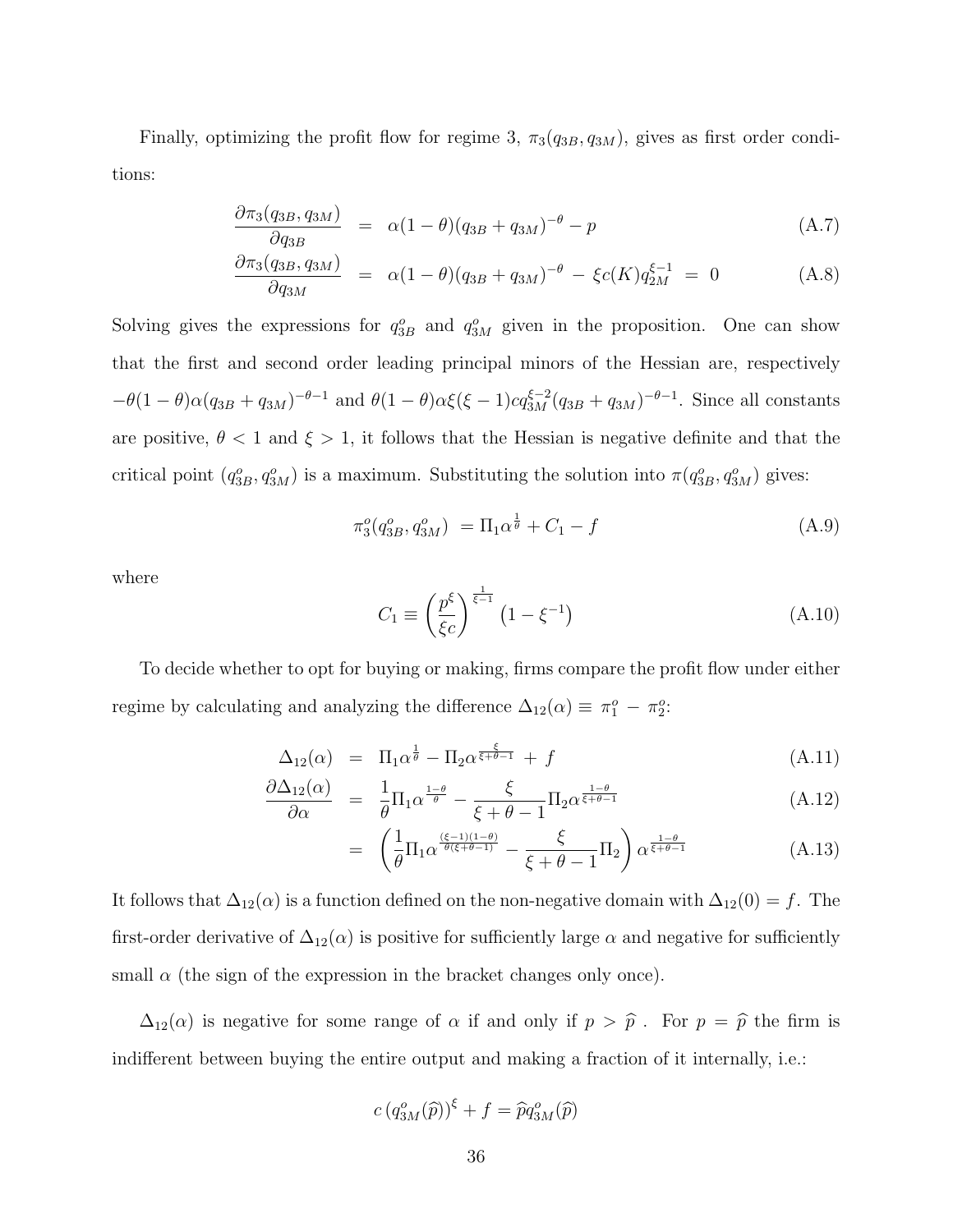Cutoff  $\hat{p}$  is therefore given by  $[(\frac{\xi f}{\xi-1})^{\xi-1}\xi c]^{1/\xi}$ .

As for sufficiently small  $\alpha$  buying dominates making, the lower bound of the internal production region,  $\alpha^*$ , is characterized by the smaller root of  $\Delta_{12}(\alpha) = 0$ . The switching point  $\alpha^*$  satisfies the value-matching condition:  $\pi_1^o(\alpha^*) = \pi_2^o(\alpha^*).$ 

As  $\alpha$  rises above  $\alpha^*$ , it may become optimal for the firm to start outsourcing any production in excess of some critical level. Let us denote the demand level  $\alpha$  at which switching from regime 2 to regime 3 is optimal by  $\alpha^{**}$ , where  $\alpha^{**}$  is the solution to  $\pi_2^o(\alpha^{**}) = \pi_3^o(\alpha^{**})$ and given by  $\alpha^{**} = \frac{1}{1}$  $\frac{1}{1-\theta}p^{\frac{\theta+\xi-1}{\xi-1}}(\xi c)^{-\frac{\theta}{\xi-1}}$ . It is straightforward to show that  $\alpha^{**}$  also satisfies the following smooth-pasting condition:

$$
\left. \frac{d\pi_2 \left( q_{2M}^o(\alpha) ; \alpha \right)}{d\alpha} \right|_{\alpha = \alpha^{**}} = \left. \frac{d\pi_3 \left( q_{3M}^o(\alpha) ; \alpha \right)}{d\alpha} \right|_{\alpha = \alpha^{**}} \tag{A.14}
$$

The condition states that the optimal value function needs to be differentiable ("smooth") at  $\alpha^{**}$ . Calculating both sides of the smooth-pasting condition reveals that the smoothpasting condition is equivalent to  $q_{2M}^o(\alpha^{**}) = q_{3B}^o(\alpha^{**}) + q_{3M}^o$ . Substituting  $\alpha^{**}$  into the optimal capacity and output levels gives:  $q_{2M}^o(\alpha^{**}) = q_{3M}^o = \left(\frac{p}{\xi_c}\right)^{\frac{1}{\xi-1}}$  and  $q_{3B}^o(\alpha^{**}) = 0$ . Since  $\frac{\partial q_{3B}^o(\alpha)}{\partial \alpha} = \frac{q_{1B}^o}{\alpha \theta} > 0$ , it follows immediately that  $q_{3B}^o(\alpha) > 0$  for all  $\alpha > \alpha^{**}$ . o

**Proof of Proposition [2.](#page-13-1)** The optimal procurement regime is a function of demand, the cost of buying, and the cost of making. The two former are the same under fully reversible and fixed capital, whereas the latter has an identical functional form  $(cf. (3)$  $(cf. (3)$  and  $(10)$ ). The problem under fully reversible capital is therefore equivalent to the problem under fixed level of capital. Finally, note that under fixed capital, its cost is sunk and not taken into account when making the procurement decision. Under fully reversible capital, its unit cost r is reflected in the cost parameter  $\hat{c}$ .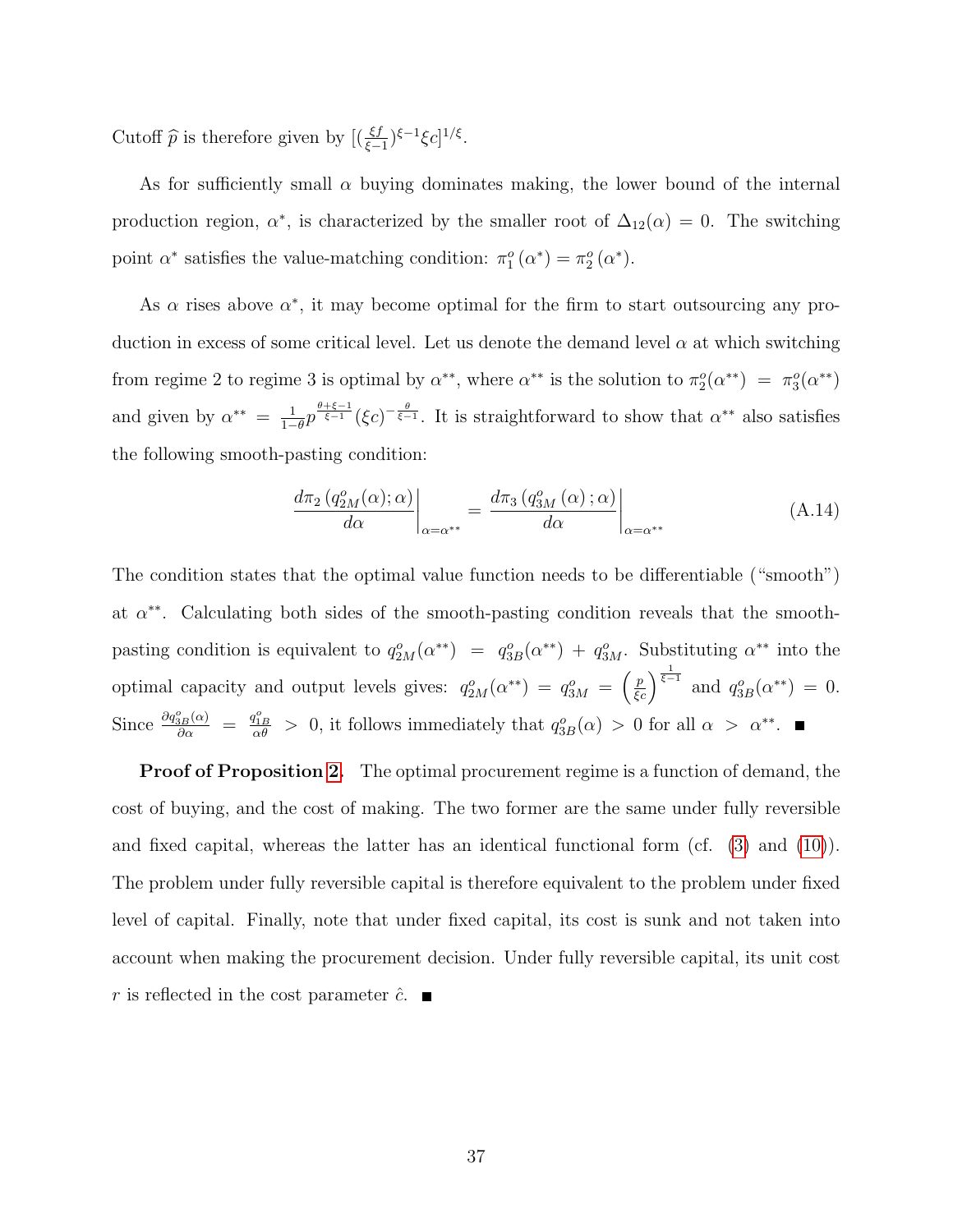## <span id="page-37-0"></span>B Derivation of Value Functions under Uncertainty

An arbitrary claim,  $F(\alpha)$ , that is contingent on  $\alpha$  and yields instantaneous cash flow  $M\alpha^{n}$  + N, where  $M, N \in \mathbb{R}$ , satisfies the ordinary differential equation (ODE)

<span id="page-37-1"></span>
$$
rF\left(\alpha\right) = \mu\alpha \frac{\partial F\left(\alpha\right)}{\partial \alpha} + \frac{1}{2}\sigma^2 \alpha^2 \frac{\partial^2 F\left(\alpha\right)}{\partial \alpha^2} + M\alpha^n + N \tag{B.1}
$$

Consequently, the value of the mature firm,  $V_M(\alpha; K)$ , young firm,  $V_Y(\alpha)$ , and the value of the firm with no option to invest in capacity,  $V_0(\alpha)$ , all satisfy ODE [\(B.1\)](#page-37-1). The general solution to [\(B.1\)](#page-37-1) is

$$
F(\alpha) = \frac{M\alpha^n}{\delta(n)} + \frac{N}{r} + A\alpha^{\lambda_1} + B\alpha^{\lambda_2}
$$
 (B.2)

where the first two components equal the present value of profit flow if the firm was to remain in the same procurement regime forever and the last two components represent options to move to one of the two adjacent regimes.<sup>[39](#page-37-2)</sup> Given the profit flows for each of the procurement regimes as defined in section [2,](#page-7-0) the present values of relevant cash flows for  $V_M(\alpha; K)$  are given by:

<span id="page-37-3"></span>
$$
PV_1(\alpha) = \frac{\Pi_1 \alpha^{\frac{1}{\theta}}}{\delta(1/\theta)}
$$
(B.3)

$$
PV_2(\alpha; K) = \frac{\Pi_2 \alpha^{\frac{\xi}{\xi + \theta - 1}}}{\delta(\xi/(\xi + \theta - 1))} - \frac{f}{r}
$$
(B.4)

$$
PV_3(\alpha; K) = PV_1(\alpha) + \frac{C_1 - f}{r}
$$
 (B.5)

 $V_M(\alpha; K | \alpha \in \text{regime } i)$  can be therefore written as

$$
V_M(\alpha; K | \alpha \in \text{regime } i) = PV_i(\alpha; K) + A_i \alpha^{\lambda_1} + B_i \alpha^{\lambda_2}
$$
 (B.6)

with  $i \in \{1, 2, 3\}$  corresponding to buying, making and concurrent sourcing, respectively. Given that the boundaries between the pairs of adjacent regimes are given by  $\alpha^*$  and  $\alpha^{**}$ , respectively, constants  $A_i$  and  $B_i$  are found derived by solving the system of two following pairs

<span id="page-37-2"></span><sup>&</sup>lt;sup>39</sup>The solution reflects the fact that the present value of an n-th power of the stochastic variable  $\alpha$  is associated with an effective discount rate equal to  $r - n\mu - 0.5n(n-1)\sigma^2 \equiv \delta(n)$ , cf. Dixit (1993), p. 13.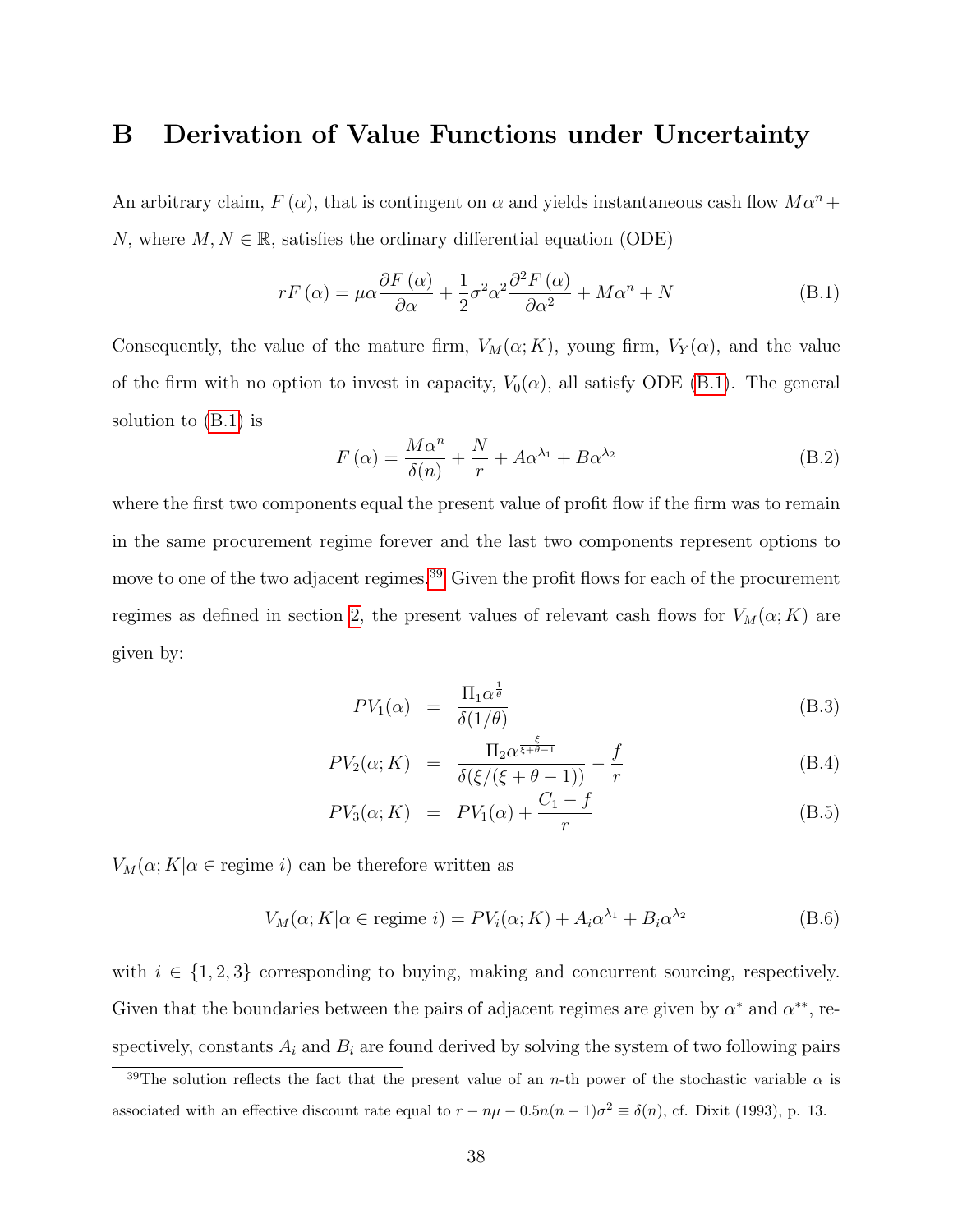of value-matching and smooth-pasting conditions (recall that in this case smooth-pasting is not associated with optimality but merely with differentiability of the value function at a reversible threshold):

$$
V_M(\alpha; K)|_{\alpha \uparrow \alpha_j} = V_M(\alpha; K)|_{\alpha \downarrow \alpha_j} \tag{B.7}
$$

$$
\left. \frac{\partial V_M(\alpha; K)}{\partial \alpha} \right|_{\alpha \uparrow \alpha_j} = \left. \frac{\partial V_M(\alpha; K)}{\partial \alpha} \right|_{\alpha \downarrow \alpha_j} \tag{B.8}
$$

where  $\alpha_j \in {\{\alpha^*,\alpha^{**}\}}$ . Given that there are no adjacent regions associated with a decrease (an increase) in  $\alpha$  under buying (concurrent sourcing), two additional conditions

$$
V_M(0;K) = 0 \tag{B.9}
$$

$$
V_M(\alpha; K)|_{\alpha \uparrow \infty} = PV_3(\alpha; K) \tag{B.10}
$$

imply that constants  $B_1$  and  $A_3$  are zero.

Having derived  $V_M(\alpha; K)$  we can proceed to determining the value of the young firm,  $V_Y(\alpha)$ .  $V_Y(\alpha)$  consists of two components,  $PV_1(\alpha)$  and  $OV(\alpha)$ .  $PV_1(\alpha)$  is given by [\(B.3\)](#page-37-3), whereas the option value of incremental capacity investment,  $OV(\alpha)$ , and the optimal investment threshold,  $\overline{\alpha}$ , are found by solving

$$
OV(0; K) = 0 \tag{B.11}
$$

$$
OV(\overline{\alpha}; K) = V_M(\overline{\alpha}; K) - PV_1(\overline{\alpha}) - kK
$$
\n(B.12)

$$
\left. \frac{\partial OV(\alpha; K)}{\partial \alpha} \right|_{\alpha = \overline{\alpha}} = \left. \frac{\partial [V_M(\alpha; K) - PV_1(\alpha)]}{\partial \alpha} \right|_{\alpha = \overline{\alpha}} \tag{B.13}
$$

(Note that  $OV(\overline{\alpha}(K); K)$  satisfies [\(B.1\)](#page-37-1) with  $M = N = 0$ .)  $OV(\overline{\alpha})$  is simply defined as  $\max_{K} OV(\overline{\alpha}(K);K).$ 

## <span id="page-38-0"></span>C Declining Cost of Outsourcing

Below, we demonstrate the effects of relaxing the assumption of a constant outsourcing price p. More specifically, we now assume that larger orders attract a bigger discount, so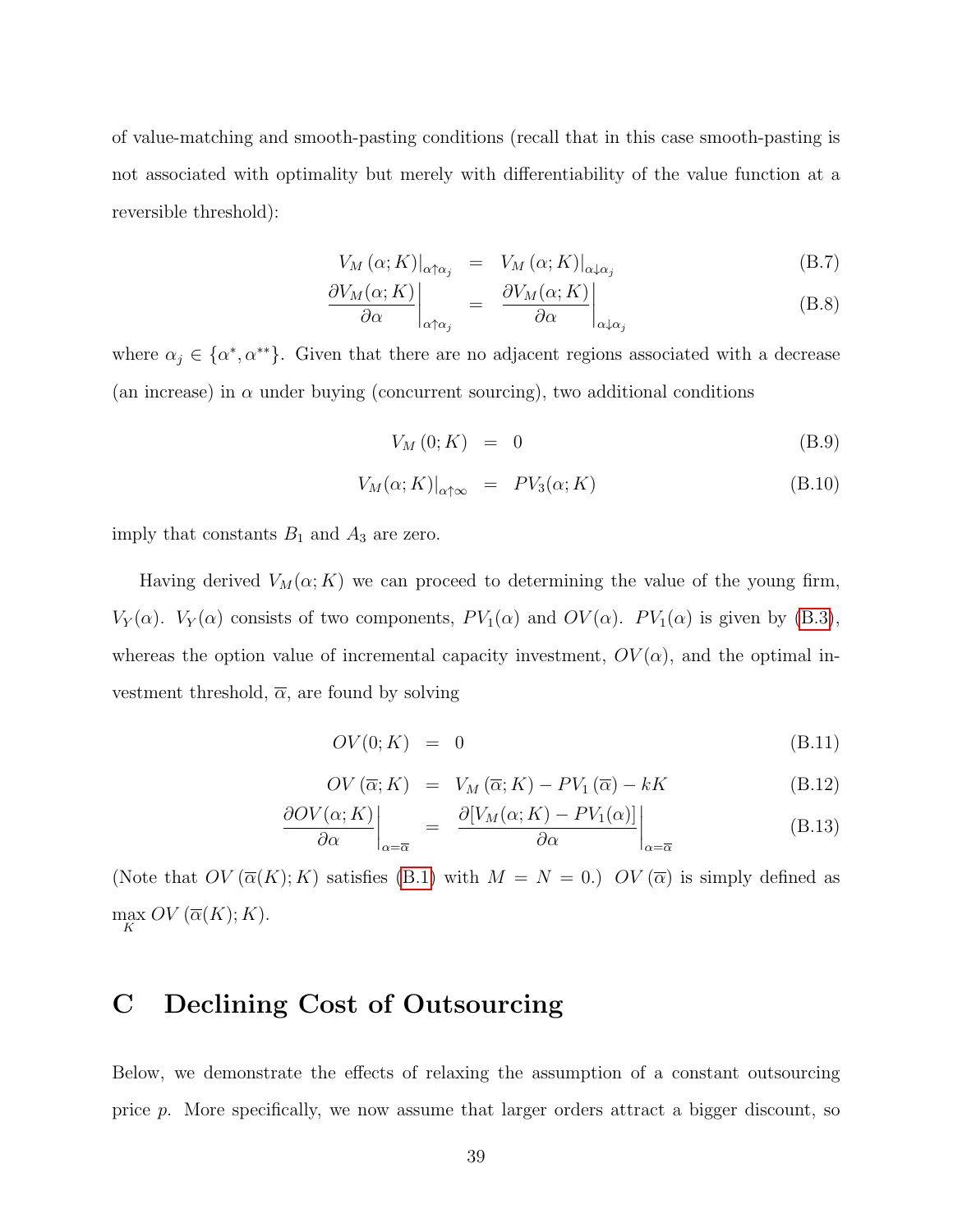$p(q) = p_0 q^{-\nu}$ , where  $p_0 > 0$  and  $\nu \in [0, \theta)$  are constants.<sup>[40](#page-39-0)</sup> The maximization of the profit function if the entire output is bought yields

<span id="page-39-1"></span>
$$
\tilde{\pi}_1^o(\alpha) = \tilde{\Pi}_1 \alpha^{\frac{1-\nu}{\theta-\nu}} \text{ where } \tilde{q}_{1B}^o = \left(\frac{(1-\theta)\alpha}{p_0(1-\nu)}\right)^{\frac{1}{\theta-\nu}} \text{ and } \tilde{q}_{1M}^o = 0 \tag{C.1}
$$

with

$$
\tilde{\Pi}_1 \equiv p_0^{-\frac{1-\theta}{\theta-\nu}} \left[ \left( \frac{1-\theta}{1-\nu} \right)^{\frac{1-\theta}{\theta-\nu}} - \left( \frac{1-\theta}{1-\nu} \right)^{\frac{1-\nu}{\theta-\nu}} \right] \tag{C.2}
$$

Equation [C.1](#page-39-1) implies that the elasticity of the firm's profit with respect to demand parameter  $\alpha$  is  $\frac{1-\nu}{\theta-\nu} > \frac{1}{\theta}$  $\frac{1}{\theta}$ . A decreasing outsourcing cost has therefore a first-order effect on the firm's beta. When buying is the only procurement mode or dominates, that is, for small and for very large  $\alpha$ , respectively, beta of the firm approaches  $\frac{1-\nu}{\theta-\nu}$ , which is greater than buy-only beta with a fixed outsourcing cost. This is due to the fact that the reduction in the costs partially offsets the dumping effect of demand elasticity on the output price and the firm's profit can respond to demand fluctuations more strongly.

Allowing for the decreasing cost of outsorcing results in the following system of equations that jointly determine the quantity bought,  $\tilde{q}_{3M}^o$ , and made,  $\tilde{q}_{3M}^o$ :

$$
\frac{\partial \tilde{\pi}_3(q_{3B}, q_{3M})}{\partial q_{3B}} = \alpha (1 - \theta)(q_{3B} + q_{3M})^{-\theta} - (1 - \nu)p_0 q_{3B}^{-\nu}
$$
(C.3)

$$
\frac{\partial \tilde{\pi}_3(q_{3B}, q_{3M})}{\partial q_{3M}} = \alpha (1 - \theta)(q_{3B} + q_{3M})^{-\theta} - \xi c(K) q_{2M}^{\xi - 1} = 0 \tag{C.4}
$$

Solving the above system numerically yields  $\tilde{q}_{3B}^o$  and  $\tilde{q}_{3M}^o$ . The resulting Hessian is negative definite and that the critical point  $(q_{3B}^o, q_{3M}^o)$  is a maximum if  $\xi(\xi-1)c(K)(\tilde{q}_{3M}^o)^{\xi-2}$  >  $\nu(1-\nu)p_0(\tilde{q}_{3B}^o)^{-\nu-1}.$ 

Since the cost of outsourcing is not constant, the amount of utilized capital and the quantity made under the fully reversible case are going to fluctuate with  $\alpha$  even when concurrent sourcing is adopted. This results from the fact that the marginal cost of buying is no longer constant and the marginal cost of making has to follow changes in the former.

<span id="page-39-0"></span><sup>&</sup>lt;sup>40</sup>So for  $\nu = 0$ , we are back to the base case of a constant outsourcing cost.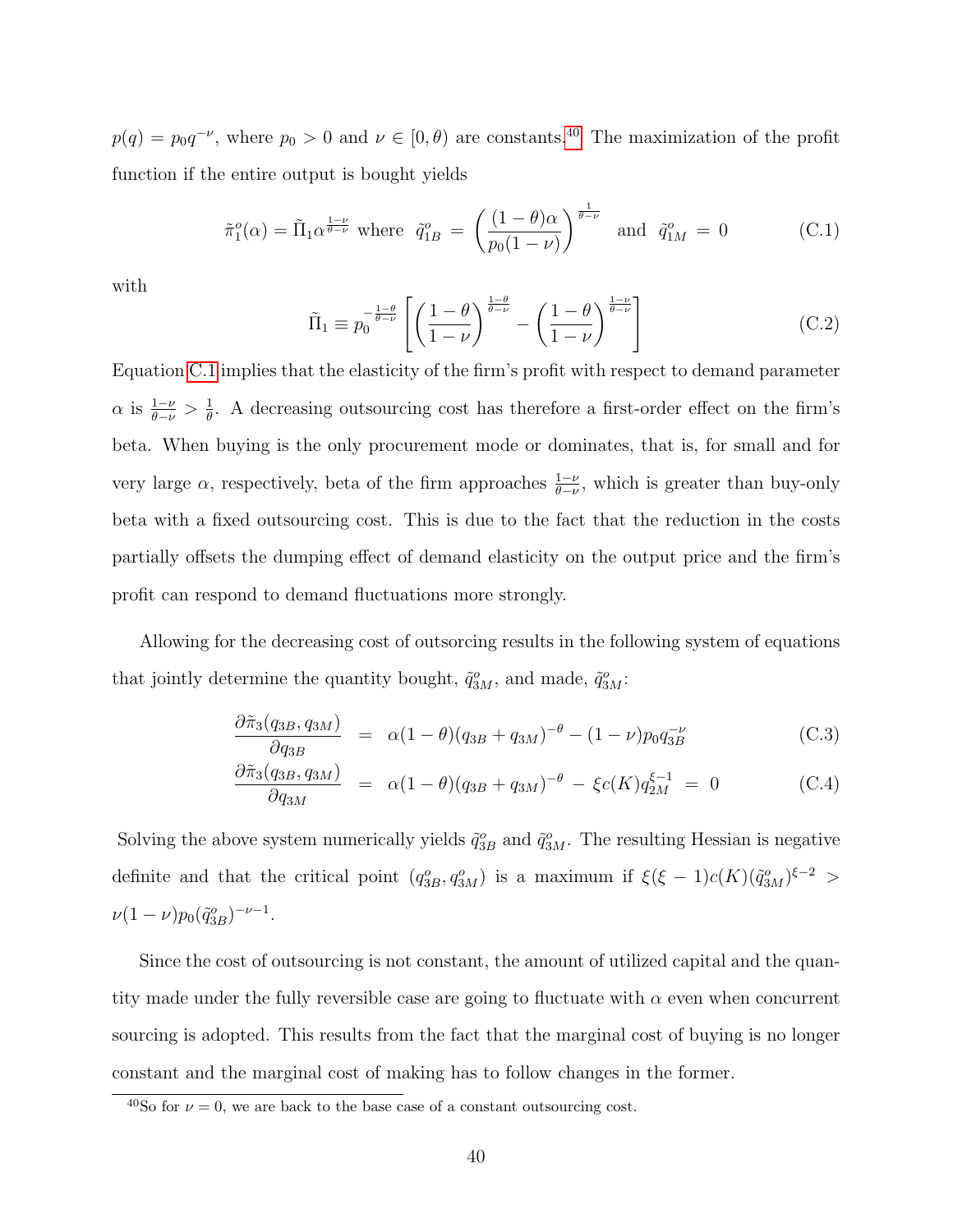## References

- Abel, A. B., 1983, Optimal investment under uncertainty, American Economic Review 73, 228–233.
- , 1984, The effects of uncertainty on investment and the expected long-run capital stock, Journal of Economic Dynamics and Control 7, 39–53.
- Aguerrevere, F. L., 2003, Equilibrium investment strategies and output price behavior: A real-options approach, Review of Financial Studies 16, 1239–1272.
- $-$ , 2009, Real options, product market competition, and asset returns, *Journal of* Finance 64, 957–983.
- Allon, G., and J. A. Van Mieghem, 2010, Global dual sourcing: Tailored base-surge allocation to near- and offshore production, Management Science 56, 110–124.
- Alvarez, L. H., and R. Stenbacka, 2007, Partial outsourcing: A real options perspective, International Journal of Industrial Organization 25, 91–102.
- Baldursson, F. M., 1998, Irreversible investment under uncertainty in oligopoly, Journal of Economic Dynamics and Control 22, 627–644.
- Bali, T. G., K. O. Demirtas, and H. Levy, 2009, Is there an intertemporal relation between downside risk and expected returns?, Journal of Financial and Quantitative Analysis 44, 883–909.
- Bar-Ilan, A., and W. C. Strange, 1999, The timing and intensity of investment, *Journal of* Macroeconomics 21, 57–78.
- Berk, J., R. C. Green, and V. Naik, 1999, Optimal investment, growth options and security returns, Journal of Finance 54, 1553–1607.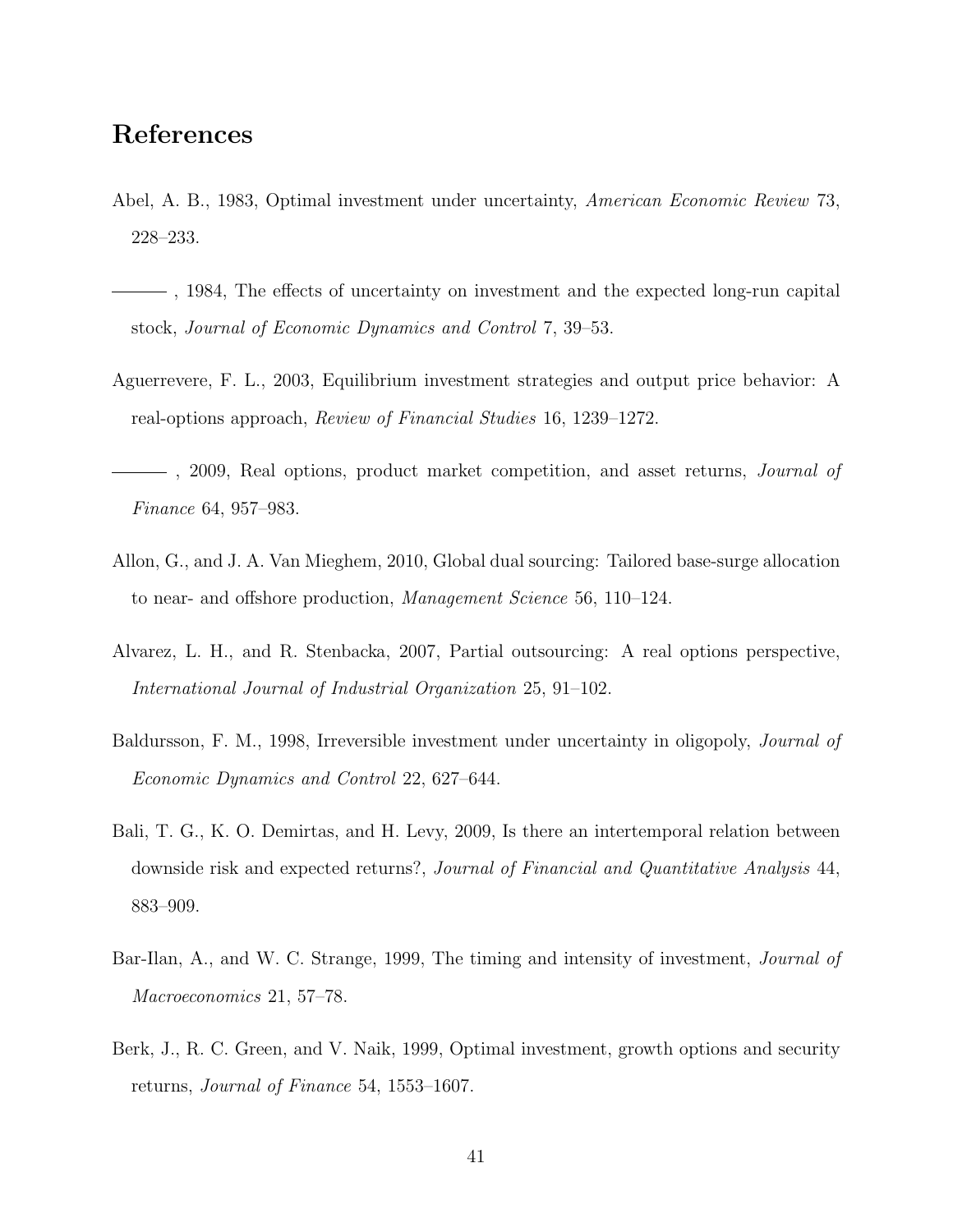Bertola, G., 1998, Irreversible investment, Research in Economics 52, 3–37.

- Brealey, R. A., S. C. Myers, and F. Allen, 2010, Principles of Corporate Finance (McGraw-Hill) 10th edn.
- Capozza, D. R., and Y. Li, 1994, The intensity and timing of investment: The case of land, American Economic Review 84, 889–904.
- Carlson, M., A. Fisher, and R. Giammarino, 2004, Corporate investment and asset price dynamics: Implications for the cross-section of returns, Journal of Finance 59, 2577–2603.
- Carlton, D. W., 1979, Contracts, price rigidity, and market equilibrium, Journal of Political Economy 87, 1034–1062.
- Chen, H., M. Kacperczyk, and H. Ortiz-Molina, 2011, Labor unions, operating flexibility, and the cost of equity, Journal of Financial and Quantitative Analysis 46, 25–58.
- Cooper, I., 2006, Asset pricing implications of nonconvex adjustment costs and irreversibility of investment, Journal of Finance 61, 139–170.
- Dixit, A. K., 1993, The Art of Smooth Pasting. Fundamentals of Pure and Applied Economics, vol. 55 (Harwood Academic Publishers).
- $-$ , and R. S. Pindyck, 1994, *Investment Under Uncertainty* (Princeton University Press: Princeton, New Jersey).
- Domberger, S., 1999, The Contracting Organization: A Strategic Guide to Outsourcing (Oxford University Press).
- Dutta, S., M. Bergen, J. B. Heide, and G. John, 1995, Understanding dual distribution: The case of reps and house accounts, Journal of Law, Economics, and Organization 11, 189–204.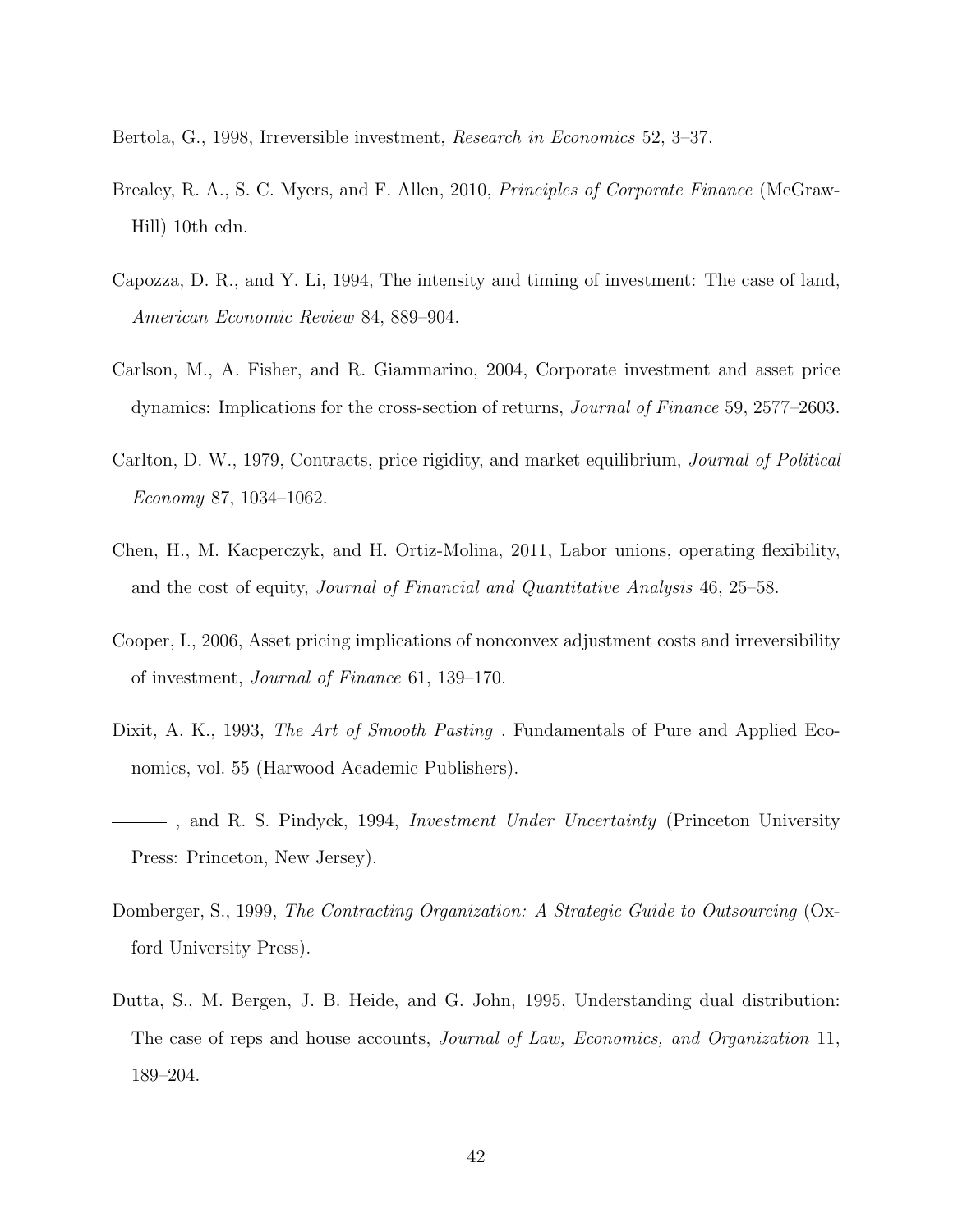- Erickson, T., and T. M. Whited, 2000, Measurement error and the relationship between investment and "q", Journal of Political Economy 108, 1027–1057.
- García-Feijóo, L., and R. D. Jorgensen, 2010, Can operating leverage be the cause of the value premium?, Financial Management 39, 1127–1154.
- Gomes, J. F., 2001, Financing investment, American Economic Review 91, 1263–1285.
- Grenadier, S. R., 2002, Option exercise games: An application to the equilibrium investment strategies of firms, Review of Financial Studies 15, 691–721.
- Guthrie, G., 2011, A note on operating leverage and expected rates of return, *Finance* Research Letters 8, 88–100.
- Hackbarth, D., and T. C. Johnson, 2014, Real options and risk dynamics, Working Paper. Available at SSRN: http://ssrn.com/abstract=1710834.
- Harrigan, K. R., 1986, Matching vertical integration strategies to competitive conditions, Strategic Management Journal 7, 535–555.
- He, H., and R. S. Pindyck, 1992, Investments in flexible production capacity, Journal of Economic Dynamics and Control 16, 575–599.
- Heide, J. B., 2003, Plural governance in industrial purchasing, Journal of Marketing 67, 18–29.
- Heriot, K. C., and S. P. Kulkarni, 2001, The use of intermediate sourcing strategies, *Journal* of Supply Chain Management pp. 18–26.
- Joskow, P. L., 2005, Vertical integration, in C. Menard, and M. M. Shirley, ed.: *Handbook* of New Institutional Economics (Springer).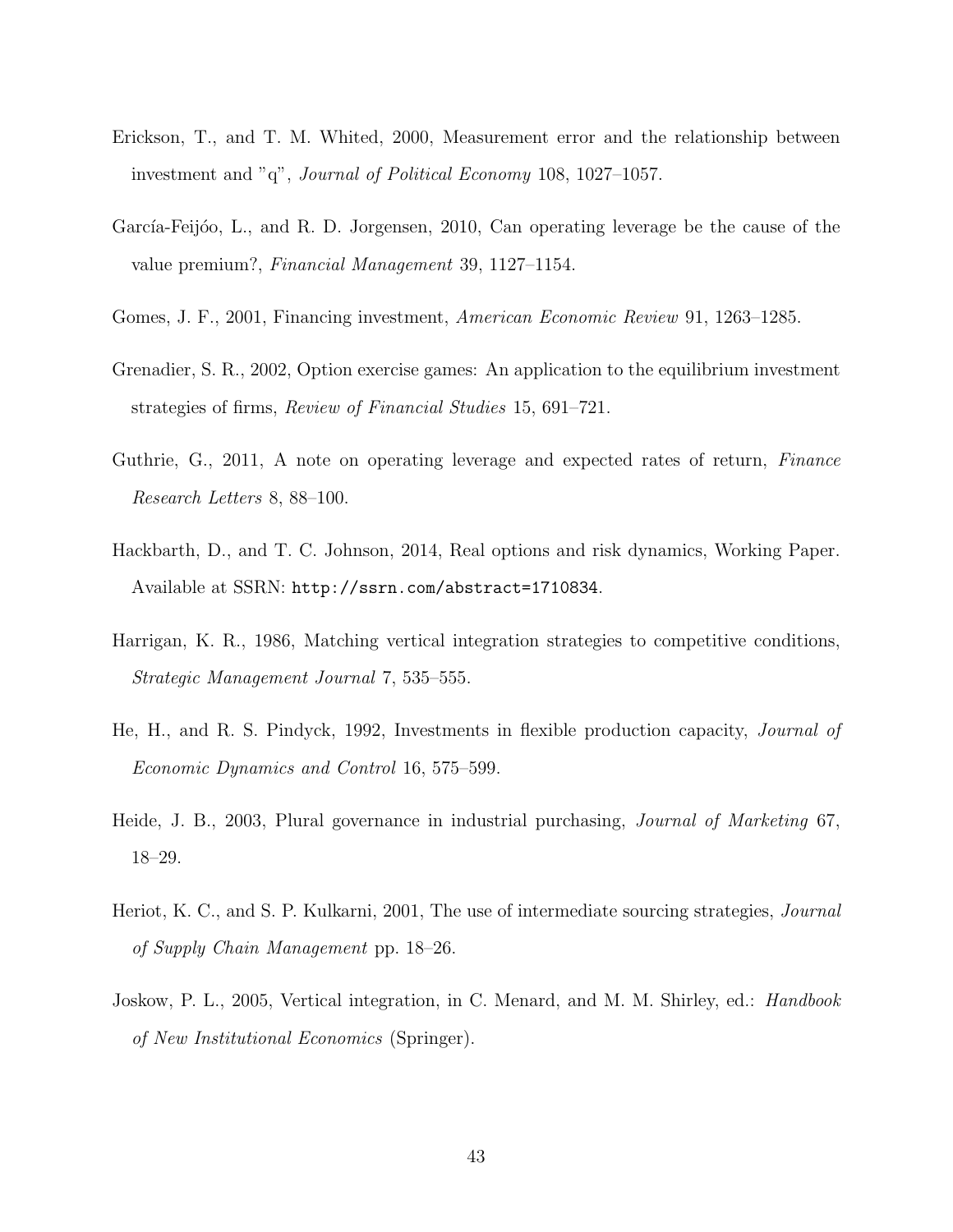- Kahl, M., J. Lunn, and M. Nilsson, 2012, Operating leverage and corporate financial policies, AFA 2012 Chicago Meetings Paper. Available at SSRN: http://ssrn.com/abstract=1787184.
- Kandel, E., and N. D. Pearson, 2002, Option value, uncertainty, and the investment decision, Journal of Financial and Quantitative Analysis 37, 341–374.
- Kogut, B., and N. Kulatilaka, 1994, Operating flexibility, global manufacturing, and the option value of a multinational network, Management Science 40, 123–139.
- Lettau, M., and S. Ludvigson, 2001, Consumption, aggregate wealth, and expected stock returns, Journal of Finance 56, 815–849.
- Lev, B., 1974, On the association between operating leverage and risk, *Journal of Financial* and Quantitative Analysis 9, 627–641.
- Mandelker, G. N., and S. G. Rhee, 1984, The impact of the degrees of operating and financial leverage on systematic risk of common stock, Journal of Financial and Quantitative Analysis 19, 45–57.
- Novy-Marx, R., 2011, Operating leverage, Review of Finance 15, 103–134.
- O'Brien, T. J., and P. A. Vanderheiden, 1997, Empirical measurement of operating leverage for growing firms, Financial Management 16, 45–53.
- Parmigiani, A., 2007, Why do firms both make and buy? an investigation of concurrent sourcing, Strategic Management Journal 28, 285–311.
- Perez-Quiros, G., and A. Timmermann, 2000, Firm size and cyclical variations in stock returns, Journal of Finance 55, 1229–1262.
- Pindyck, R. S., 1988, Irreversible investments, capacity choice, and the value of the firm, American Economic Review 79, 969–985.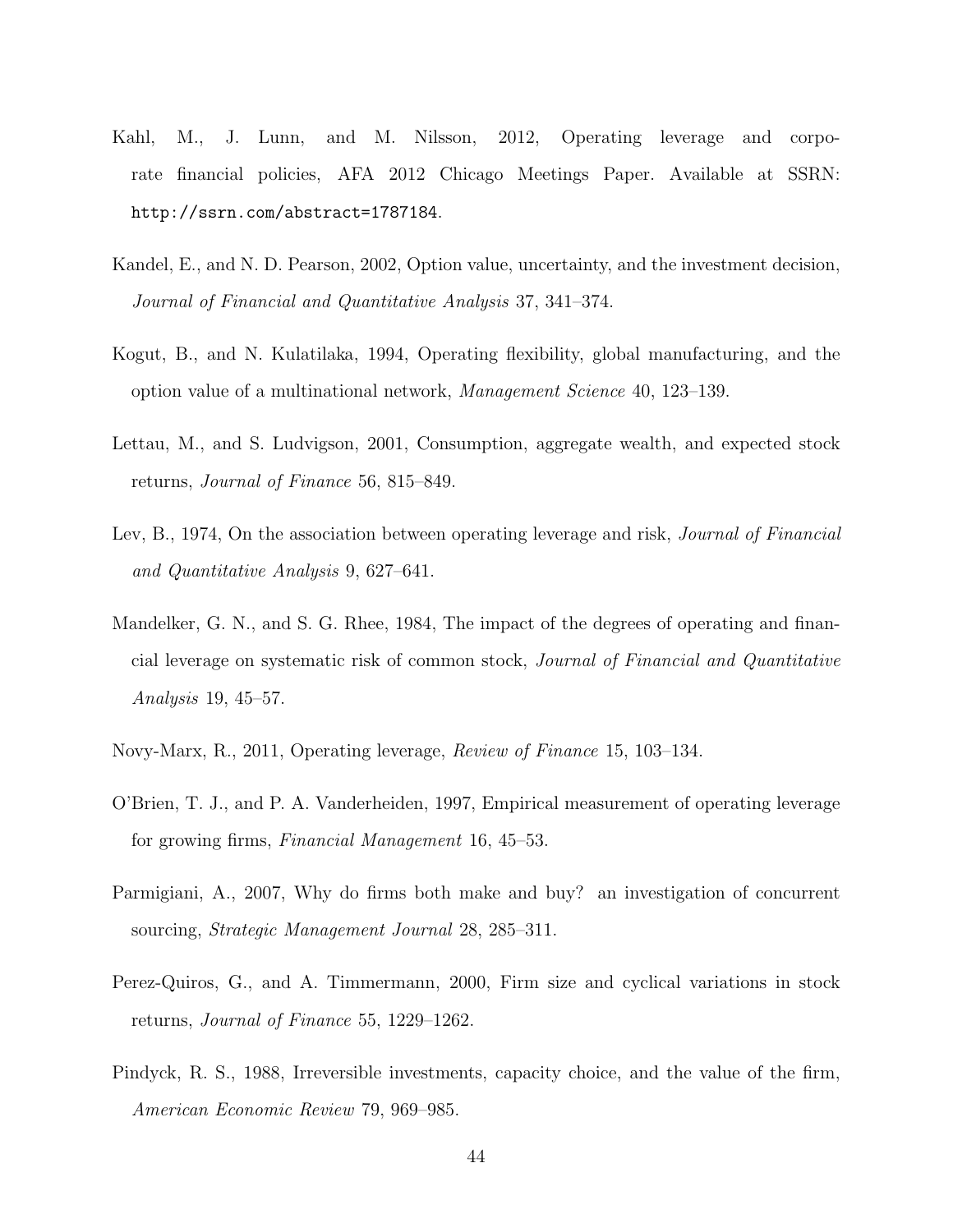- Reilly, F. K., and R. M. Bent, 1975, A specification, measurement, and analysis of operating leverage, University of Illinois at Urbana-Champaign Working Paper.
- Rob, R., and N. Vettas, 2003, Foreign direct investment and exports with growing demand, Review of Economic Studies 70, 629–648.
- Tallarini, T. D., and H. H. Zhang, 2005, External habit and the cyclicality of expected stock returns, Journal of Business 78, 1023–1048.
- Triantis, A. J., and J. E. Hodder, 1990, Valuing flexibility as a complex option, Journal of Finance 15, 549–565.
- Van Horne, J. C., 1977, Financial Management and Policy (Prentice Hall, Englewood Cliffs).
- Warner, M. E., and A. Hefetz, 2008, Managing markets for public service: the role of mixed publicprivate delivery of city services, Public Administration Review 68, 155–166.
- Zhang, L., 2005, The value premium, Journal of Finance 60, 67–103.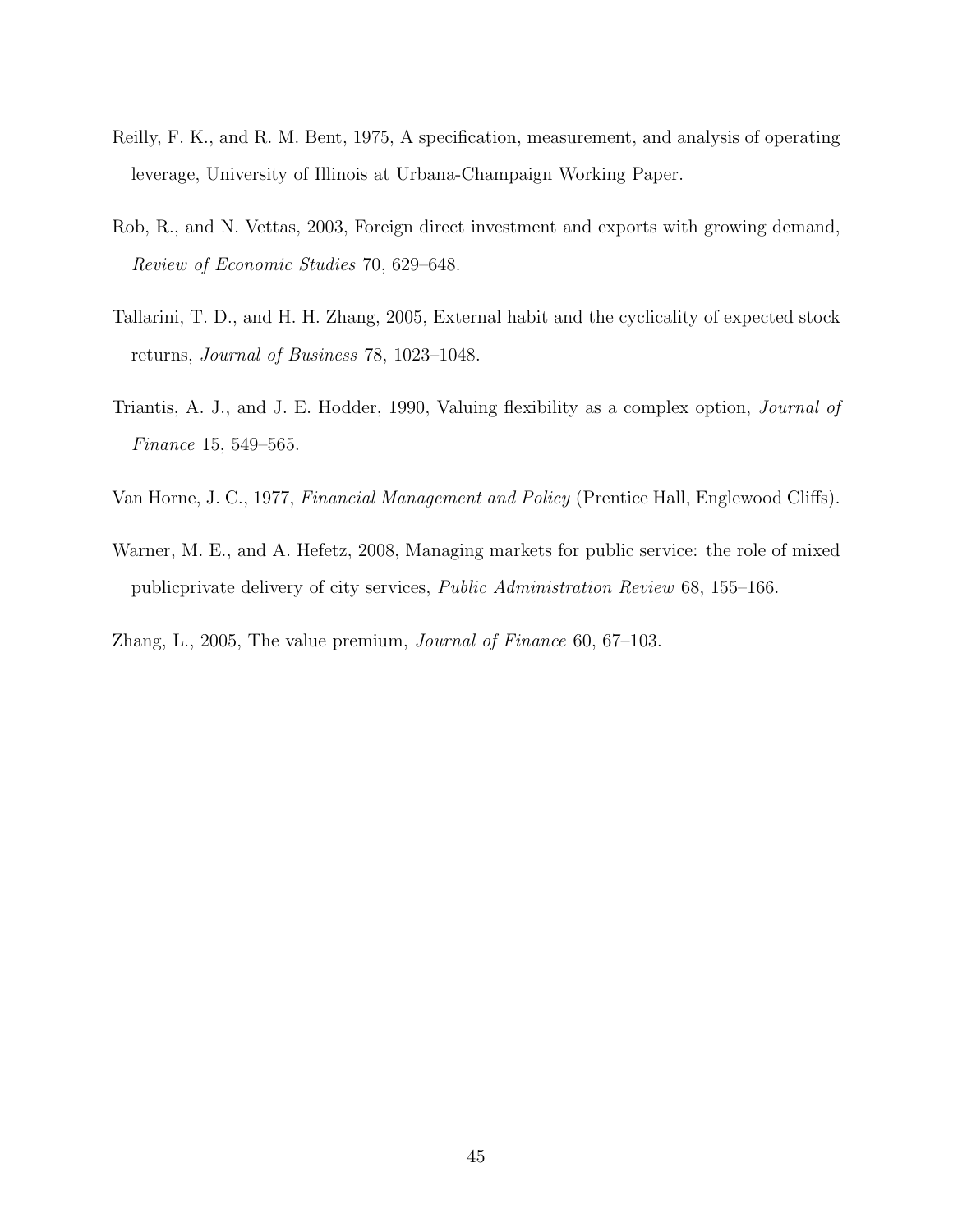<span id="page-45-0"></span>

Figure 1: Optimal procurement regime for a given level of installed capital, K, and the demand parameter  $\alpha$  for the following set of parameter values:  $A = 0.2$ ,  $\zeta = 0.3$ ,  $\eta = 0.65$ ,  $\theta = 0.5, f = 0.1, w = 0.2$  and  $p = 1.5$ . Thick solid lines represent boundaries between three regions in which either making, buying or concurrent sourcing are optimally adopted if capital level  $K$  is exogenously given. Thin solid lines represent the level of demand consistent with boundary regimes under fully reversible case (section [3\)](#page-12-0). The dashed line represents the optimal capital expansion path  $K(q_M(\alpha))$  in the fully reversible case.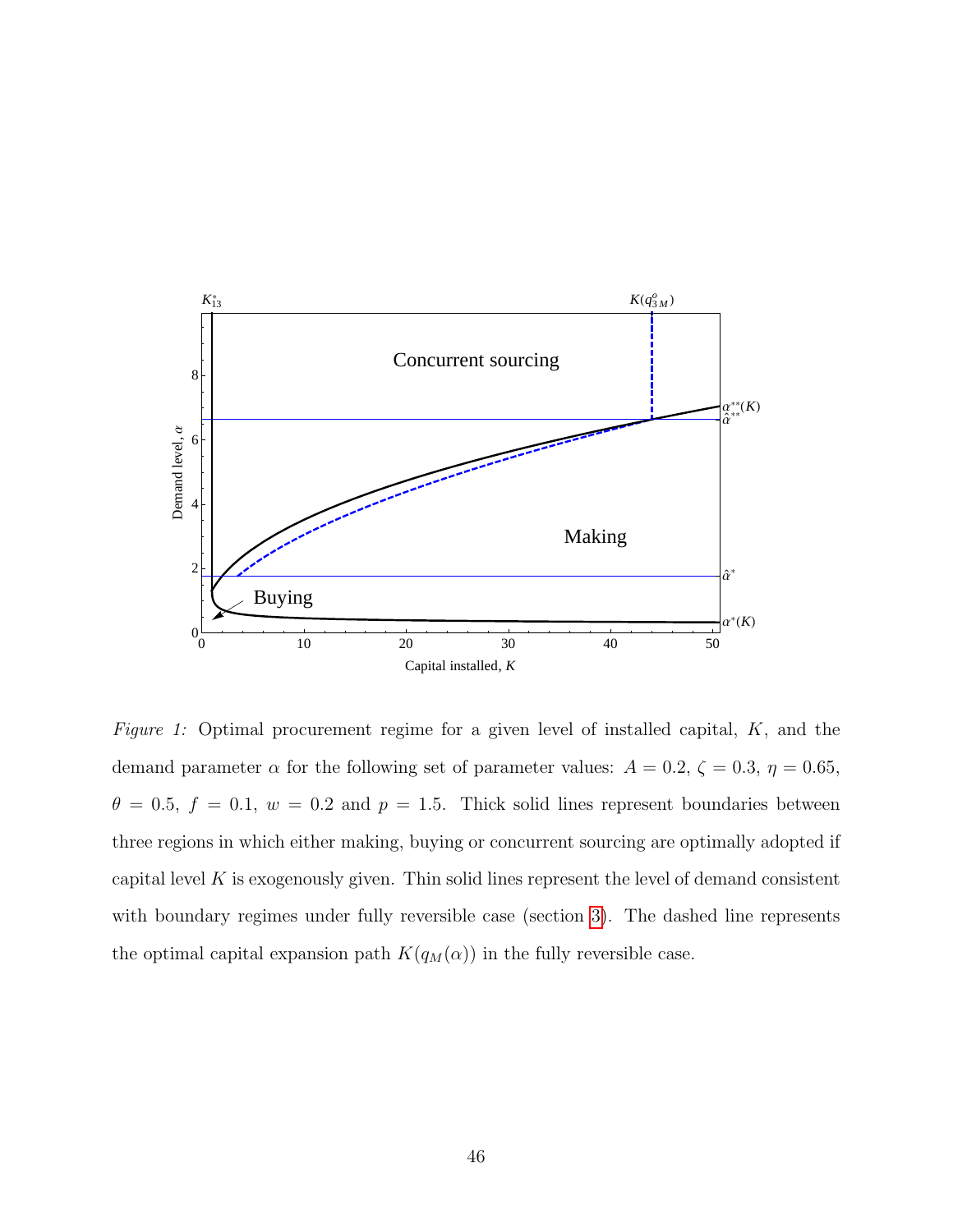<span id="page-46-0"></span>

Figure 2: The option value,  $OV(\alpha)$ , and the net present value (NPV) of capacity investment,  $V_M(\alpha; K) - PV_1(\alpha) - K$ , as a function of the demand parameter  $\alpha$  for the following set of parameter values:  $\mu = 0.01$ ,  $r = 0.05$ ,  $\sigma = 0.1$ ,  $A = 0.2$ ,  $\zeta = 0.3$ ,  $\eta = 0.65$ ,  $\theta = 0.5$ ,  $f = 0.1$ ,  $w = 0.2, p = 1.5$  and  $K = 9.338$  (optimal level).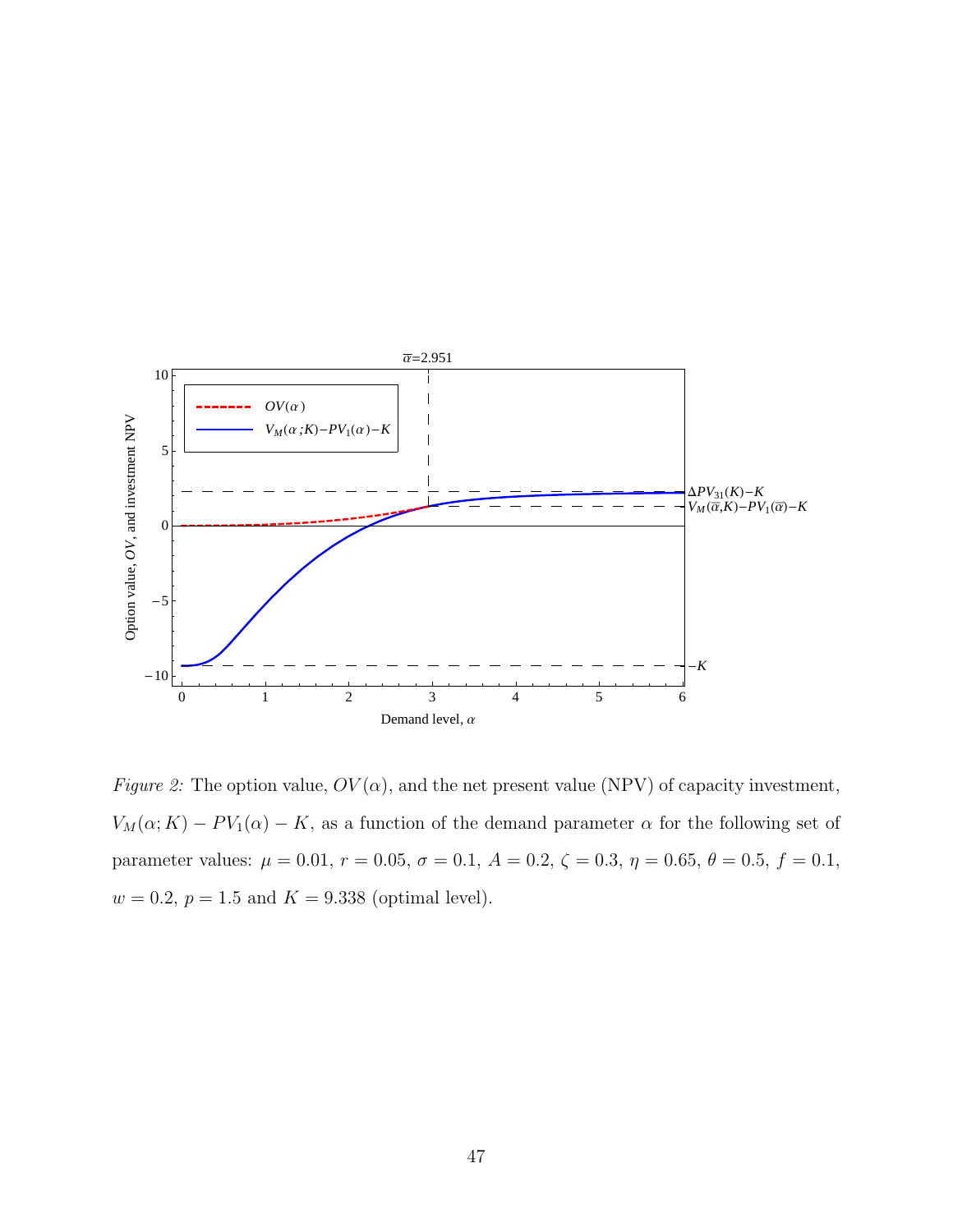<span id="page-47-0"></span>

Figure 3: Investment threshold (panels A-B), option value (panels C-D) and capacity level (panels E-F) for the following set of parameter values:  $\mu = 0.01$ ,  $r = 0.05$ ,  $A = 0.2$ ,  $\zeta = 0.3$ ,  $\eta = 0.65, \theta = 0.5, f = 0.1, \text{ and } w = 0.2.$  Unless indicated otherwise,  $\sigma = 0.1$  and  $p = 1.5$ . The minimum outsourcing price for which making is viable is  $\hat{p}_{\min} = 1.406$ .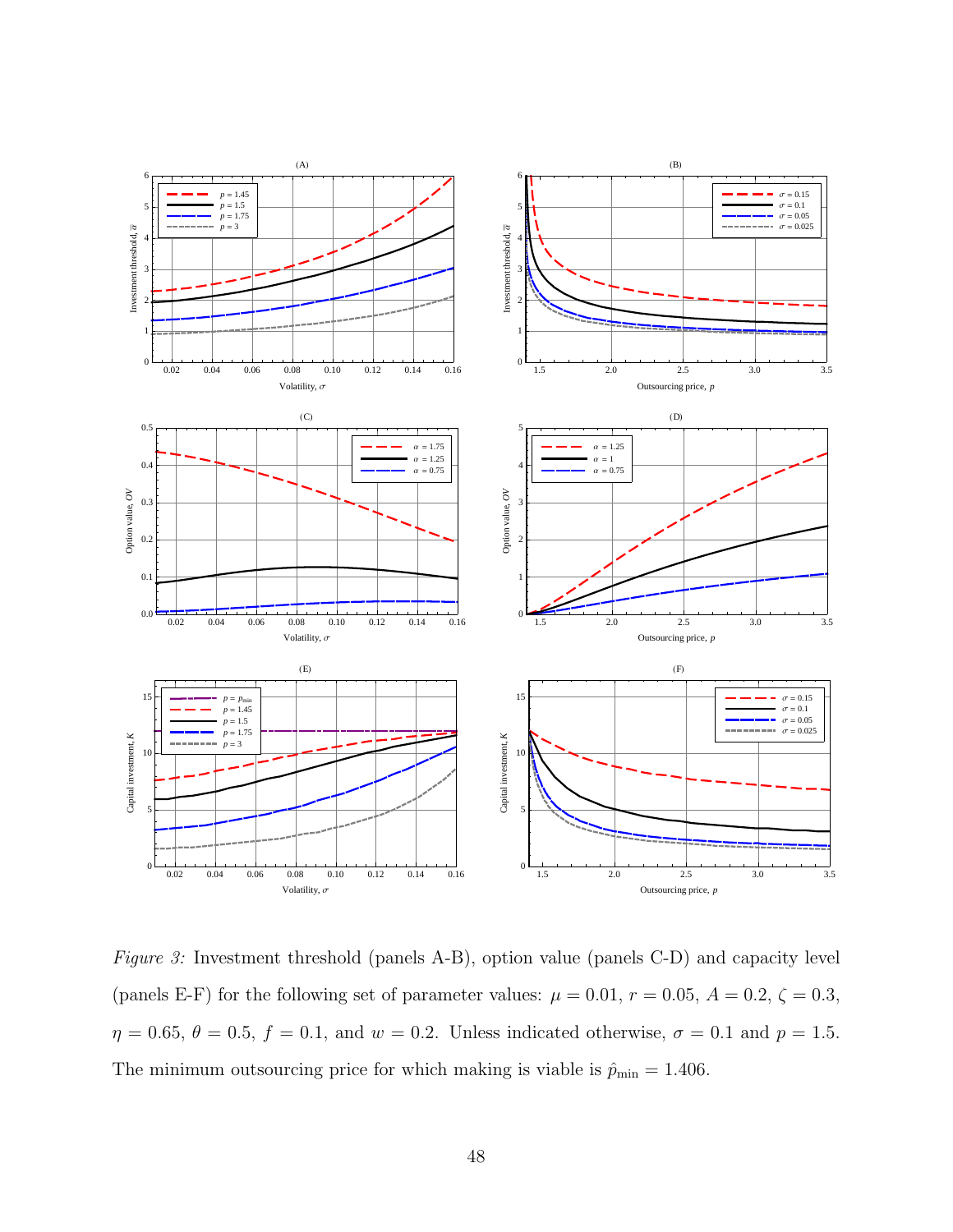<span id="page-48-0"></span>

Figure 4: Operating leverage  $(OL_i)$  is depicted as a function of the demand parameter  $\alpha$ for the following set of parameter values:  $A = 0.2$ ,  $\zeta = 0.3$ ,  $\eta = 0.65$ ,  $\theta = 0.5$ ,  $f = 0.1$ ,  $w = 0.2$ ,  $p = 1.5$  and  $K = 9.338$ . Operating leverage of a buy-only firm  $(OL<sub>1</sub>)$  is zero for all α. Operating leverage of a make-only firm  $(OL_2)$ , depicted with the thin line, is 1 for  $\alpha = 0$ and asymptotes to  $1-\xi$  for  $\alpha\to\infty.$